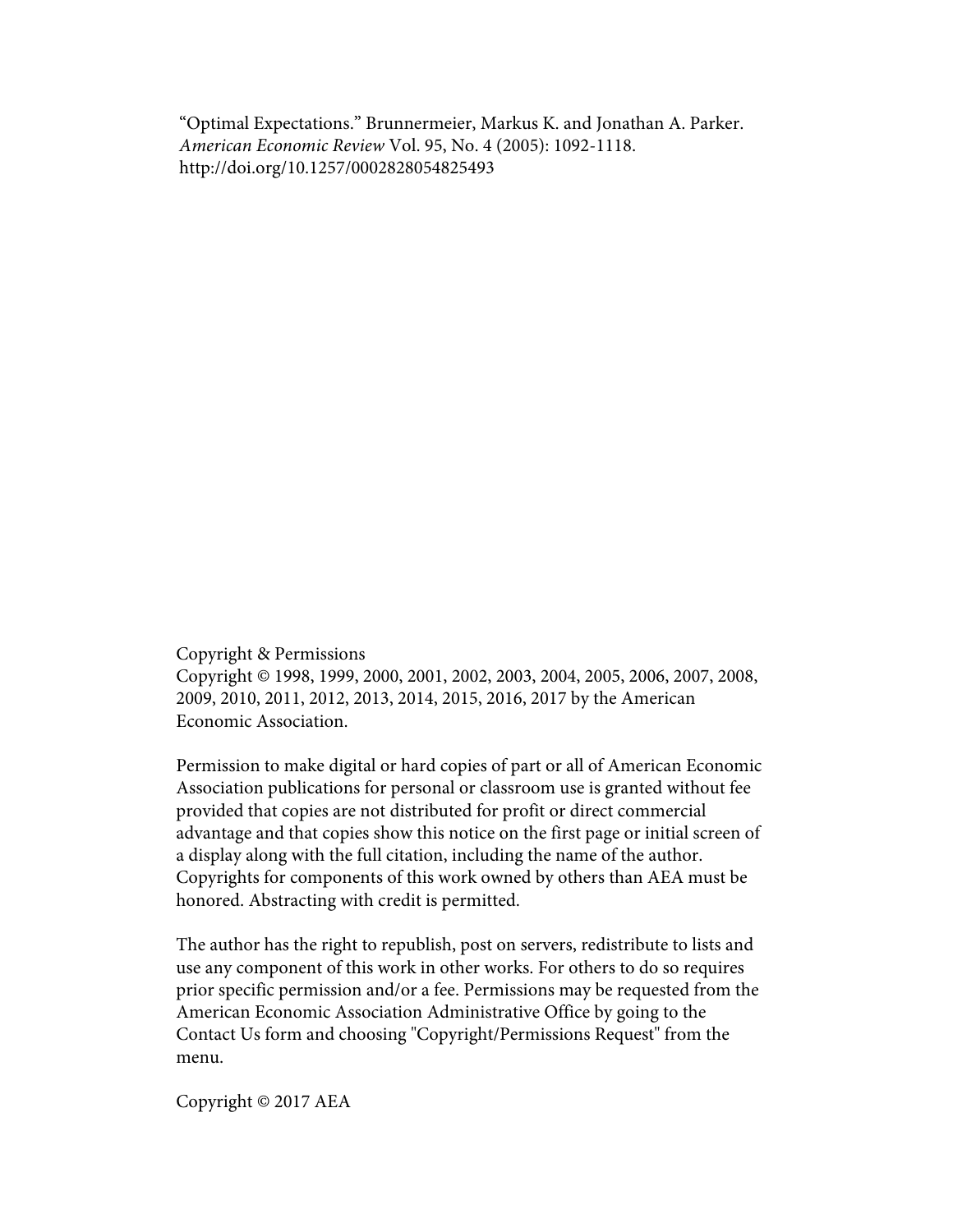# Optimal Expectations

## Markus K. Brunnermeier and Jonathan A. Parker <sup>∗</sup>

American Economic Review, 95(4) September 2005

Forward-looking agents care about expected future utility flows, and hence have higher current felicity if they are optimistic. This paper studies utility-based biases in beliefs by supposing that beliefs maximize average felicity, optimally balancing this benefit of optimism against the costs of worse decision making. A small optimistic bias in beliefs typically leads to first-order gains in anticipatory utility and only second-order costs in realized outcomes. In a portfolio choice example, investors overestimate their return and exhibit a preference for skewness; in general equilibrium, investors' prior beliefs are endogenously heterogeneous. In a consumptionsaving example, consumers are both overconfident and overoptimistic. (JEL D1, D8, E21, G11, G12)

<sup>∗</sup>Brunnermeier: Department of Economics, Bendheim Center for Finance, Princeton University, Princeton, NJ 08544 (e-mail: markus@princeton.edu, http://www.princeton.edu/∼markus; Parker: Department of Economics, Bendheim Center for Finance, and Woodrow Wilson School, Princeton University, Princeton, NJ 08544 (e-mail: jparker@princeton.edu, http://www.princeton.edu/∼jparker). For helpful comments, we thank Andrew Abel, Roland Bénabou, Andrew Caplin, Larry Epstein, Ana Fernandes, Christian Gollier, Lars Hansen, David Laibson, Augustin Landier, Erzo Luttmer, Sendhil Mullainathan, Filippos Papakonstantinou, Wolfgang Pesendorfer, Larry Samuelson, Robert Shimer, Laura Veldkamp and three anonymous referees, as well as seminar participants at University of Amsterdam, UC Berkeley, Birkbeck, University of Bonn, Boston University, Carnegie-Mellon, University of Chicago, Columbia, Duke, the Federal Reserve Board, Harvard, the Institute for Advanced Study, London Business School, London School of Economics, MIT, University of Munich, New York University, University of Pennsylvania, Princeton, Rochester, Stanford, Tilburg University, the University of Wisconsin, Yale, and conference participants at the 2003 Summer Meetings of the Econometric Society, the NBER Behavioral Finance Conference April 2003, the 2003 Western Finance Association Annual Meetings, the NBER Economic Fluctuations and Growth meeting July 2003, the Minnesota Workshop in Macroeconomic Theory 2003, Bank of Portugal Conference on Monetary Economics 2004, CEPR Summer Symposium at Gerzensee 2004. Both authors acknowledge financial support from the National Science Foundation (SES 021-4445 and SES 009-6076) and the Alfred P. Sloan Foundation. Parker also thanks the NBER Aging and Health Economics Fellowship through the National Institute on Aging (T32 AG00186).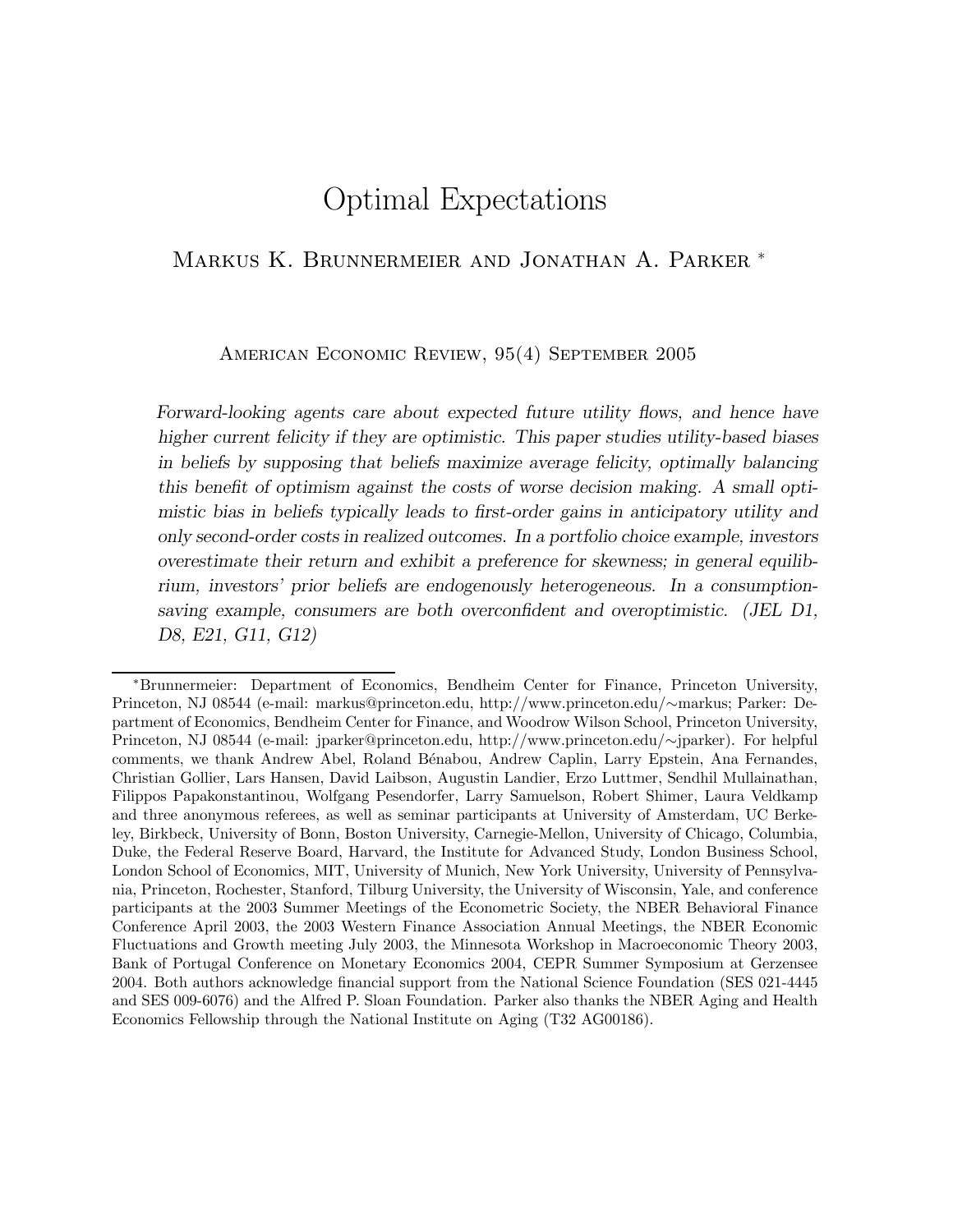Modern psychology views human behavior as a complex interaction of cognitive and emotional responses to external stimuli that sometimes results in dysfunctional outcomes. Modern economics takes a relatively simple view of human behavior as governed by unlimited cognitive ability applied to a small number of concrete goals and unencumbered by emotion. The central models of economics allow coherent analysis of behavior and economic policy, but eliminate "dysfunctional" outcomes, and in particular the possibility that individuals might persistently err in attaining their goals. One area in which there is substantial evidence that individuals do consistently err is in the assessment of probabilities. In particular, agents often overestimate the probability of good outcomes, such as their success (Marc Alpert and Howard Raifa (1982), Neil D. Weinstein (1980), and Roger Buehler, Dale Griffin, and Michael Ross (1994)).

We provide a structural model of subjective beliefs in which agents hold incorrect but optimal beliefs. These optimal beliefs differ from objective beliefs in ways that match many of the claims in the psychology literature about "irrational" behavior. Further, in the canonical economic models that we study, these beliefs lead to economic behaviors that match observed outcomes that have puzzled the economics literature based on rational behavior and common priors. Our approach has three main elements.

First, at any instant people care about current utility flow and expected future utility flows. While it is standard that agents that care about expected future utility plan for the future, forward-looking agents have higher current felicity if they are optimistic about the future. Agents that care about expected future utility flows are happier if they overestimate the probability that their investments pay off well or their future labor income is high.

The second crucial element of our model is that such optimism affects decisions and worsens outcomes. Distorted beliefs distort actions. For example, an agent cannot derive utility from optimistically believing that she will be rich tomorrow, while basing her consumption-saving decision on rational beliefs about future income.

How are these forces balanced? We assume that subjective beliefs maximize the agent's expected well-being, defined as the time-average of expected felicity over all periods. This third key element leads to a balance between the first two — the benefits of optimism and the costs of basing actions on distorted expectations.

We illustrate our theory of optimal expectations using three examples. In general, a small bias in beliefs typically leads to first-order gains due to increased anticipatory utility and only to second-order costs due to distorted behavior. Thus, beliefs tend towards optimism — states with greater utility flows are perceived as more likely. Further, optimal expectations are less rational when biases have little cost in realized outcomes and when biases have large benefits in terms of expected future happiness.

More specifically, in a portfolio choice problem, agents overestimate the return on their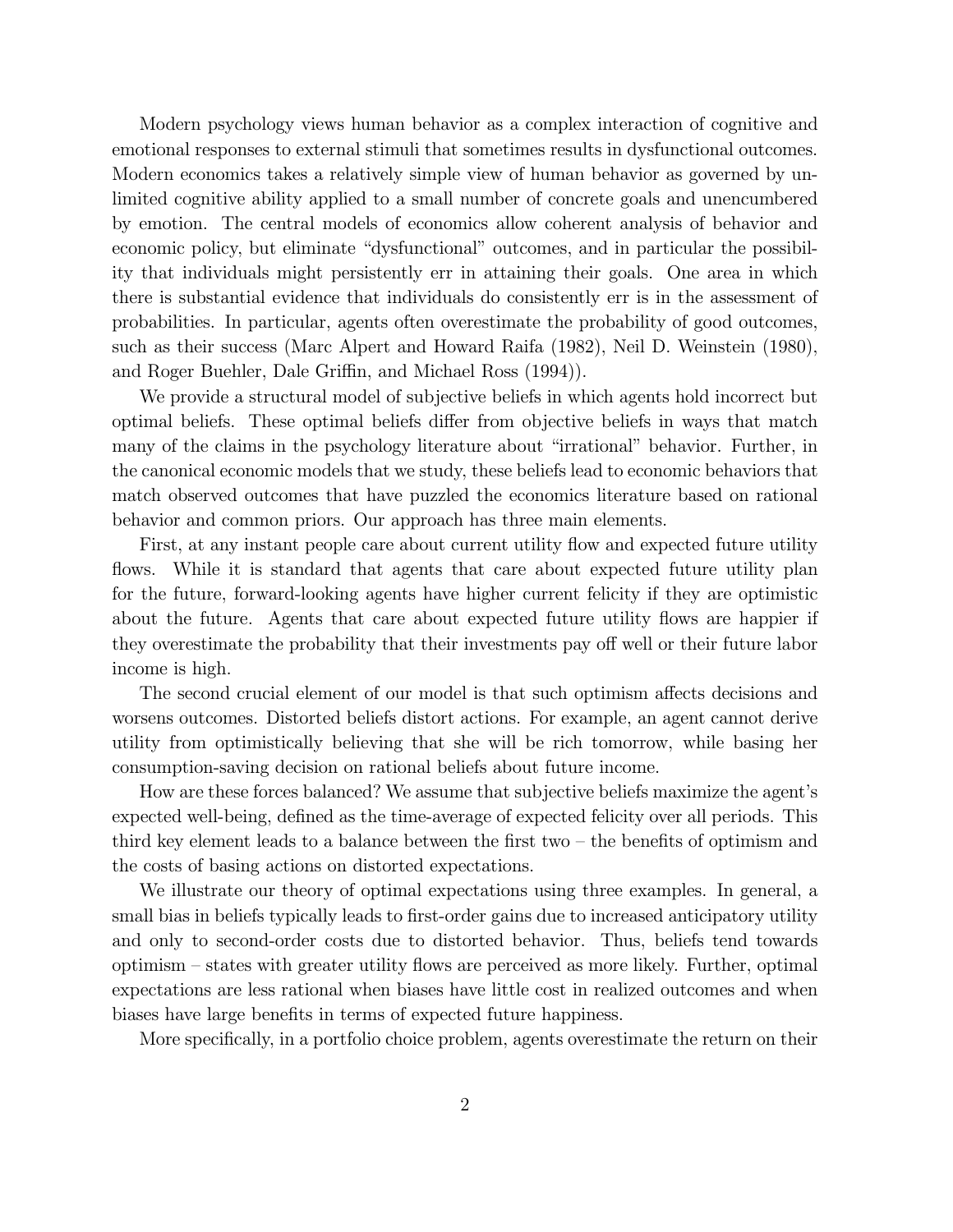investment and prefer skewed returns. Hence, agents can be risk-loving when investing in lottery-type assets and at the same time risk-averse when investing in non-skewed assets. Second, in general equilibrium, agents' prior beliefs are endogenously heterogeneous and agents gamble against each other. We show in an example that the expected return on the risky asset is higher than in an economy populated by agents with rational beliefs if the return is negatively skewed. Third, in a consumption-saving problem with quadratic utility and stochastic income, agents are overconfident and overoptimistic; early in life they consume more than implied by rational beliefs.

Optimal expectations matches other observed behavior. In a portfolio choice problem, Christian Gollier (2005) shows that optimal expectations imply subjective probabilities that focus on the best and worst state. This pattern of probability weighting is similar to that assumed by cumulative prospect theory to match observed behavior (see Daniel Kahneman and Amos Tversky (1979) and Tversky and Kahneman (1992)). Finally, Markus K. Brunnermeier and Jonathan A. Parker (2002) shows in a different economic setting that agents with optimal expectations suffer from the planning fallacy and can exhibit a greater readiness to accept commitment, regret, and a context effect in which non-chosen actions can affect utility.

Psychological theories provide many channels through which the human mind is able to hold beliefs inconsistent with the rational processing of objective data. First, to the extent that people are more likely to remember better outcomes, they will perceive them as more likely in the future, leading to optimistic biases in beliefs as in our optimal expectations framework.<sup>1</sup> Second, most human behavior is not based on conscious cognition but is automatic, processed only in the limbic system and not the prefrontal cortex (John A. Bargh and Tanya L. Chartrand (1999)). If automatic processing is optimistic, then the agent may naturally approach problems with optimistic biases. However, the agent may also choose to apply cognition to discipline belief biases when the stakes are large, as in our optimal expectations framework.

Our model of beliefs differs markedly from treatments of risk in economics. While early models in macroeconomics specify beliefs exogenously as naive, myopic, or partially updated (e.g. Mark Nerlove (1958)), since John F. Muth (1960, 1961) and Robert E. Lucas, Jr. (1976) nearly all research has proceeded under the rational expectations assumption that subjective and objective beliefs coincide. There are two main arguments for this. First, the alternatives to rationality lack discipline. But our model provides precisely this discipline for subjective beliefs by specifying an objective for beliefs. The

<sup>&</sup>lt;sup>1</sup>In Sendhil Mullainathan (2002) individuals have imperfect recall and form expectations as if they did not. In Michele Piccione and Ariel Rubinstein (1997) individuals understand that they have imperfect recall, and in B. Douglas Bernheim and Raphael Thomadsen (2005) individuals additionally can influence the memory process to increase anticpatory utility.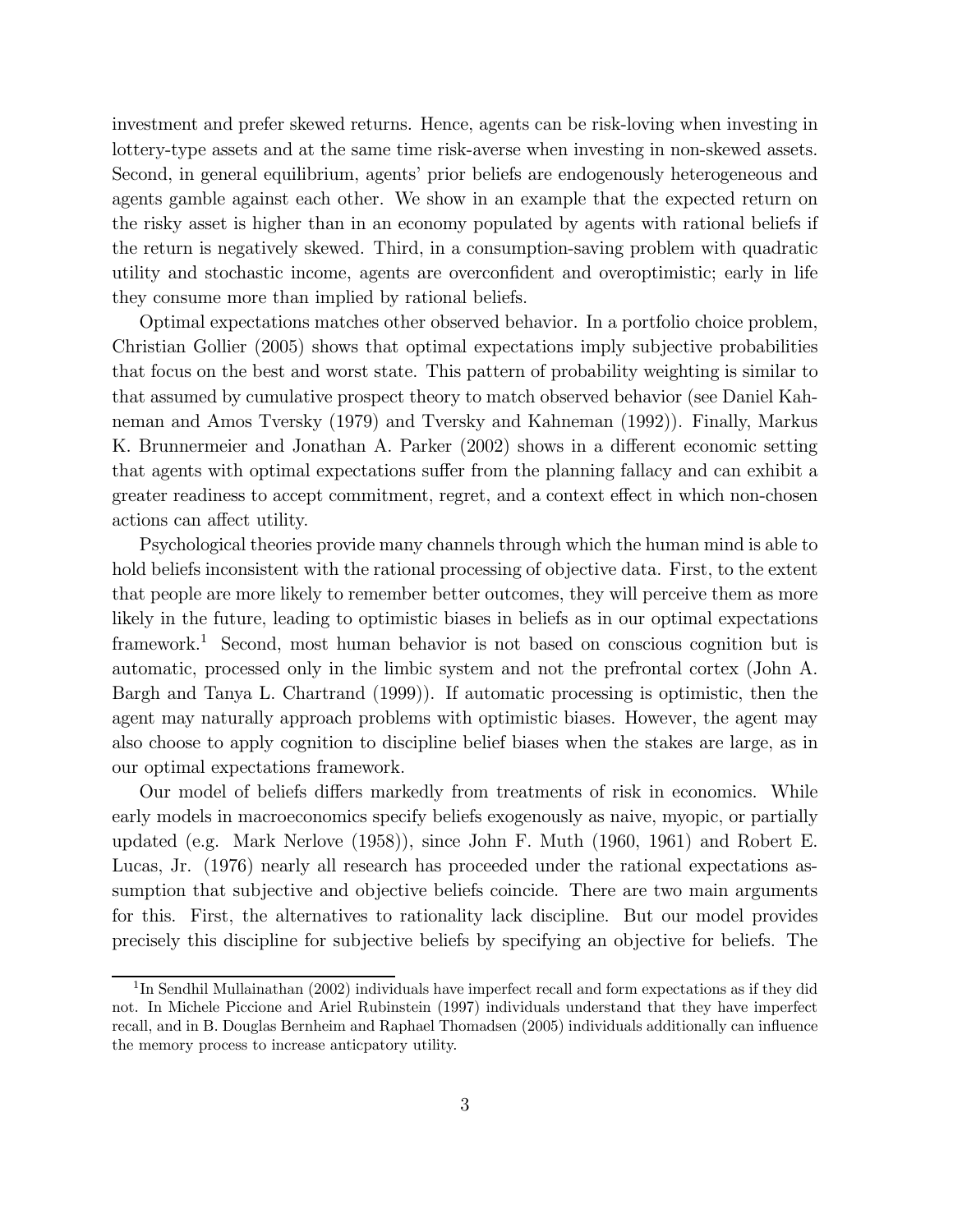second argument is that agents have the incentive to hold rational beliefs (or act as if they do) because these expectations make agents as well off as they can be. However, this rationale for rational expectations relies upon agents caring about the future but at the same time having their expectations about the future not affect their current felicity, which we see as inconsistent. Our approach takes into account the fact that agents care in the present about utility flows that are expected in the future in defining what beliefs are optimal.

Most microeconomic models assume that agents share common prior beliefs. This "Harsanyi doctrine" is weaker than the assumption of rational expectations that all agents' prior beliefs are equal to the objective probabilities governing equilibrium dynamics. But like rational expectations, the common priors assumption is quite restrictive and does not allow agents to "agree to disagree" (Robert Aumann (1976)). Leonard J. Savage (1954) provides axiomatic foundations for a more general theory in which agents hold arbitrary prior beliefs, so agents can agree to disagree. But if beliefs can be arbitrary, theory provides little structure or predictive power. Optimal expectations provides discipline to the study of subjective beliefs and heterogeneous priors. Framed in this way, optimal expectations is a theory of prior beliefs for Bayesian rational agents.

The key assumption that agents derive current felicity from expectations of future pleasures has its roots in the origins of utilitarianism. Detailed expositions on anticipatory utility can be found in the work of Bentham, Hume, Böhm-Barwerk and other early economists. More recently, the temporal elements of the utility concept have re-emerged in research at the juncture of psychology and economics (George Loewenstein (1987), Kahneman et al. (1997), Kahneman (2000)), and have been incorporated formally into economic models in the form of belief-dependent utility by John Geanakoplos et al. (1989), Andrew J. Caplin and John Leahy (2001), and Leeat Yariv (2001).<sup>2</sup>

Several papers in economics study related models in which forward-looking agents distort beliefs. In particular, George Akerlof and William T. Dickens (1982) models agents as choosing beliefs to minimize their discomfort from fear of bad outcomes. In a twoperiod model, agents with rational beliefs choose an industry to work in, understanding that in the second period they will distort their beliefs about the hazards of their work and perhaps not invest in safety technology. Second, Augustin Landier (2000) studies a two-period game in which agents choose a prior before receiving a signal and subsequently taking an action based on their updated beliefs. Unlike our approach, belief dynamics are not Bayesian; common to our approach, agents tend to save less and be optimistic

<sup>&</sup>lt;sup>2</sup>Caplin and Leahy (2004) and Kfir Eliaz and Ran Spiegler (2003) show that the forward-looking nature of utility raises problems for the revealed preference approach to behavior and the expected utility framework in the context of the acquisition of information.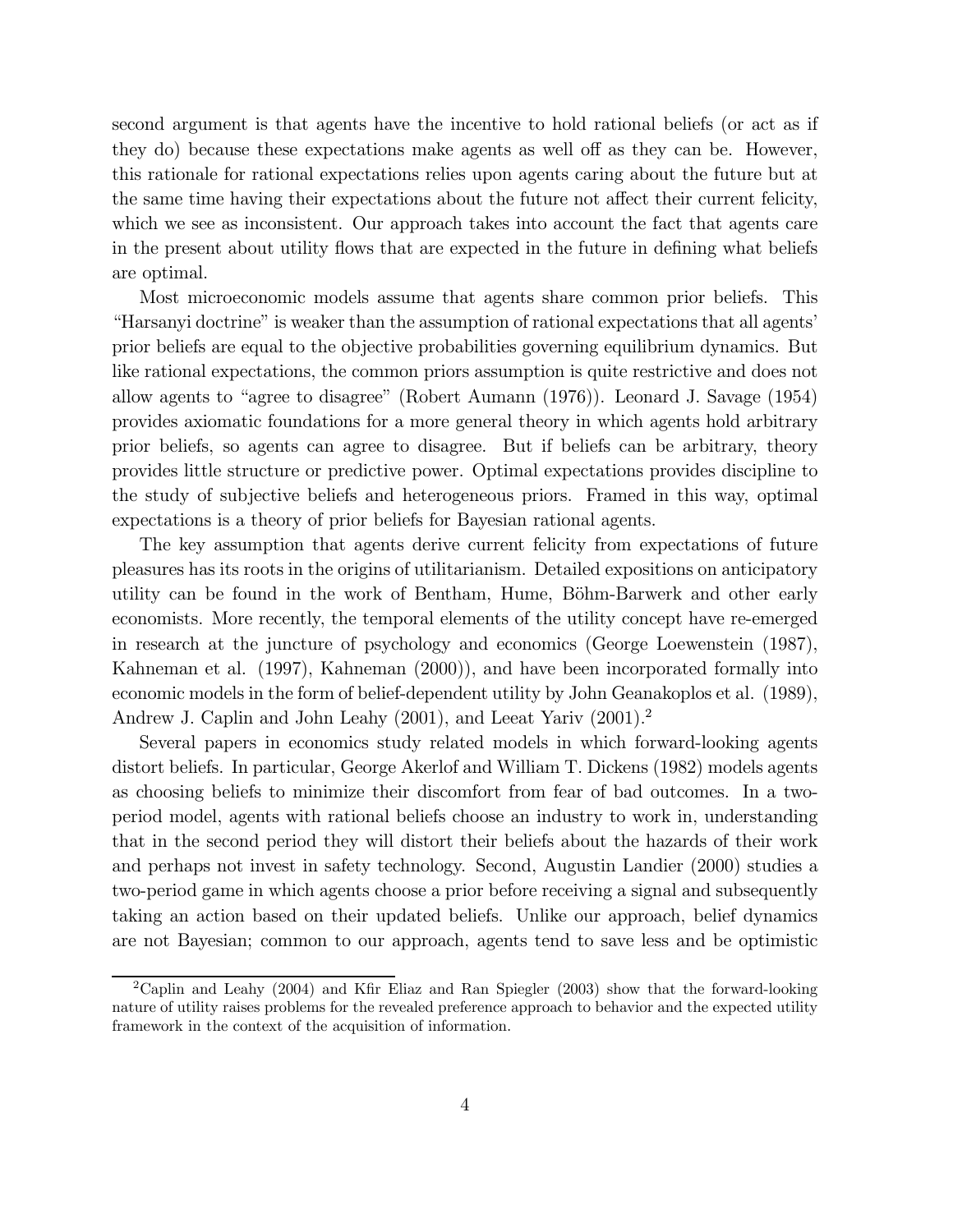about portfolio returns.<sup>3</sup> Third, time inconsistent preferences can make it optimal to strategically ignore information (Juan D. Carrillo and Thomas Mariotti (2000)) or distort beliefs (Roland Bénabou and Jean Tirole (2002, 2004)). In the latter, unlike in our model, multiple selves play intra-personal games with imperfect recall, and actions serve as signals to future selves. Similarly, concerns about self-reputations also play a central role in Richmond Harbaugh (2002). Finally, there is a large literature on bounded rationality and incomplete memory. Some of these models suggest mechanisms for how individuals achieve optimal expectations in the face of possibly contradictory data.

The structure of the paper is as follows. In Section 2 we introduce and discuss the general optimal expectations framework. Subsequently, in Sections 3 through 5 we use the optimal expectations framework to study behavior in three different canonical economic settings. Section 3 studies a two-period two-asset portfolio choice problem and shows that agents hold beliefs that are biased towards the belief that their investments will pay off well. Section 4 shows that in a two-agent economy of this type with no aggregate risk, optimal expectations are heterogeneous and agents gamble against one another. Section 5 analyzes the consumption-saving problem of an agent with quadratic utility receiving stochastic labor income over time, and shows that the agent is biased towards optimism and is overconfident, and so saves less than a rational agent. Section V concludes. An appendix contains proofs of all propositions.

## I. The optimal expectations framework

We choose to maintain many of the assumptions of canonical economic theory: agents optimize knowing the correct mapping from actions to payoffs in different states of the world. But we allow agents' assessments of probabilities of different states to depart from the objective probabilities.

This section defines our framework in two steps. First, we describe the problem of the agent given an arbitrary set of beliefs. At any point in time agents maximize felicity, the present discounted value of expected flow utilities. Second, we define optimal expectations as the set of beliefs that maximize well-being in the initial period. Well-being is the expected time-average of the agent's felicity, and so is a function of the agent's beliefs and the actions these beliefs induce.

<sup>3</sup>Similarly, in Erik Eyster (2002), Matthew Rabin and Joel L. Schrag (1999), and Yariv (2002) agents distort beliefs to be consistent with past choices or beliefs.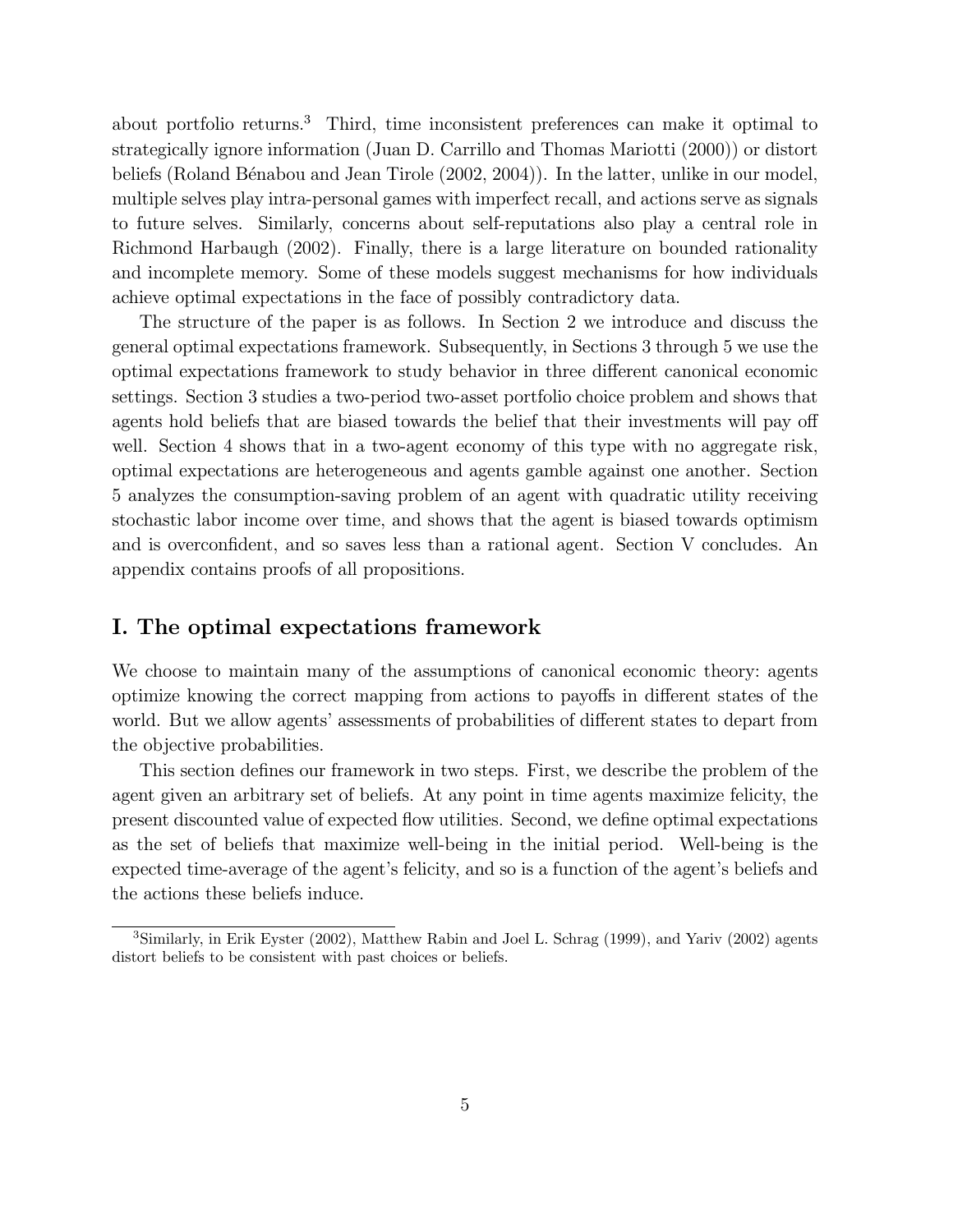#### A. Optimization given beliefs

Consider a canonical class of optimization problems. In each period from 1 to  $T$ , agents take their beliefs as given and choose control variables,  $c_t$ , and the implied evolution of state variables,  $x_t$ , to maximize their happiness. We consider a world where the uncertainty can be described by a finite number of states,  $S^A$ . Let  $\pi(s_t|s_{t-1})$  denote the true probability that state  $s_t \in S$  is realized after state history  $\underline{s}_{t-1} := (s_1, s_2, ..., s_{t-1}) \in \underline{\mathbb{S}}_{t-1}$ . We depart from the canonical model in that agents are endowed with subjective probabilities that may not coincide with objective probabilities. Conditional and unconditional subjective probabilities are denoted by  $\hat{\pi}(s_t | s_{t-1})$  and  $\hat{\pi}(s_t)$  respectively, and satisfy the basic properties of probabilities (precisely specified subsequently).

At time t, the agent chooses control variables,  $c_t$ , to maximize his felicity, given by

(1) 
$$
\hat{E}[U(c_1, c_2, ..., c_T) | \mathbf{s}_t],
$$

where  $U(\cdot)$  is increasing and strictly quasi-concave and  $\hat{E}_t$  is the subjective expectations operator associated with  $\{\hat{\pi}\}\$ and given information available at t. The agent maximizes subject to a resource constraint

(2) 
$$
x_{t+1} = g(x_t, c_t, s_{t+1}),
$$

(3) 
$$
h(x_{T+1}) \geq 0
$$
 and  $x_0$  is given,

where  $g(\cdot)$  gives the evolution of the state variable and is continuous and differentiable in x and c, and  $h(\cdot)$  gives the endpoint condition. Denote the optimal choice of the control as  $c^*$  ( $\underline{\mathbf{s}}$  $\mathbf{s}_t$ ,  $\{\hat{\pi}\}\$  and induced state variables as  $x^*$  ( $\mathbf{s}_t$ ,  $\{\hat{\pi}\}\$ ).

While the agent's problem is standard and general, we employ the specific interpretation that  $\hat{E}[U(\cdot)|\mathbf{s}_t]$  is the felicity of the agent at time t. The felicity of the agent depends on expected future utility flows, or 'anticipatory' utility, so that subjective conditional beliefs directly impact felicity. To clarify this point, consider the canonical model with time-separable utility flows and exponential discounting. In this case, felicity at time  $t$ ,

$$
\hat{E}[U(\underline{c}_{t-1}, c_t, ..., c_T) | \underline{s}_t] = \beta^{t-1} \left( \sum_{\tau=1}^{t-1} \beta^{-\tau} u(c_{t-\tau}) + u(c_t) + \hat{E} \left[ \sum_{\tau=1}^{T-t} \beta^{\tau} u(c_{t+\tau}) | \underline{s}_t \right] \right),
$$

is the sum of memory utility from past consumption, flow utility from current consumption, and anticipatory utility from future consumption.

<sup>4</sup>Appendix A defines optimal expectations for the situation with a continuous state space.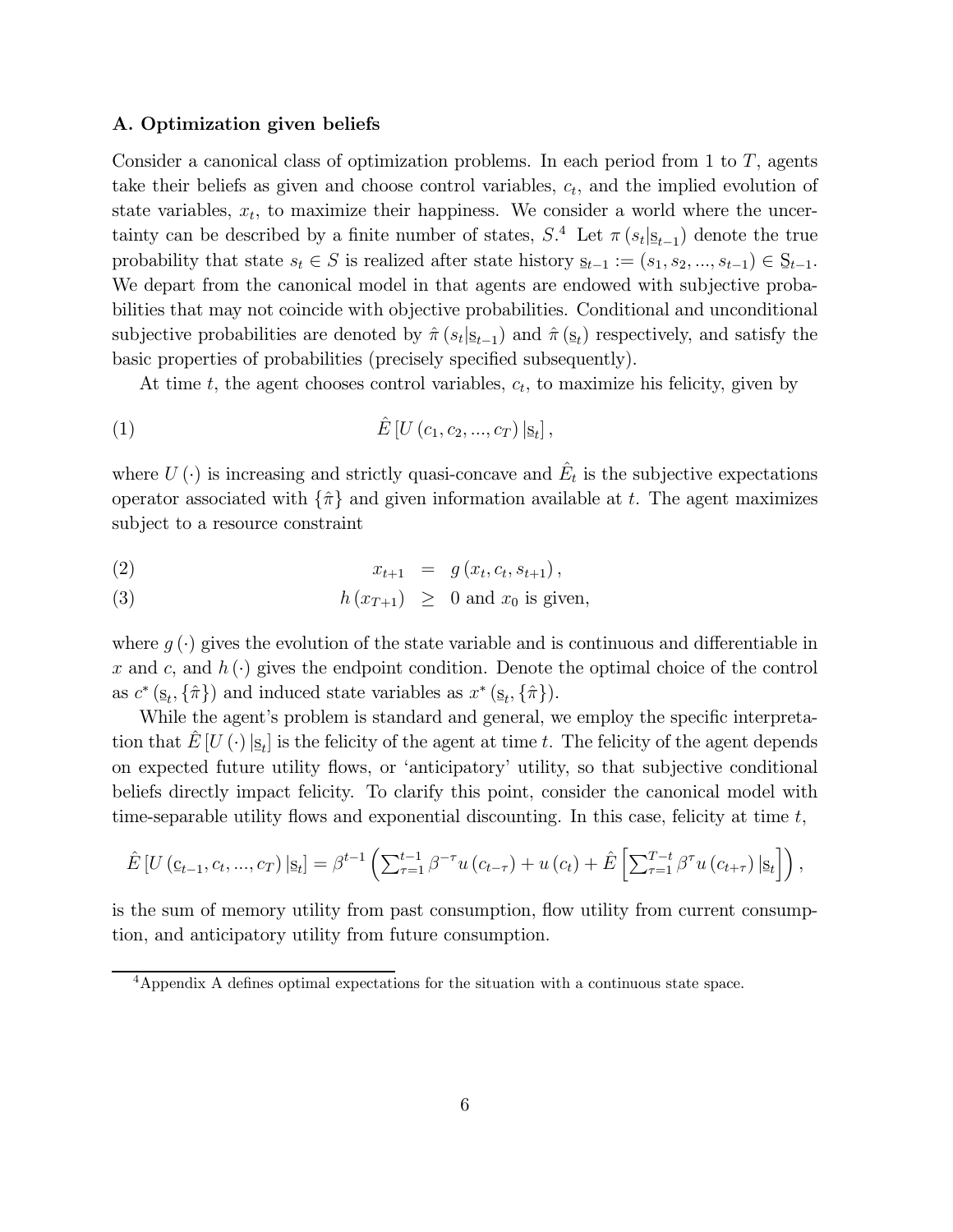#### B. Optimal beliefs

Subjective beliefs are a complete set of conditional probabilities after any history of the event tree,  $\{\hat{\pi}(s_t|_{\underline{\mathbf{S}}_{t-1}})\}\.$  We require that subjective probabilities satisfy four properties.

Assumption 1 (Restrictions on probabilities)

(i) 
$$
\sum_{s_t \in S} \hat{\pi}(s_t | s_{t-1}) = 1
$$
  
\n(ii)  $\hat{\pi}(s_t | s_{t-1}) \ge 0$   
\n(iii)  $\hat{\pi}(s'_t) = \hat{\pi}(s'_t | s'_{t-1}) \hat{\pi}(s'_{t-1} | s'_{t-2}) \cdots \hat{\pi}(s'_1)$   
\n(iv)  $\hat{\pi}(s_t | s_{t-1}) = 0$  if  $\pi(s_t | s_{t-1}) = 0$ .

Assumption 1(i) is simply that probabilities sum to one. Assumptions  $1(i) - (iii)$  imply that the law of iterated expectations holds for subjective probabilities. Assumption 1(iv) implies that in order to believe that something is possible, it must be possible. That is, agents understand the underlying model and only misperceive the probabilities. For example, consider an agent choosing to buy a lottery ticket. The states of the world are the possible numbers of the winning ticket. An agent can believe that a given number will win the lottery. But the agent cannot believe in the nonexistent state that she will win the lottery if she does not hold a lottery ticket or even if there is no lottery. Note that it is possible for the agent to believe that a possible event is impossible. But since we specify subjective beliefs conditional on all objectively possible histories, as in the axiomatic framework of Roger B. Myerson (1986), the agent's problem is always well-defined.

We further consider the class of problems for which a solution exists and provides finite felicity for all possible subjective beliefs.

Assumption 2 (Conditions on agent's problem)  $\hat{E}[U(c_1^*, c_2^*, ..., c_T^*) | \underline{s}_t] < \infty$  for all  $\underline{s}_t$  and for all  $\{\hat{\pi}\}\$  satisfying Assumption 1.

Optimal expectations are the subjective probabilities that maximize the agent's life-time happiness. Formally, optimal expectations maximize well-being,  $W$ , defined as the expected time-average of the felicity of the agent.

**Definition 1.** Optimal expectations (OE) are a set of subjective probabilities  $\{\hat{\pi}^{OE}(s_t|s_{t-1})\}$ that maximize well-being

(4) 
$$
\mathcal{W} := E\left[\frac{1}{T}\sum_{t=1}^{T} \hat{E}\left[U\left(c_{1}^{*}, c_{2}^{*}, ..., c_{T}^{*}\right) | \mathbf{s}_{t}\right]\right]
$$

subject to the four restrictions on subjective probabilities (Assumption 1).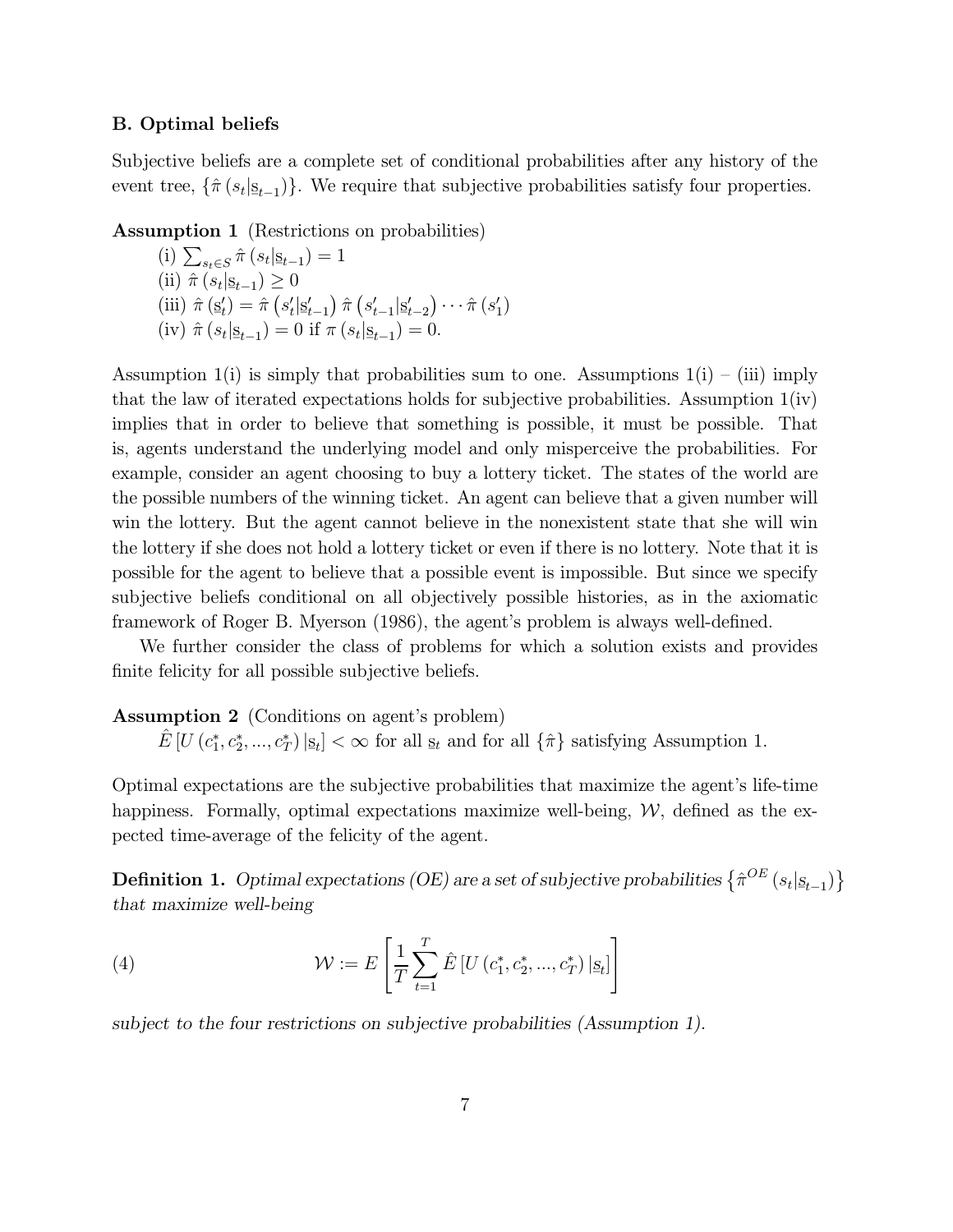In addition to being both simple and natural, this objective function is similar to that in Caplin and Leahy (2000). Further, this choice of  $\mathcal W$  has the feature that under rational expectations well-being coincides with the agent's felicity, so the agent's actions maximize both well-being and felicity. We further discuss these issues in Subsection I.C.

Optimal expectations exist if  $c^{OE}(s_t)$  and  $x^{OE}(s_t)$  are continuous in probabilities  $\hat{\pi}(s_t|_{\mathcal{S}_{t-1}})$  that satisfy Assumption 1 for all t and  $s_{t-1}$ , where  $c^{OE}(\mathcal{S}_t) := c^* (\mathcal{S}_t, {\{\hat{\pi}^{OE}\}})$  and  $c^{CE}(\mathcal{S}_{t-1})$  is  $\hat{\pi}(s_t|_{\mathcal{S}_{t-1}})$  that satisfy Assumption 1 for all t and  $\mathcal{S}_{t-1}$ , whe  $x^{OE}(\underline{s}_t) := x^* (\underline{s}_t, \{\hat{\pi}^{OE}\})$ . This follows from the continuity of ex  $\mathbf{s}_t := x^* \left( \mathbf{s}_t, \{ \hat{\pi}^{OE} \} \right)$ . This follows from the continuity of expected felicity in probabilities and controls, Assumption 2, and the compactness of probability spaces. For less regular problems optimal expectations may or may not exist. As to uniqueness, optimal beliefs need not be unique, as will be clear from the subsequent use of this concept.

Beliefs impact well-being directly through anticipation of future flow utility and indirectly through their effects on agent behavior. Optimal beliefs trade-off the incentive to be optimistic in order to increase expected future utility against the costs of poor outcomes that result from decisions made based on optimistic beliefs.

How does this trade-off occur in practice? One possible interpretation is that people first approach problems with overly optimistic beliefs ("This paper will be easy to write") and then choose how much to restrain their optimism by allocating scarce cognitive resources to the the problem — asking themselves whether the probabilities of a good outcome are really as high as they would like to believe ("Am I sure writing this paper will not stretch over years?"). As cognition is applied, probability assessments become more rational. We posit that the amount of cognition is directly related to the true risks and rewards of biased versus rational beliefs ("I am hesitant to commit to present the paper next week when I may not have results — let me think about it"). This description is consistent with the view that human behavior is mostly determined by the rapid and unconscious processing of the limbic system, but that for important decisions people rely more on the slower, conscious processing of the prefrontal cortex. This description also matches many psychological experiments that find that agents report optimistic probabilities particularly when these probabilities or their reports do not affect payoffs. Probabilities tend to be more accurate and beliefs more rational when agents have more to lose from biased beliefs.<sup>5</sup> Our optimal expectations framework is a simple model that captures some elements of this (and other) complex (and speculative) brain processes.

We view these processes – the mapping from objective to subjective probabilities — as hard-wired and subconscious, not conscious. Thus, while the interaction between optimistic and rational forces can be viewed as a model of a divided self, agents are

<sup>5</sup>Sarah Lichtenstein et.al (1982) surveys evidence on people's overconfidence. Professionals such as weather forecasters or those who produce published gambling odds make very accurate predictions. Note also that the predictions of professionals do not seem to be due to learning from repetition (Alpert and Raiffa (1982)).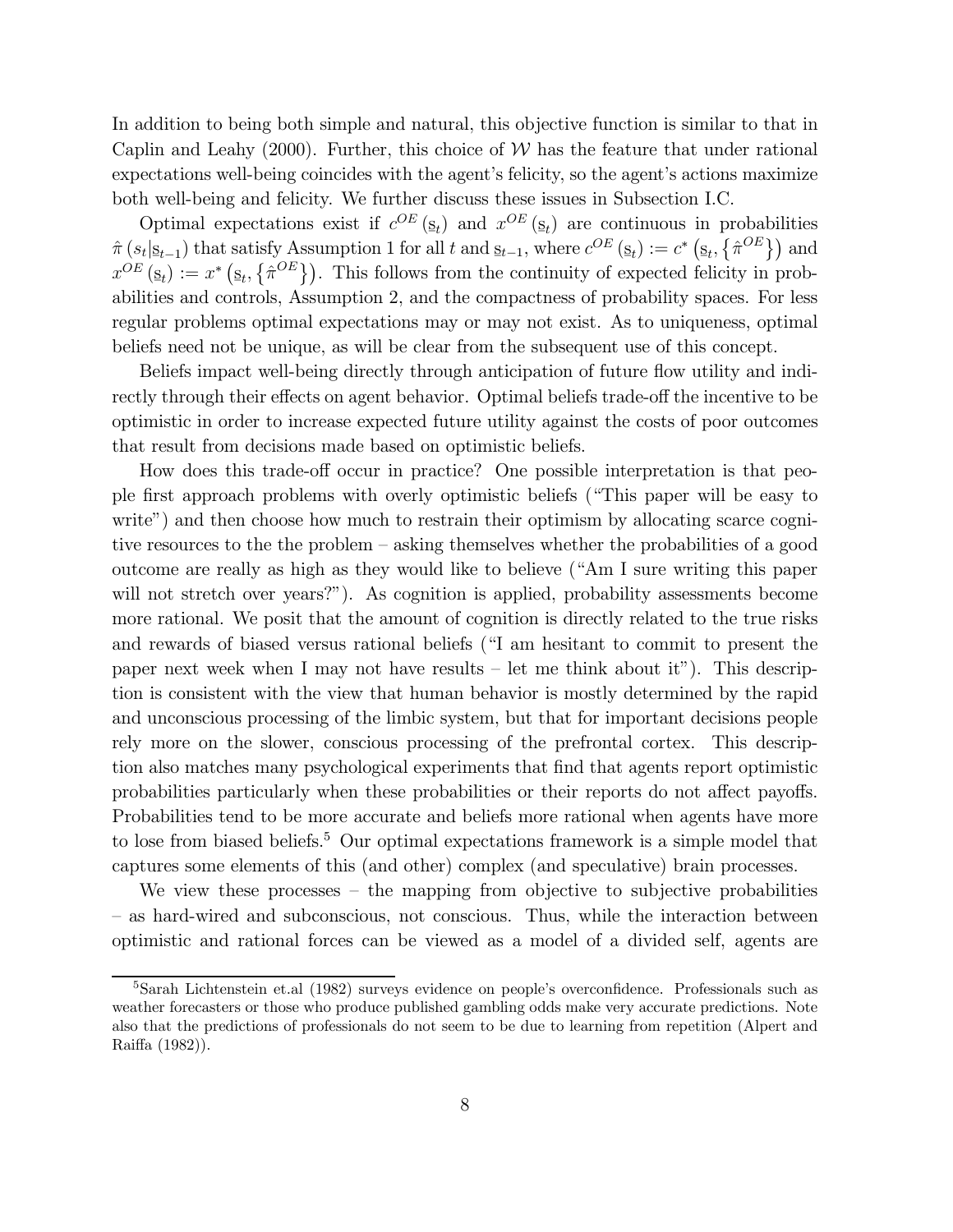unaware of this division and of the fact that their beliefs may be biased. This lack of self-awareness implies that agents are unable to figure out the true probabilities from the model and their subjective beliefs.

So far we have focused on the optimization problem of a single agent. In a competitive economy each agent faces this maximization problem taking as given his beliefs and the stochastic process of payoff-relevant aggregate variables. In our notation,  $x_t^i$  includes the payoff-relevant variables that agent i takes as given, and so reflects the actions of all other agents in the economy. Each agent has optimal expectations that maximize equation (4), where the states and controls are indexed by  $i$ , taking the actions of the other agents as given. In equilibrium, markets clear.

Definition 2. A competitive optimal expectations equilibrium is a set of beliefs for each agent and an allocation such that

(i) each agent's beliefs maximize equation (4), taking as given the stochastic process for aggregate variables;

(ii) each agent maximizes equation (1) subject to constraints taking as given his beliefs and the stochastic process for aggregate variables;

(iii) markets clear.

Intuitively, optimal beliefs of each agent take as given the aggregate dynamics, and the optimal actions take as given the perceived aggregate dynamics.

#### C. Discussion

Before proceeding to the application of optimal expectations, it is worth emphasizing several points.

First, because probabilities,  $\hat{\pi}^{OE}(s_t|_{\mathbf{S}_{t-1}})$ , are chosen once and forever, the law of iter-<br>detection and the law of iterated expectations holds with respect to the subjective probability measure and standard dynamic programming can be used to solve the agent's optimization problem. An alternative interpretation of optimal conditional probabilities is instead that the agent is endowed with optimal priors over the state space,  $\hat{\pi}^{OE}(\mathbf{s}_T)$ , and learns and updates over time according to Bayes' rule.<sup>6</sup> Thus, agents are completely "Bayesian" rational given what they know about the economic environment.

Second, optimal expectations are those that maximize well-being. The argument that is traditionally made for the assumption of rational beliefs — that such beliefs lead agents to the best outcomes — is correct only if one assumes that expected future utility flows do not affect present felicity. This is a somewhat inconsistent view: one part of the

<sup>&</sup>lt;sup>6</sup>The interpretation of the problem in terms of optimal priors requires that one specify agent beliefs following zero subjective probability events, situations in which Bayes rule provides no restrictions.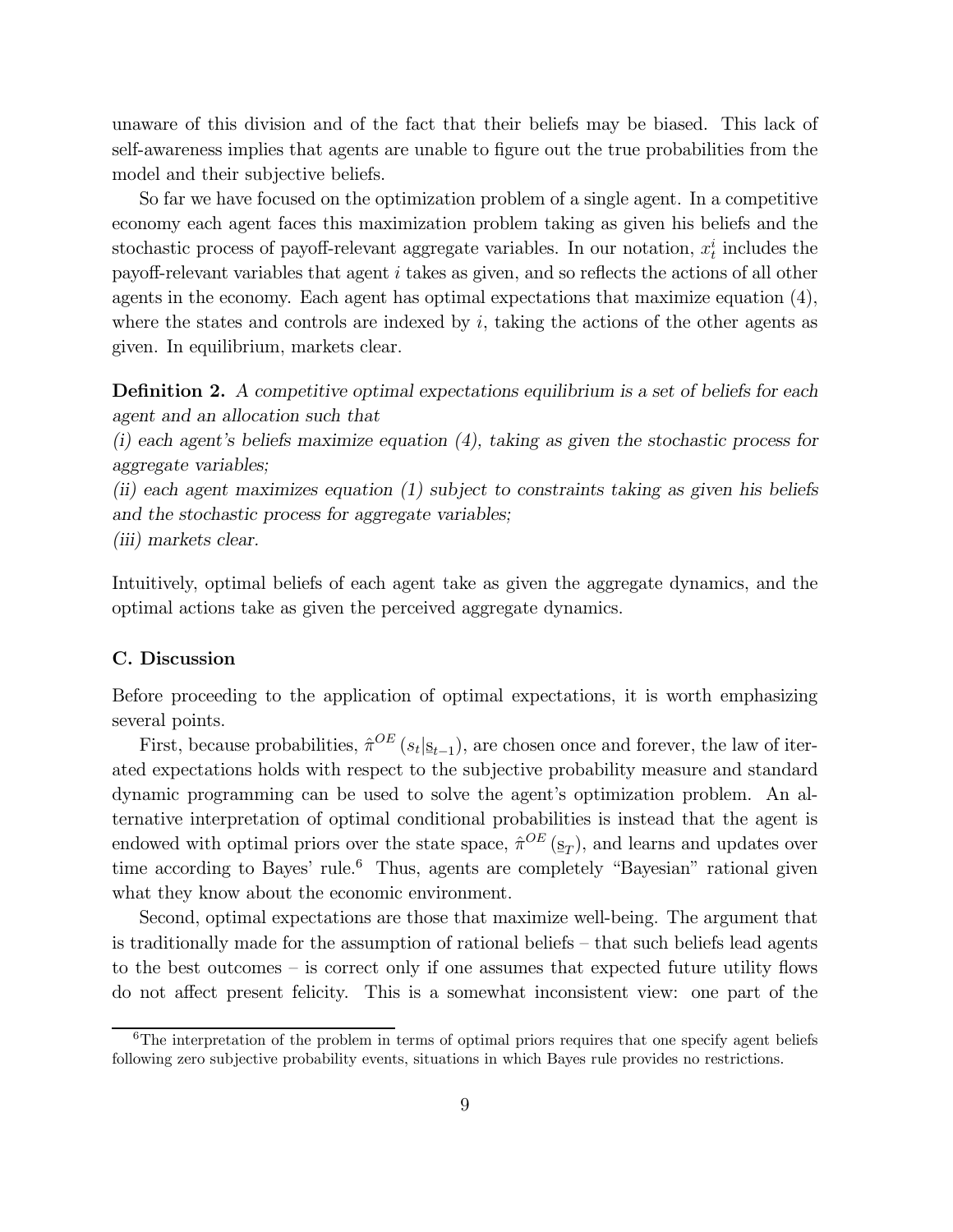agent makes plans that trade off present and expected future utility flows, while another part of the agent actually enjoys utils but only from present consumption.<sup>7</sup> Optimal expectations give agents the highest average lifetime utility level under the Jevonian view that the felicity of a forward-looking agent depends on expectations about the future.

To recast this point, we can ask what objective function for beliefs would make rational expectations optimal. In the general framework, this is the case if well-being counts only the felicity of the agent in the last period, so that  $W = E[U(c_1^*, c_2^*, ..., c_T^*)]$ . Alternatively, in the canonical time-separable model, this is the case if the objective function for beliefs omits anticipatory and memory utility, so that  $\mathcal{W} = E \left[ \frac{1}{T} \right]$  $\frac{1}{T} \sum_{\tau=1}^T \beta^{\tau-1} u\left(c_{\tau}^*\right)$ .

Third, this discussion also makes clear why well-being,  $W$ , uses the objective expectations operator. Optimal beliefs are not those that maximize the agent's happiness only in the states that the agent views as most likely. Instead, optimal beliefs maximize the happiness of the agent on average, across repeated realizations of uncertainty. The objective expectation captures this since the actual unfolding of uncertainty over the agent's life is determined by objective probabilities.

Fourth, the only reason for belief distortion is that current felicity depends on expected future utility flows. There is no incentive to distort beliefs to change actions. In fact, any change in actions caused by belief distortion reduces well-being. To see this, note that under rational expectations, the objective function for beliefs,  $W$ , is identical to the objective function of the agent,  $E[U]$ . Thus, fixing beliefs to be rational, the actions of the agent maximize well-being.

To clarify this point, consider a generalized version of current felicity at time  $t$  with time-separable utility and exponential discounting (5)

$$
\hat{E}[U_t(c_{t-1},c_t,...,c_T)|\mathbf{s}_t] = \beta^{t-1} \left( \sum_{\tau=1}^{t-1} \delta^{\tau} u(c_{t-\tau}) + u(c_t) + \hat{E}\left[ \sum_{\tau=1}^{T-t} \beta^{\tau} u(c_{t+\tau})|\mathbf{s}_t\right] \right),
$$

where the agent discounts past utility flows at rate  $\delta$ ,  $0 \le \delta \le 1/\beta$ . If  $\delta = 1/\beta$ , then this example fits into the framework we have assumed so far; we refer to this case as preference consistency. If  $\delta$  < 1, the agent's memory utility decays through time, which has more intuitive appeal. However, in this case, an agent's ranking of utility flows across periods is not time-invariant under rational expectations (Caplin and Leahy (2000)). Thus, there is an incentive to distort beliefs in order to distort actions so as to increase well-being. In Section IV we assume time-separable utility and exponential discounting. While the behavior of agents depends on  $\delta$ , the qualitative behavior characterized by our propositions holds for any  $\delta \leq 1/\beta$ .

Fifth, one might be concerned that agents with optimal expectations might be driven

<sup>7</sup>See Loewenstein (1987) and the discussion of the Samuelsonian and Jevonian views of utility in Caplin and Leahy (2000).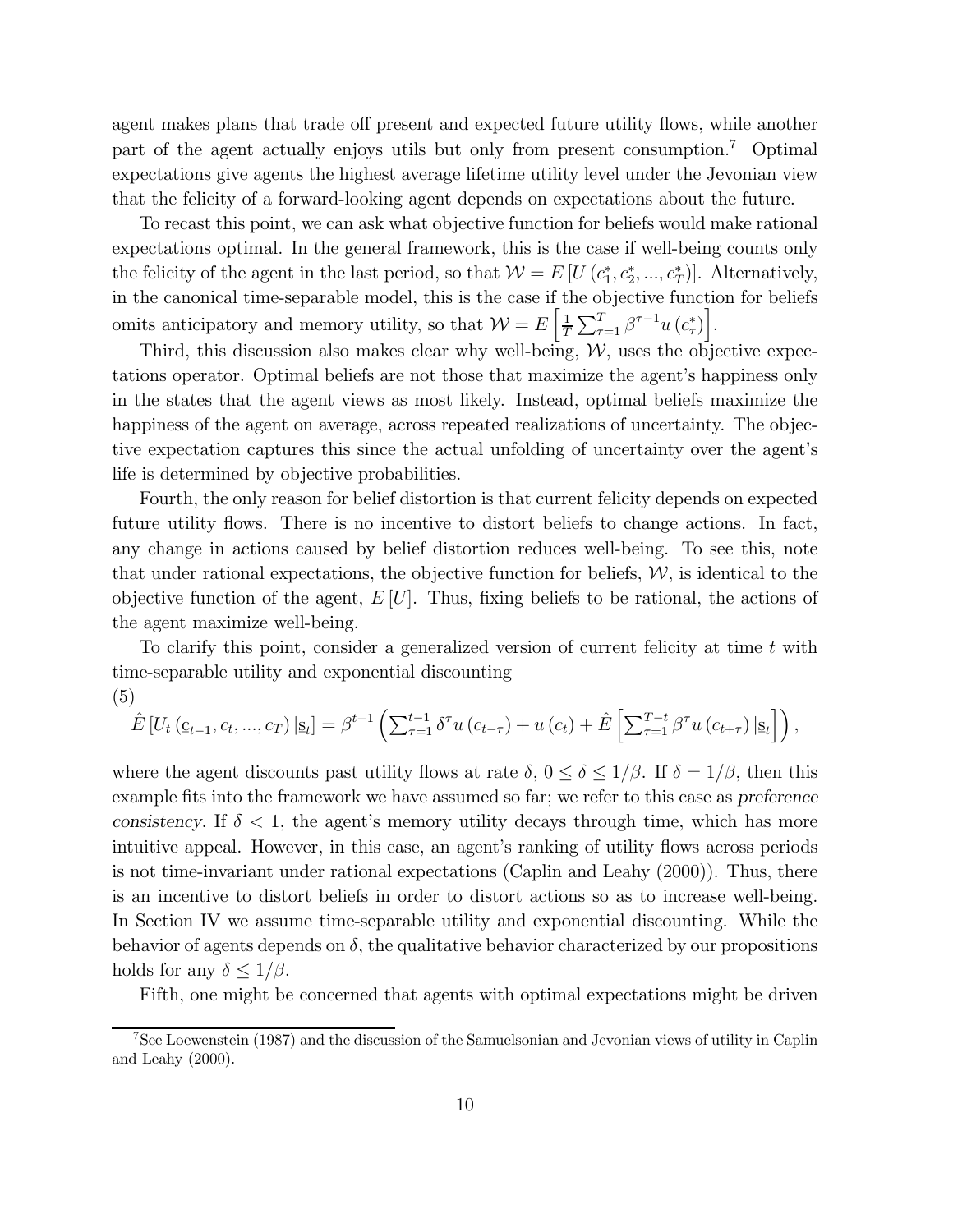to extinction by agents with rational beliefs. But evolutionary arguments need not favor rational expectations. Since optimal expectations respond to the costs of mistakes, agents with optimal expectations are harder to exploit than agents with fixed biases. Further, many economic environments favor agents who take on more risk (J. Bradford DeLong et al. (1990)). Finally, from a longer-term perspective and consistent with our choice of  $\mathcal{W}$ , there is a biological link between happiness and better health (Janice K. Kiecolt-Glaser at al. (2002) and Sheldon Cohen et al. (2003)).

Before turning to the applications, we discuss three generalizations of our approach. First, optimal expectations could be derived from a more general objective function than a simple time-average of felicities. In particular, an earlier version of this paper defined well-being as a weighted average of the agent's felicities.

Second, optimal subjective probabilities are chosen without any direct relation to reality. This frictionless world provides insight into the behaviors generated by the incentive to look forward with optimism when belief distortion is limited by the costs of poor outcomes. In fact, it may be that beliefs cannot be distorted far from reality for additional reasons. At some cost in terms of simplicity, the frictionless model can be extended to include constraints that penalize larger distortions from reality. Beliefs would then bear some relation to reality even in circumstances in which there are no costs associated with behavior caused by distorted beliefs.

What sort of restrictions might be reasonable to impose? One could require that belief distortions be restricted to be "smooth" or lie on a coarser partition of the probability space, so that belief distortions are similar for states with similar outcomes. Alternatively, one could restrict the set of feasible beliefs to be consistent with a set of parsimonious models. For example, the agent might only be able to bias beliefs through his belief about his own ability level. Or one might require that the agent believes that his income process is some first-order Markov process rather than allow belief distortions to be completely history dependent.<sup>8</sup>

Finally, returning to the first point of our discussion, we maintain the assumption that conditional probabilities are fixed through time. As an alternative, one might consider beliefs as being reset in each period to maximize well-being given the new information that has arrived. We describe the relationship between these different approaches at the end of Section IV.B.

<sup>8</sup>If the agent were aware that his prior/model is chosen from a set of parsimonious models, then he might questions these beliefs. In this case, it would make sense to impose the additional restriction that only priors for which the agent cannot detect the misspecification can be chosen, an approach being pursued in the literature on robust control. By not restricting the choice set over priors we avoid these complications.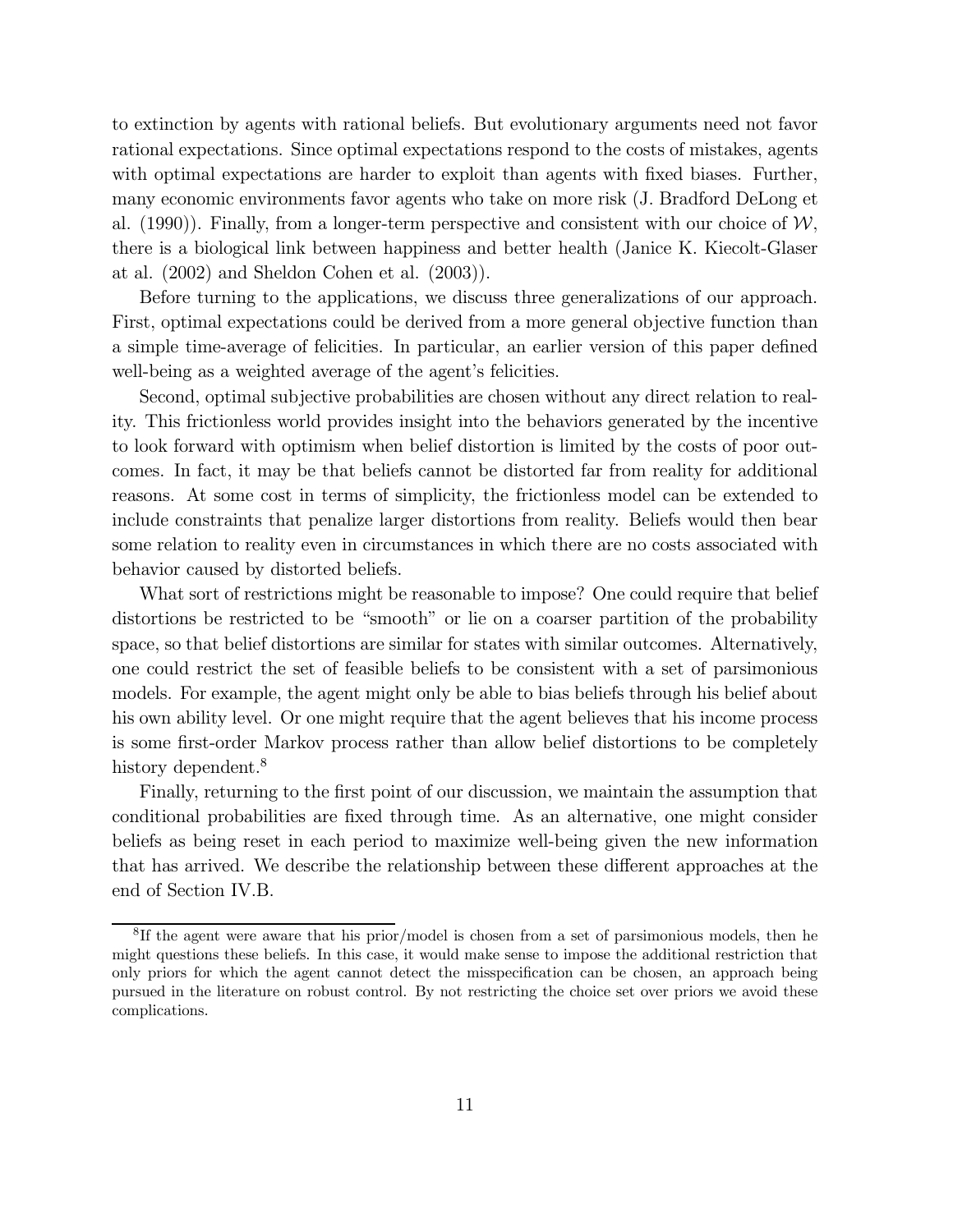## II. Portfolio choice: optimism and a preference for skewness

In this section we consider a two-period investment problem in which an agent chooses between assets in the first period and consumes the payoff of the portfolio in the second period. We show that the agent is optimistic about the payout of his own investment and prefers assets with positively skewed returns. The subsequent section places a continuum of these agents into a general equilibrium model with no aggregate risk, and shows that agents disagree and how skewness affects asset prices.

#### A. Portfolio choice given beliefs

There are two periods and two assets. In period one, the agent allocates his unit endowment between a risk-free asset with gross return  $R$  and a risky asset with gross return  $R + Z$  (Z is the excess return of the risky asset over the risk-free rate). In period two, the agent consumes the payoff from his first-period investment.

In period one, the agent chooses his portfolio share,  $\alpha$ , to invest in the risky asset in order to maximize felicity in the first period,  $E[U(c)]$ ,

$$
\max_{\alpha} \qquad \beta \sum_{s=1}^{S} \hat{\pi}_{s} u (c_{s}),
$$
  
s.t. 
$$
c_{s} = R + \alpha Z_{s},
$$

$$
c_{s} \geq 0,
$$

where  $u(\cdot)$  is the utility function over consumption,  $u' > 0$ ,  $u'' < 0$ ,  $u'(0) = \infty$  and  $u(0) := \lim_{c \to 0} u(c)$ . The second constraint is set by the market. Since consumption cannot be negative, the constraint follows from the market requiring the agent to be able to meet his payment obligations in all future states.

Uncertainty is characterized by  $S$  states with expost excess return  $Z_s$  and probabilities  $\pi_s > 0$  for  $s = 1, \ldots, S$ . Let the states be ordered so that the larger the state, the larger the payoff,  $Z_{s+1} > Z_s$ ,  $Z_1 < 0 < Z_S$ , and  $Z_s \neq Z_{s'}$  for  $s \neq s'$ . Beliefs are given by  $\{\hat{\pi}_s\}_{s=1}^S$ satisfying Assumption 1.

Noting that the second constraint can only bind for the highest or lowest payoff state, the agent's problem can be written as a Lagrangian with multipliers  $\lambda_1$  and  $\lambda_S$ ,

$$
\max_{\alpha} \beta \sum_{s=1}^{S} \hat{\pi}_{s} u (R + \alpha Z_{s}) - \lambda_{1} (R + \alpha Z_{1}) - \lambda_{S} (R + \alpha Z_{S}).
$$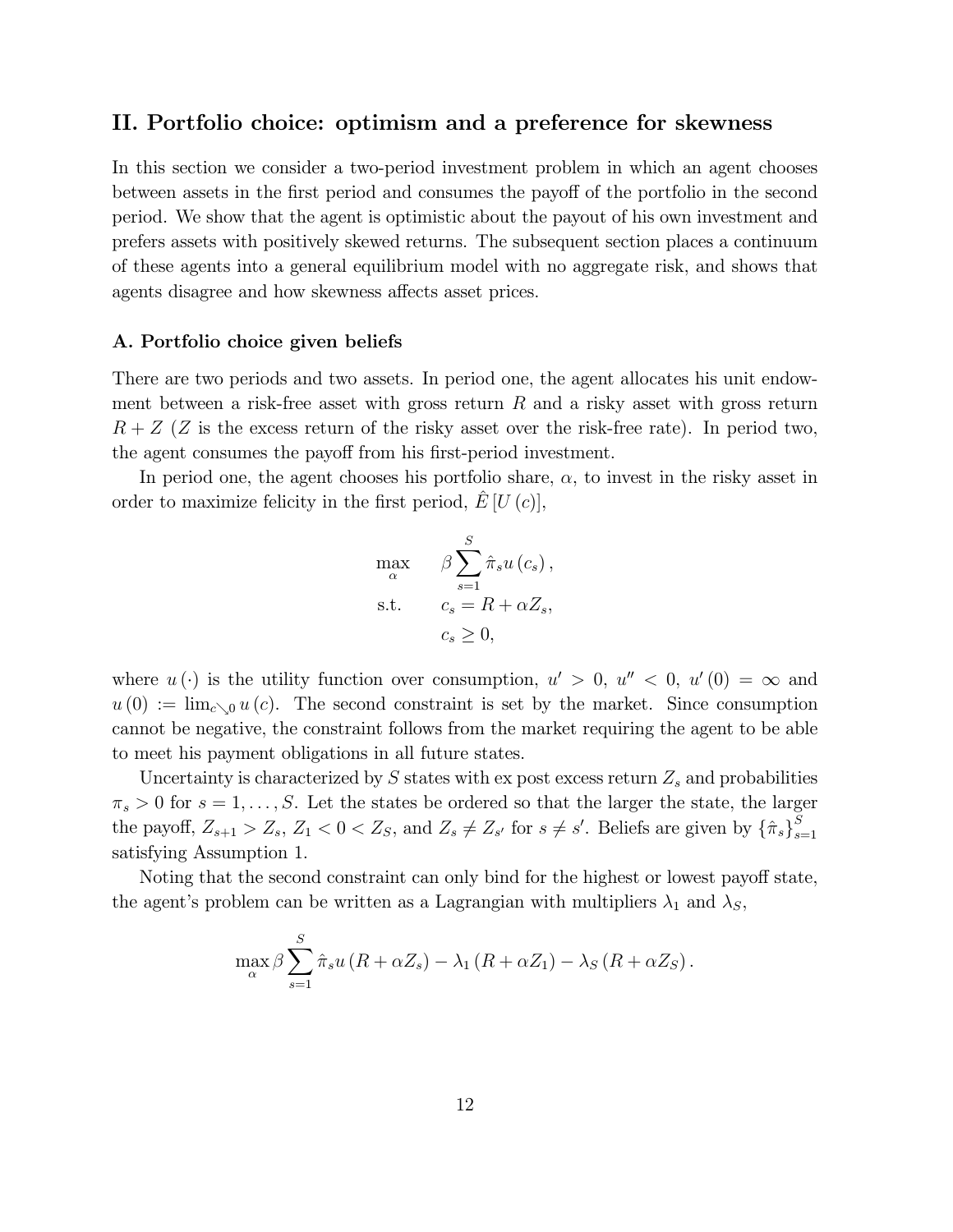The necessary conditions for an optimal  $\alpha$  are

$$
0 = \sum_{s=1}^{S} \hat{\pi}_s u' (R + \alpha^* Z_s) Z_s - \lambda_1 Z_1 - \lambda_S Z_S,
$$
  
\n
$$
0 = \lambda_1 (R + \alpha^* Z_1),
$$
  
\n
$$
0 = \lambda_S (R + \alpha^* Z_S).
$$

It turns out that optimal beliefs are never such that  $c_s = 0$  (or  $R + \alpha^* Z_s = 0$ ) for any s. To see this, suppose that  $R+\alpha^*Z_s=0$  for some s and consider an infinitesimal change in probabilities that results in an increase of consumption in this state. Since  $u'(0) = \infty$ , this causes an infinite marginal increase in well-being. Thus, optimal expectations imply  $R + \alpha^* Z_s \neq 0$  for all s. By complementary slackness,  $\lambda_s = 0$  for all s, and the optimal portfolio is uniquely determined by

(6) 
$$
0 = \sum_{s=1}^{S} \hat{\pi}_s u' (R + \alpha^* Z_s) Z_s \Rightarrow \alpha^* (\{\hat{\pi}\}).
$$

#### B. Optimal beliefs

Optimal beliefs are a set of probabilities that maximize well-being, the expected timeaverage of felicities in the first and second period:

$$
\mathcal{W} = \frac{1}{2} E \left[ \hat{E}_1 \left[ U \left( c^* \right) \right] + \hat{E}_2 \left[ U \left( c^* \right) \right] \right].
$$

In period one, the agent's felicity is the subjectively expected (anticipated) utility flow in the future period; in period two, the agent's felicity is the utility flow from actual consumption. Substituting for our utility function and consumption and writing out the expectations,  $\{\hat{\pi}^{OE}\}\$  solve

$$
\max_{\hat{\pi}} \frac{1}{2} \beta \sum_{s=1}^{S} \hat{\pi}_s u (R + \alpha^* (\{\hat{\pi}\}) Z_s) + \frac{1}{2} \beta \sum_{s=1}^{S} \pi_s u (R + \alpha^* (\{\hat{\pi}\}) Z_s),
$$

subject to the restrictions on probabilities (Assumption 1) and where  $\alpha^*(\{\hat{\pi}\})$  is given implicitly by equation (6).

To characterize optimal beliefs, first note that  $\hat{\pi}_{s}^{OE} > 0$  for at least one state s' with  $Z_{s'}$  < 0 and one state s'' with  $Z_{s''} > 0$ . If this were not the case, the agent would view the risky asset as a money pump, and would invest or short as much of the asset as possible, so that  $c_s = 0$  for  $s = 1$  or for  $s = S$ , which contradicts our previous argument. Now consider the first-order condition associated with moving  $d\hat{\pi}$  from the low-payoff state s' to the high-payoff state  $s''$ , where both states have positive subjective probability. By the envelope condition, small changes in portfolio choice from the optimum caused by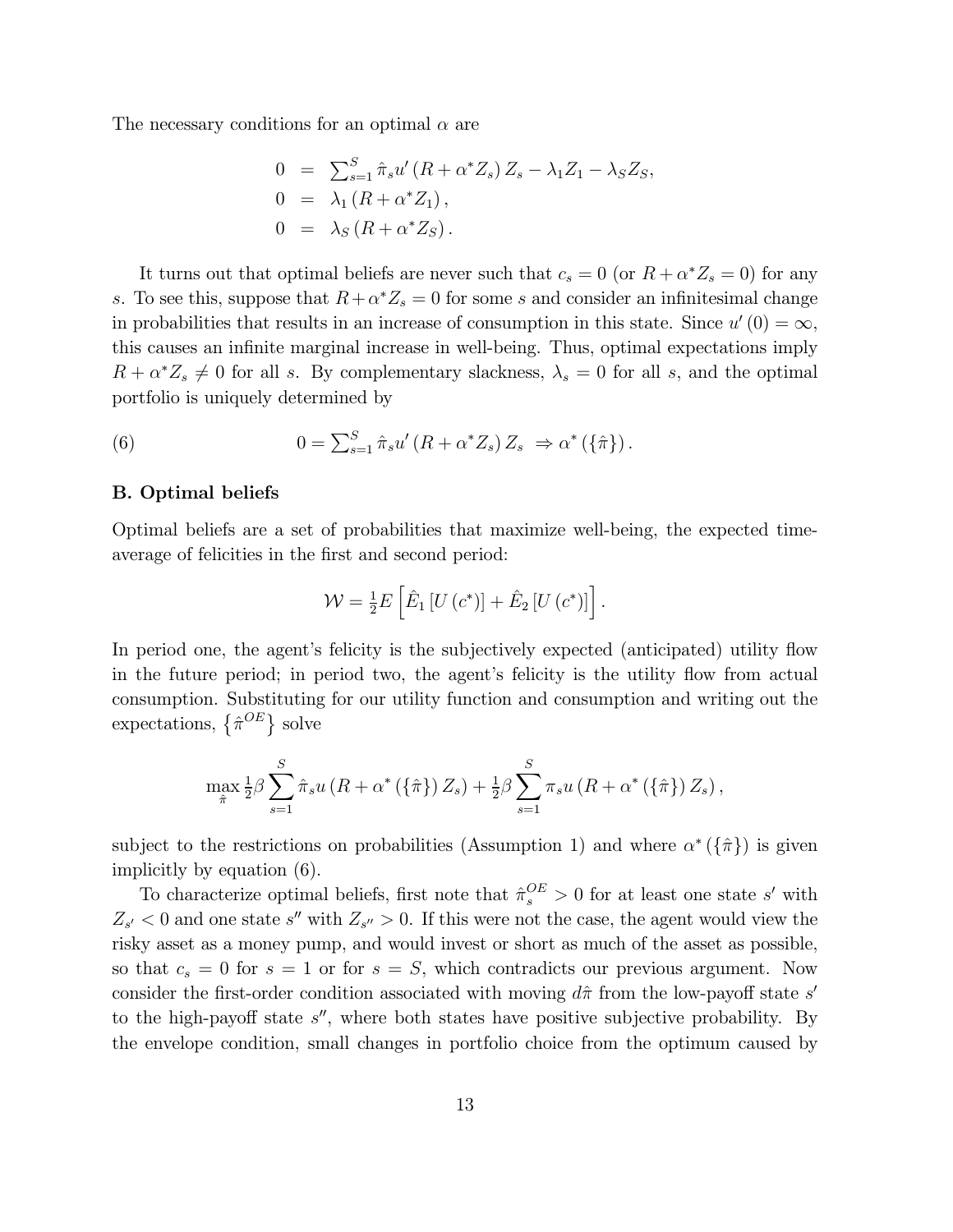small changes in subjective probabilities lead to no change in expected utility, so that this condition is

(7) 
$$
\frac{1}{2}\beta (u_{s''} - u_{s'}) = -\frac{1}{2}\beta \sum_{s=1}^{S} \pi_s u' (R + \alpha^* Z_s) Z_s \frac{d\alpha^*}{d\hat{\pi}},
$$

where  $u_s := u(R + \alpha^* Z_s)$ . The left-hand side is the marginal gain in anticipatory utility in the first period from increasing  $\hat{\pi}_{s''}$  at the expense of  $\hat{\pi}_{s'}$ ; the right-hand side is the marginal loss in expected utility in the second period from the resultant change in the portfolio share of the risky asset. At the optimum, the gain in anticipatory utility balances the costs of distorting actual behavior.

Let  $\alpha^{RE}$  denote the optimal portfolio choice for rational beliefs. The following proposition, proved in the appendix, states that the agent with optimal expectations is optimistic about the payout of his portfolio. Further, the agent with optimal expectations either takes a position opposite that of the agent with rational beliefs or is more aggressive investing even more if the rational agent invests, or shorting more if the rational agent shorts.

#### Proposition 1. (Excess risk taking due to optimism)

(i) Optimal beliefs on average are biased upwards (downwards) for states in which an agent's chosen portfolio payout is positive (negative):

if 
$$
\alpha^{OE} > 0
$$
,  $\sum_{s=1}^{S} (\hat{\pi}_s - \pi_s) u' (R + \alpha^{OE} Z_s) Z_s > 0$ ;  
if  $\alpha^{OE} < 0$ ,  $\sum_{s=1}^{S} (\hat{\pi}_s - \pi_s) u' (R + \alpha^{OE} Z_s) Z_s < 0$ .

(ii) An agent with optimal expectations invests more aggressively than an agent with rational expectations or in the opposite direction:

if  $E[Z] > 0$ , then  $\alpha^{RE} > 0$ , and  $\alpha^{OE} > \alpha^{RE}$  or  $\alpha^{OE} < 0$ ; if  $E[Z] < 0$ , then  $\alpha^{RE} < 0$ , and  $\alpha^{OE} < \alpha^{RE}$  or  $\alpha^{OE} > 0$ ; if  $E[Z]=0$  and  $S > 2$ , then  $\alpha^{RE}=0$  and  $\alpha^{OE} \neq 0$ .

To understand the first part of the proposition, note that marginal utility is always positive, and (excess) payoff,  $Z_s$ , is positive for large s and negative for small s. Thus, when the agent is investing in the asset  $(\alpha^{OE} > 0)$ , optimal expectations on average bias up the subjective probability for positive excess return states at the expense of negative excess return states.

The second part of the proposition characterizes behavior. When the expected payoff is positive,  $E[Z] > 0$ , the rational agent chooses to invest in the asset,  $\alpha^{RE} > 0$ , since the expected excess return on the risky asset is positive. Starting from rational beliefs, again consider a small increase in the probability of state  $s''$  at the expense of state  $s'$ where  $s'' > s'$ . The left-hand side of equation (7) shows that this leads to a first-order gain in anticipatory utility. The marginal cost of this distortion, shown on the right-hand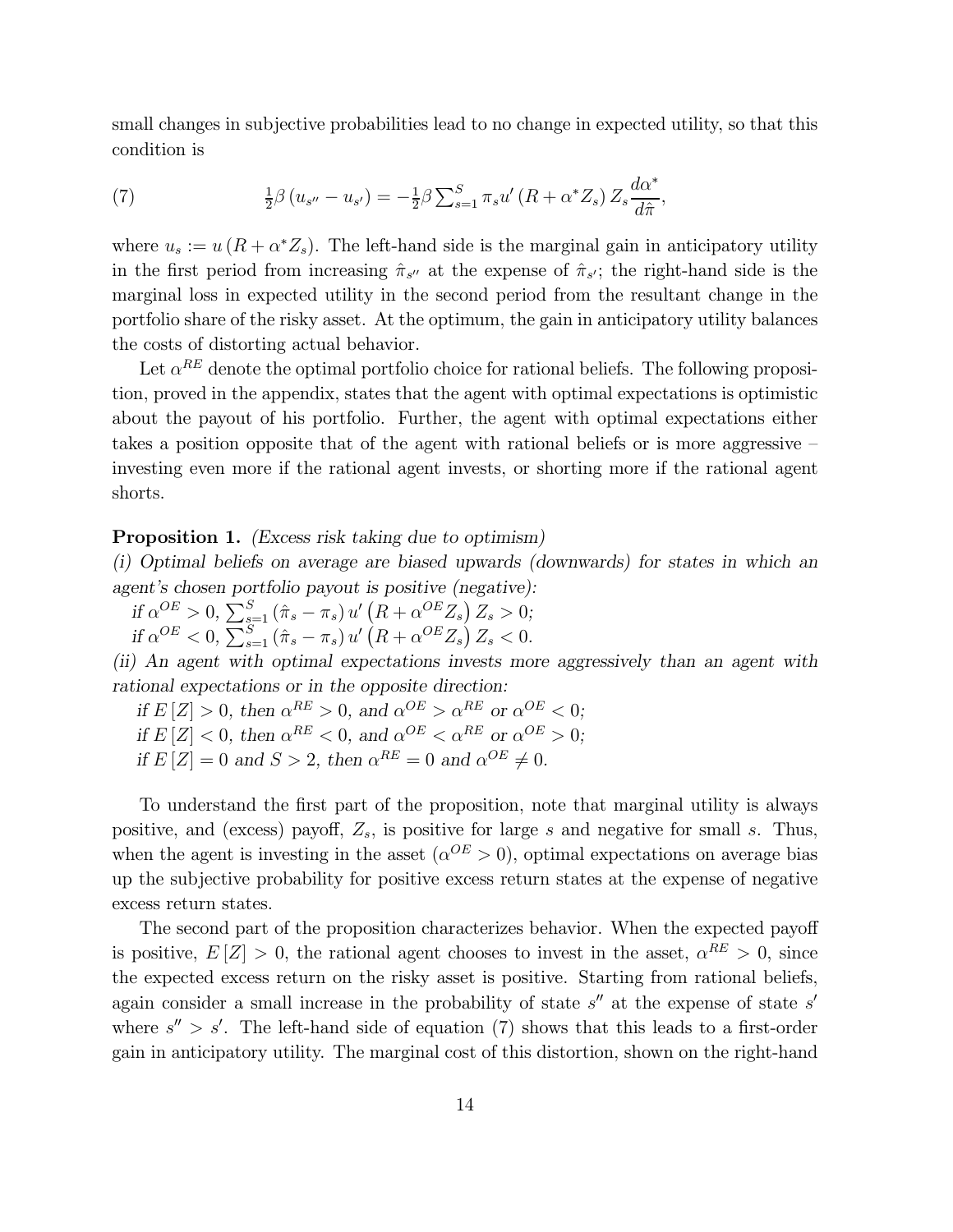side of equation (7), is zero because the cost of a small change in portfolio allocation away from the rational optimum is only of second-order, as shown in equation (6). Thus,  $\{\hat{\pi}^{OE}\}\neq \{\pi\}$  and  $\alpha^{OE}\neq \alpha^{RE}$ .

Further, the individual either invests more than the rational agent in the risky asset or shorts the risky asset for  $E |Z| > 0$ , and vice versa for  $E |Z| < 0$ . Why would the agent take a position in the opposite direction to the rational agent when this implies that he is taking a negative expected payoff gamble? This occurs when anticipatory utility in the contrarian position is sufficiently large. For many utility functions, this is the case when the asset has the properties similar to a lottery ticket, that is when the asset is skewed in the opposite direction of the mean payoff.

To illustrate this point, consider a world with two states and an asset with negative expected excess payoff,  $E[Z] =: \mu_Z < 0$ . We specify the payoffs  $Z_1$  and  $Z_2$ , such that, as we vary probabilities the mean and variance,  $\sigma_Z^2$ , stay constant, but skewness decreases in  $\pi_2$ .

|          | State Probability | Excess Payoff                                                       |
|----------|-------------------|---------------------------------------------------------------------|
| $\sim$ 1 |                   | $1 - \pi_2$ $Z_1 = \mu_Z - \sigma_Z \sqrt{\frac{\pi_2}{1 - \pi_2}}$ |
| $\cdot$  | $\pi_2$           | $Z_2 = \mu_Z + \sigma_Z \sqrt{\frac{1-\pi_2}{\pi_2}}$               |

When the probability of the good state,  $\pi_2$ , is small, the asset is similar to a real-world lottery: the asset yields a small negative return with high probability and a large positive return with low probability. The following proposition shows that agents with optimal expectations can have a preference for skewness that is stronger than their aversion to risk.

#### Proposition 2. (Preference for skewness)

For unbounded utility functions, there exists a  $\bar{\pi}_2$  such that for all greater levels of skewness,  $\pi_2 < \bar{\pi}_2$ (i) the agent is optimistic about the asset,  $\hat{\pi}_2^{OE} > \pi_2$ , and (ii) invests in the asset,  $\alpha^{OE} > 0$ , even though  $E[Z] < 0$ .

If the agent were to short the asset when it is very skewed, that is, when  $\pi_2$  is close to zero, then  $\hat{\pi}_2 < \pi_2$ , and so  $\pi_2 - \hat{\pi}_2$  is near zero – subjective beliefs are necessarily near rational beliefs – and  $\alpha^* (\{\hat{\pi}\})$  is near  $\alpha^{RE}$ . However, in this case, if the agent instead is optimistic about the payoff of the risky asset,  $\hat{\pi}_2 > \pi_2$ , then he can invest in the asset and dream about the asset paying off well. This type of behavior — buying stochastic assets with negative expected return and positive skewness — is widely observed in gambling and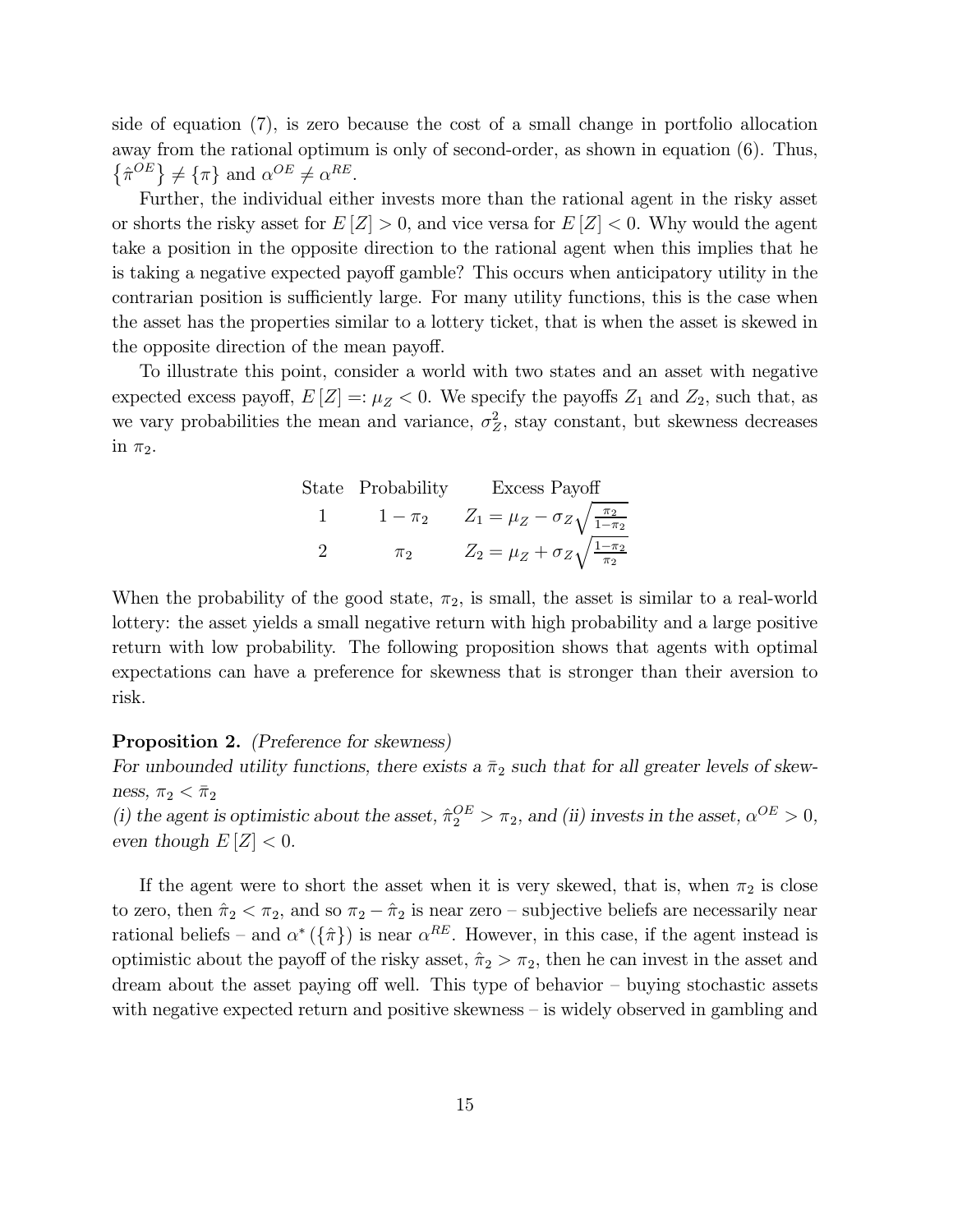betting. The preference for skewness may also explain the design of securities with highly skewed returns such as the Swedish lottery bonds and the German "PS-Lotteriesparen."<sup>9</sup>

Returning to Proposition 1.(ii), when  $E[Z] = 0$ , the risky asset has the same expected return as the risk-free asset, and the cost and benefit of a marginal change in beliefs from rational beliefs are both of second order. However, we show for  $S > 2$  that the gains in anticipatory utility always dominate the costs.<sup>10</sup> Hence,  $\{\hat{\pi}^{OE}\}\neq \{\pi\}$  and the agent with optimal beliefs holds or shorts an asset that a rational agent would not. An implication is that, from the perspective of objective probabilities, the agent with optimal expectations holds an underdiversified portfolio. That is, there exists a portfolio with the same objective expected return and less objective risk since  $E[R + \alpha^{OE}Z_s] =$  $E[R + \alpha^{RE} Z_s]$  but  $Var[R + \alpha^{OE} Z_s] > Var[R + \alpha^{RE} Z_s].$ 

### III. General equilibrium: endogenous heterogenous beliefs

In this section we place the portfolio choice problem into an exchange economy with identical agents and no aggregate risk. In an optimal expectations equilibrium, agents choose to hold idiosyncratic risk and gamble against one another, even though perfect consumption insurance is possible. These features match stylized facts about asset markets. In addition, the price of the risky asset may differ from that in an economy populated by agents with rational beliefs.

The economy consists of a continuum of agents of mass one with the same utility function and facing the same investment problem as in the previous section. As before, there are two periods, with  $S$  states in the second period. There is one technology, bonds, that is risk free and gives normalized gross return  $1(R)$  equals unity). There is also an asset in zero net supply, equity, that gives random gross return  $1+Z$  with realized returns  $1 + Z_s = \frac{1+\varepsilon_s}{P}$  where P is the equilibrium price of equity and  $\varepsilon_1 < \varepsilon_2 < ... < \varepsilon_S$ . Each agent  $i$  is initially endowed with one unit of bonds. Since equity is in zero net supply,  $C_s = \int_i c_s^i di = 1$  in all states s.

Agent *i* takes her beliefs,  $\{\hat{\pi}_s^i\}$ , and the price of equity, P, as given, and chooses her

<sup>9</sup>Instead of making coupon payments to all bondholders, Swedish lottery bonds make large coupon payments only to the holders of a few randomly selected bonds. The German "PS-Lotteriesparen" is a commitment savings plan with a bank that includes a lottery. For example, at the national network of savings banks (Sparkassen) 1/5 of the monthly savings is taken by the bank in exchange for participation in their lottery for 10,000 Euro.

<sup>&</sup>lt;sup>10</sup>When there are only two states and  $E[Z] = 0$ , we know of one special case for which  $\alpha^{OE} = \alpha^{RE}$ ; in this case, skewness is zero (both states are equally likely). We thank Erzo Luttmer and Gollier for this example.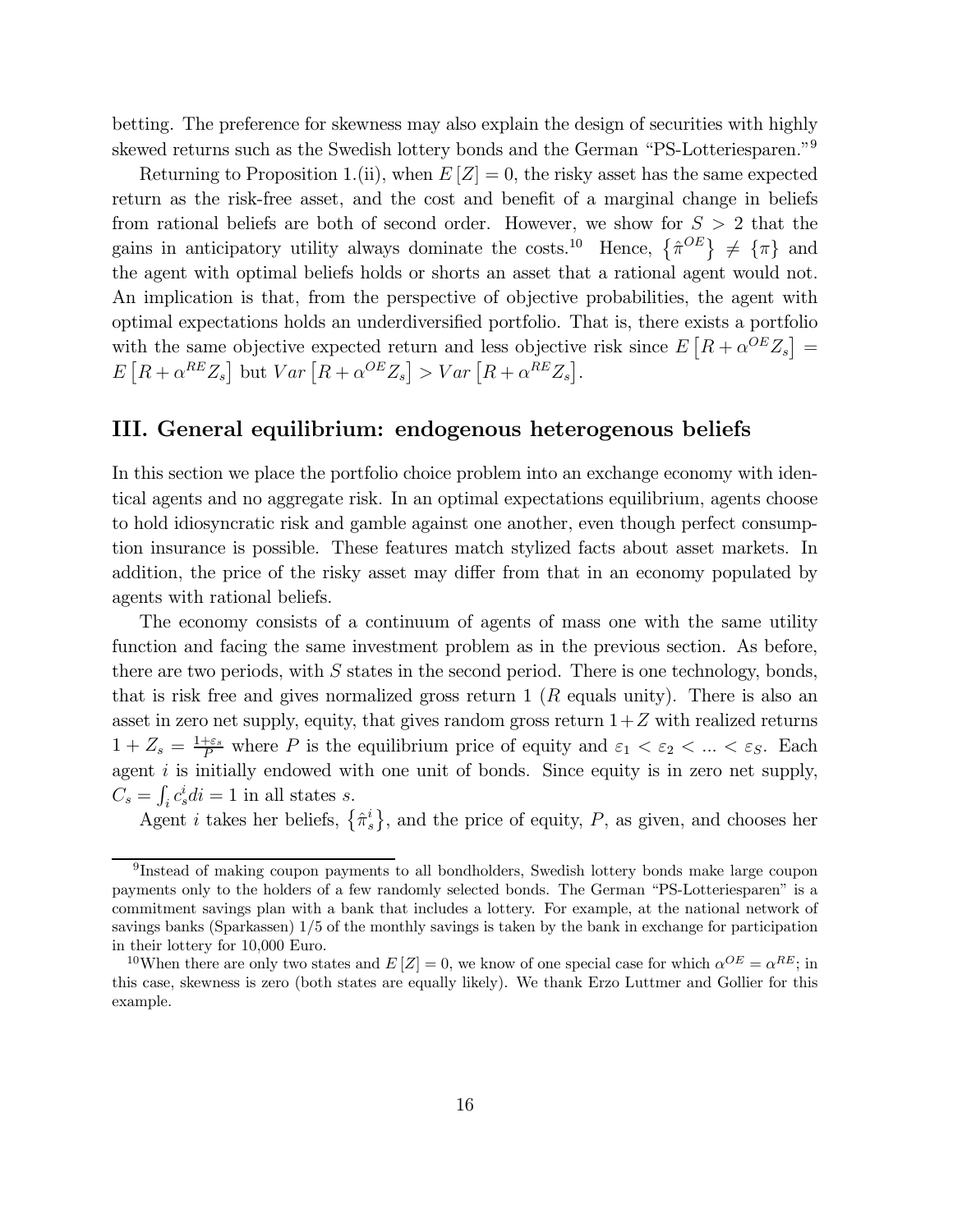portfolio to maximize expected utility,

$$
\max_{\alpha^i} \beta \sum_{s=1}^S \hat{\pi}_s^i u\left(c_s^i\right),
$$
s.t.  $c_s^i = 1 + \alpha^i Z_s,$   
 $c_s^i \ge 0.$ 

As before, the first-order conditions for portfolio choice deliver a unique optimal portfolio share:

(8) 
$$
0 = \sum_{s=1}^{S} \hat{\pi}_s^i u' (1 + \alpha^* Z_s) Z_s \Rightarrow \alpha^* (\{\hat{\pi}^i\}).
$$

Optimal beliefs maximize the well-being of each agent

$$
\max_{\hat{\pi}^i} \frac{1}{2} \beta \sum_{s=1}^S \hat{\pi}_s^i u\left(c_s^*\left(\{\hat{\pi}^i\}\right)\right) + \frac{1}{2} \beta \sum_{s=1}^S \pi_s u\left(c_s^*\left(\{\hat{\pi}^i\}\right)\right),
$$

subject to the restrictions on probabilities (Assumption 1), where  $c_s^* \left( \{ \hat{\pi}^i \} \right) = 1 + \alpha^* \left( \{ \hat{\pi}^i \} \right) Z_s$ and  $\alpha^* \left( \{ \hat{\pi}^i \} \right)$  is given by equation (8). Note that, since  $Z_s = \frac{1+\varepsilon_s}{P} - 1$ , optimal beliefs and asset demand depend on P.

An optimal expectations equilibrium is a set of beliefs and an allocation of assets characterized by each agent holding beliefs that maximize her well-being subject to constraints, and market clearing. Letting OE denote values in an optimal expectations equilibrium (e.g.  $Z^{OE} = \frac{1+\varepsilon}{P^{OE}} - 1$ ) and RE denote values in a rational expectations equilibrium, we have the following proposition.

#### Proposition 3. (Heterogeneous beliefs and gambling)

(i) an optimal expectations equilibrium exists;

(ii) for  $S > 2$ , agents have heterogenous priors such that some agents hold the risky asset and some agents short the risky asset:

• there exists a subset of the agents, *I*, such that for all  $i \in I$ ,  $j \notin I$ ,<br>  $\{\hat{\pi}^{OE,i}\} \neq \{\hat{\pi}^{OE,j}\}$  and  $\hat{E}^i[Z^{OE}] > 0$ ,  $\alpha^{OE,i} > 0$ , and  $\hat{E}^j[Z^{OE}] < 0$ ,  $\alpha^{OE,j} < 0$ , •  $\alpha^{OE,i} \neq \alpha^{RE} = 0$ ,  $\{\hat{\pi}^{OE,i}\}\neq \{\pi\}$  for all *i*.

Since there is no aggregate risk, in the rational expectations equilibrium, no agent holds any of the risky asset and all agents have the same consumption in all states. In contrast, in an optimal expectations equilibrium agents have heterogeneous beliefs and some agents hold the asset and some short it. Consequently, agents gamble against each other and bear consumption risk.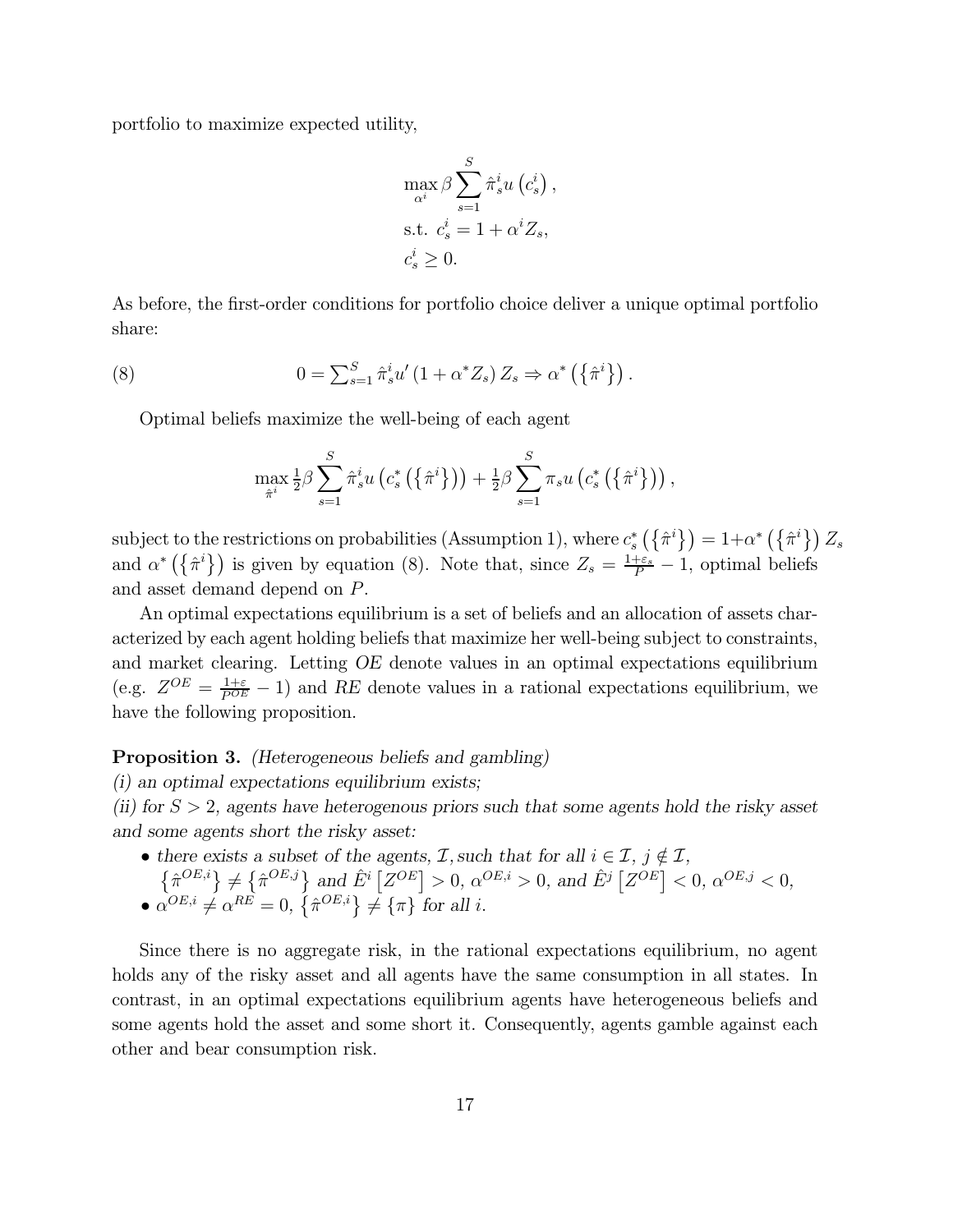

FIGURE 1. WELL-BEING AS A FUNCTION OF SUBJECTIVE BELIEFS

To gain intuition for this result, consider the following example with only two states:  $u(c) = \frac{1}{1-\gamma}c^{1-\gamma}$  with  $\gamma = 3$ ,  $\pi_1 = 0.25$ ,  $\pi_2 = 0.75$ ,  $\varepsilon_1 = -0.6$ ,  $\varepsilon_2 = 0.2$ . We choose the risky asset to have negative skewness, like returns on the US stock market. The rational expectations equilibrium has  $P^{RE} = 1$  so that  $E[Z] = 0$  and no agent holds the risky asset. At this price, because the payoff of the asset is negatively skewed, agents with optimal expectations would be pessimistic about the payout of the asset and short the asset. This is shown in Figure 1; the dashed line plots well-being,  $\mathcal{W}$ , as a function of  $\hat{\pi}_2$ for the rational expectations price,  $P = 1$ . At this price, the market for the risky asset does not clear because demand is too low.

At lower prices,  $E[Z] > 0$ , and Proposition 1 implies that agents with optimal expectations either hold more of the asset than the agent with rational expectations or short the asset. If the price were far below  $P^{RE}$ , then the asset would have such a high expected return that it would be optimal for all agents to be optimistic about the return on the asset and to hold the asset (the dotted line in Figure 1), so again the market would not clear. The unique optimal expectations equilibrium occurs at a price of 0.986. At this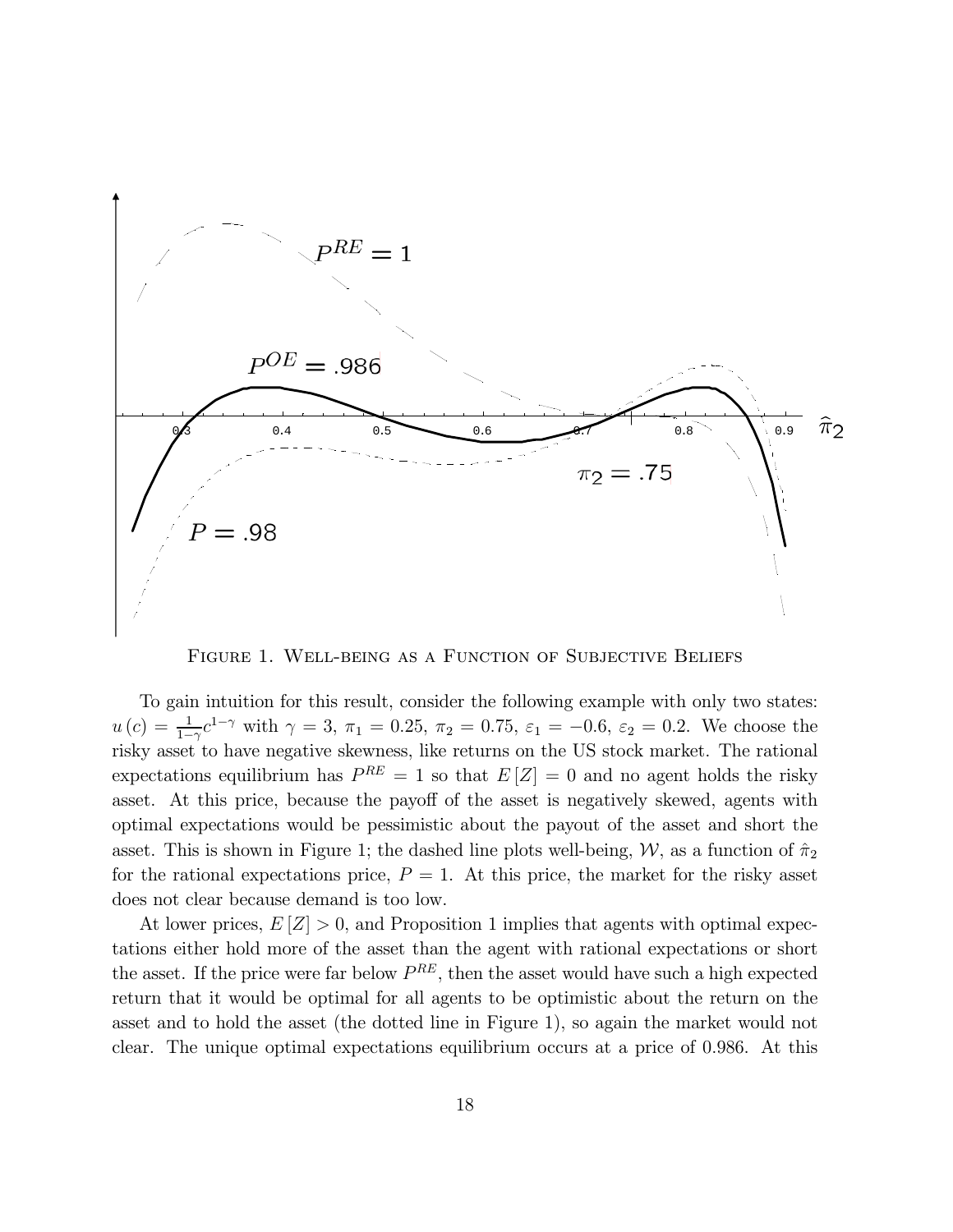equilibrium price, each agent holds one of two beliefs, each of which gives the same level of well-being. These correspond to the two local maxima of the solid line in Figure 1. One set of agents has optimistic beliefs about the return on the asset and holds the asset  $(\hat{\pi}_2^{OE,i} = 0.82 \text{ and } \alpha^{OE,i} = 0.19)$ ; the remaining agents have pessimistic beliefs and short the asset  $(\hat{\pi}_2^{OE,j} = 0.38 \text{ and } \alpha^{OE,j} = -0.67)$ . The market for the risky asset clears when 78 percent of the agents are optimistic and the remaining 22 percent are pessimistic. No agents hold rational beliefs.

From an economic perspective, the most interesting result in this example is that the optimal expectations equilibrium has a 1.4 percent higher equity premium than the rational expectations equilibrium. In the example, the more negatively skewed the asset , the greater is the equity premium. For the case in which the asset is positively skewed, by symmetry of the problem,  $P^{OE} > P^{RE}$ . For the knife-edge case in which the asset is not skewed ( $\pi_1 = 0.5$  and  $\varepsilon_1 = -\varepsilon_2$ ), agents hold rational expectations and the optimal expectations price is equal to the rational expectations price. But this result is quite specific to this example, since by Proposition 1, this is not the case if  $S > 2$  or if there is aggregate risk.

This negative relationship between skewness and expected returns is also observed more generally, and in almost the exact setting we study, in the payoffs and probabilities in pari-mutuel betting at horse tracks. As in our example, in pari-mutuel betting there is no aggregate risk and there are risky assets. The longer the odds on a horse, the more positively skewed is the payoff. Joseph Golec and Maurry Tamarkin (1998) documents that the longer the odds the lower the expected return on the bet, or equivalently, the higher the price of the asset. More generally, initial public offerings (IPOs) of stock have both low (risk-adjusted) return and positive skewness during the first year following public trading. $11$ 

To summarize, when returns are positively skewed, as in pari-mutuel betting or the IPO example, our model predicts lower expected returns than the rational model; when returns are negatively skewed, as in the US stock market, our model predicts higher expected returns than the rational model.

It is also worth noting that in an optimal expectations equilibrium there is significant trading volume, while there is no trade in the rational expectations equilibrium. Further, there is more trading when the asset is more skewed. This is consistent with the empirical findings in Joseph Chen et al. (2001). We note the caveat that the choice of endowments drives this result. Finally, let us speculate about a setting with heterogeneous endow-

<sup>&</sup>lt;sup>11</sup>See Jay Ritter (1991). Alon Brav and James B. Heaton (1996) and Nicholas C. Barberis and Ming Huang (2005) derive a preference for IPOs that are skewed from the exogenous probability weighting ('decision weights') of prospect theory. Brav and Heaton (1996) shows how the overwieghting of extreme events — assumed by prospect theory — is an endogenous outcome of optimal expectations.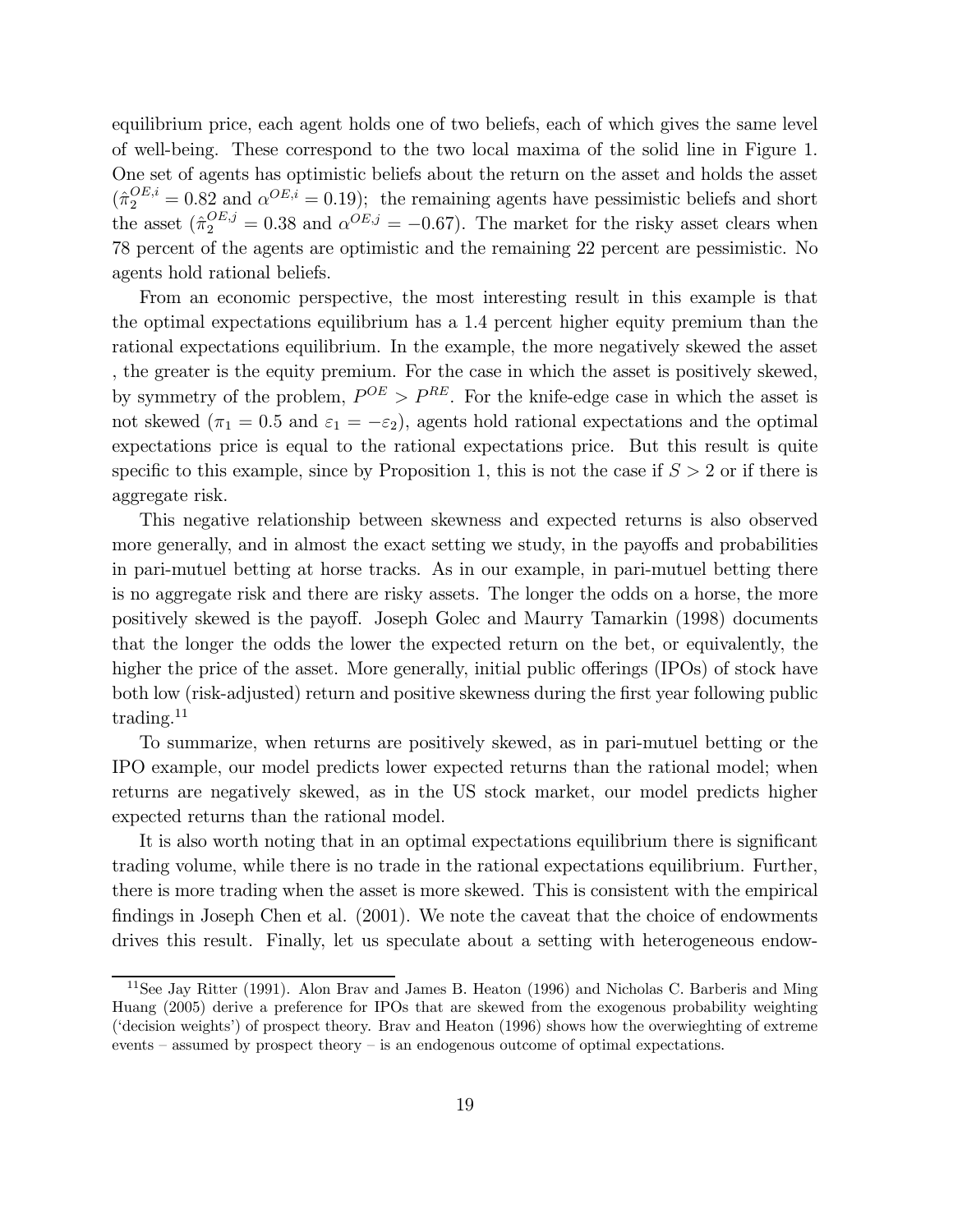ments. In such a setup, it is natural to pick an equilibrium in which agents are more optimistic about the payoffs of their initial endowments. This choice minimizes trading. Interpreting endowment as labor income, the model suggests that most agents are optimistic about the performance of the companies they work in or the countries they live in. Hence, investors overinvest in the equity of their employer and of their country relative to the predictions of standard rational models, consistent with the data (see for example James M. Poterba (2003) on pension underdiversification and Karen K. Lewis (1999) on the home bias puzzle).

## IV. Consumption and saving over time: undersaving and overconfidence

This section considers the behavior of an agent with optimal expectations in a multi-period consumption-saving problem with stochastic income and time-separable, quadratic utility. We show that the agent overestimates the mean of future income and underestimates the uncertainty associated with future income. That is, the agent is both unrealistically optimistic and overconfident. This is consistent with survey evidence that shows that the growth rate of expected consumption is greater than that of actual consumption. We also use this example to make four general points about the dynamic choices of agents with optimal expectations.

#### A. Consumption given beliefs

In each period  $t = 1, \ldots, T$  the agent chooses consumption to maximize the expected discounted value of utility flows from consumption subject to a budget constraint.

$$
\max_{c_t} \hat{E}\left[\sum_{\tau=0}^{T-t} \beta^{\tau} u\left(c_{t+\tau}\right) | \underline{y}_t\right],
$$
  
s.t. 
$$
\sum_{\tau=0}^{T-t} R^{-\tau} \left(c_{t+\tau} - y_{t+\tau}\right) = A_t,
$$

where  $u(c_{t+\tau}) = ac_{t+\tau} - \frac{b}{2}c_{t+\tau}^2$ , initial wealth  $A_1 = 0$ ,  $a, b > 0$ ,  $\beta R = 1$ , and  $y_t$  denotes the history of income realizations up to  $t$ . The agent's felicity at time  $t$  is given by equation (5), so that the agent has time-separable utility and discounts the future and the past exponentially. Equation (5) allows the rate at which past utility flows are discounted,  $\delta$ , to differ from the inverse of the rate at which future flows are discounted,  $\beta$ . We note again that the choice of  $\delta$  does not affect the agent's actions given beliefs.

The only uncertainty is over income,  $y_t$ . Income has cumulative distribution function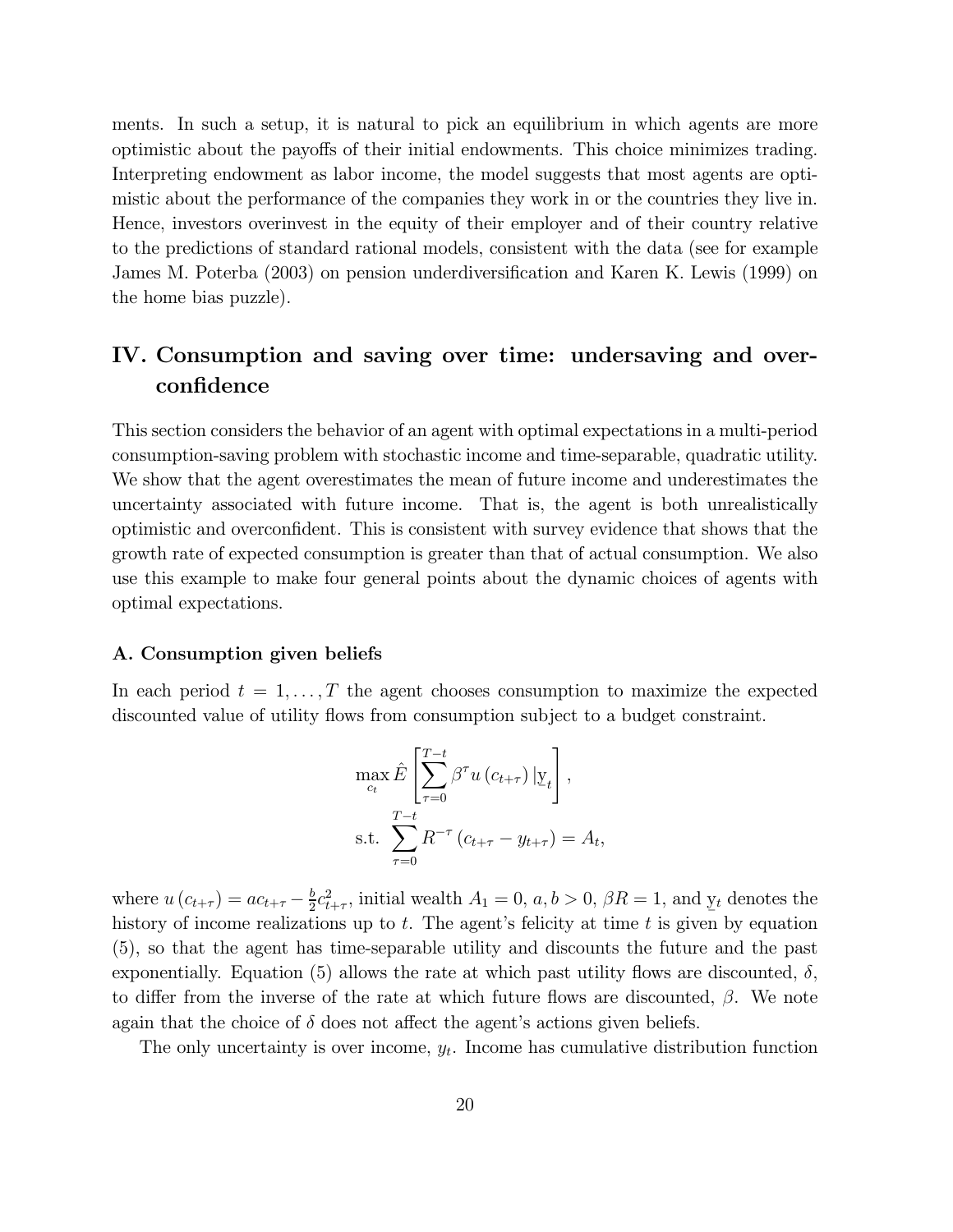$\Pi\left(y_t|y_{t-1}\right)$ with support  $[\underline{y}, \bar{y}]$  and  $d\Pi(y_t) > 0$  for all  $y \in Y$  where  $0 < \underline{y} < \bar{y} < \frac{a}{bT}$ . We assume income is independently distributed over time, and so  $\Pi\left(y_t|y_{t-1}\right)$  $= \Pi(y_t).$ Agents however can believe that income is serially dependent, so subjective distributions are denoted by  $\hat{\Pi} \left( y_t | \underline{y}_{t-1} \right)$ .

 $\frac{\text{arrows } \mathcal{L}_{t-1}}{\text{Assuming an interior solution, the necessary conditions for an optimum imply the Hall.}$ Martingale result for consumption, but for subjective beliefs

(9) 
$$
c_t^* = \hat{E}\left[c_{t+1}^*|\underline{y}_t\right].
$$

Substituting back into the budget constraint gives the optimal consumption rule

(10) 
$$
c_t^* = \frac{1 - R^{-1}}{1 - R^{- (T - t)}} \left( A_t + y_t + \sum_{\tau=1}^{T - t} R^{-\tau} \hat{E} \left[ y_{t + \tau} | \underline{y}_t \right] \right).
$$

Optimal consumption depends on subjective expectations of future income, and on the history of income realizations through  $A_t$ . Because quadratic utility exhibits certainty equivalence in the optimal choice of consumption, the subjective variance (and higher moments) of the income process are irrelevant for the optimal consumption-saving choices of the agent, given the subjective expectation of future income.

#### B. Optimal beliefs

Optimal expectations maximize well-being subject to the agent's optimal behavior given beliefs and the restrictions on expectations. Assumption  $1'$  in Appendix A states the restrictions on expectations for a continuous state space. We incorporate optimal behavior directly into the objective function and characterize consumption choices,  $\{c_t^{OE}\}$ , implied by optimal beliefs. Optimal beliefs,  $\hat{E}^{OE}$  and  $\{\hat{\Pi}^{OE}\}$ , implement these consumption choices given optimal behavior on the part of the agent.<sup>12</sup>

Since the objective is a sum of utility functions, it is concave in future consumption. And since the agent's behavior depends only on the subjective certainty-equivalent of future income, optimal beliefs minimize subjective uncertainty. Thus, future income is

 $12$ In taking this approach, we are assuming that the optimal choice of consumption and thus  $\hat{E}^{OE} \left[ y_{t+\tau} | \underline{y}_t \right]$ <br>That is if the does not require violation of the assumptions on expectations, which can be checked. That is, if the support of  $y_t$  is small, belief distortion may be constrained by the range of possible income realizations. To incorporate these constraints directly, one would solve for optimal  $\hat{E}\left[y_{t+\tau}|\underline{y}_t\right]$  $\vert$  by replacing  $c^* \left( \underline{y}_t, \left\{ \hat{\Pi}^{OE} \right\} \right)$  using equation (10) and impose Assumption 1'.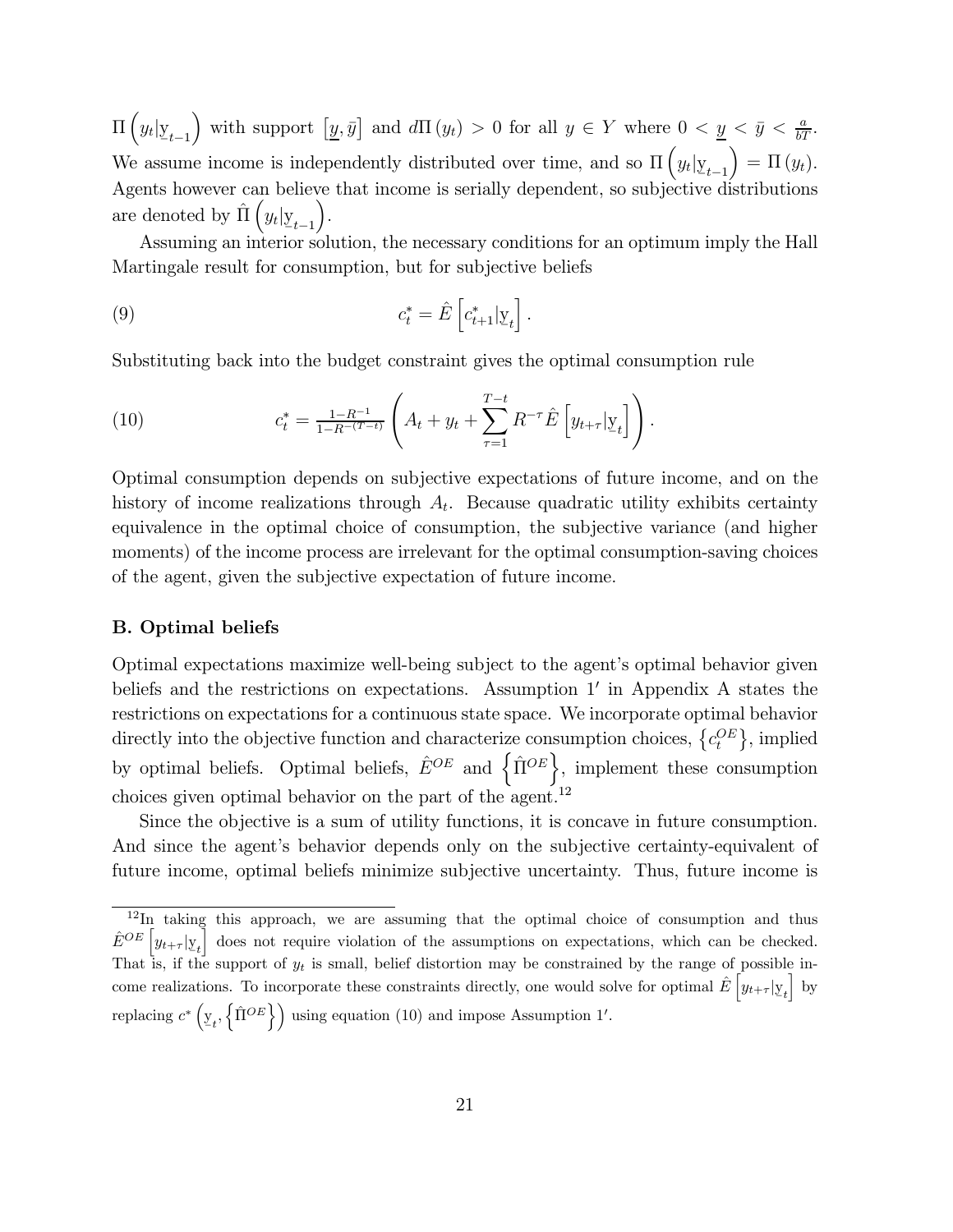optimally perceived as certain, which is an extreme form of overconfidence.

Using the fact that optimal beliefs are certain and the consumption Euler equation,  $\hat{E}\left[u\left(c^*_{t+\tau}\right)|\underline{y}_t\right]$  $\Big] = u \left( \hat{E} \left[ c^*_{t+\tau} | \underline{y}_t \right] \right)$ i´ <sup>=</sup> <sup>u</sup> (c<sup>∗</sup> <sup>t</sup> ), so that the agent's felicity at time t can be written as

$$
\hat{E}\left[U_t(c_1^*, c_2^*, ..., c_T^*)|_{\Sigma_t}\right] = \beta^{t-1}\left(\sum_{\tau=1}^{t-1} \delta^{\tau} u\left(c_{t-\tau}^*\right) + u\left(c_t^*\right)\sum_{\tau=t}^{T} \beta^{\tau-t}\right).
$$

Subjective expectations are chosen to yield the path of  ${c<sub>t</sub><sup>*</sup>}$  that maximizes well-being,

$$
\frac{1}{T}E\left[\underbrace{u(c_1^*)\sum_{\tau=1}^T\beta^{\tau-1}}_{\hat{E}[U_1^*|y_1]}\right]+\underbrace{\beta\left(\delta u(c_1^*)+u(c_2^*)\sum_{\tau=2}^T\beta^{\tau-2}\right)}_{\hat{E}[U_2^*|y_2]}\right]+\dots+\underbrace{\beta^{T-1}\left(\sum_{\tau=1}^{T-1}\delta^{\tau}u(c_{T-\tau}^*)+u(c_T^*)\right)}_{\hat{E}[U_T^*|y_T]}\right],
$$

subject to the budget constraint. Collecting terms, the objective simplifies to

(11) 
$$
\frac{1}{T}E\left[\sum_{t=1}^{T}\psi_t u\left(c_t^*\right)\right],
$$

where  $\psi_t = \beta^{t-1} \left(1 + \sum_{\tau=1}^{T-t} (\beta^{\tau} + (\beta \delta)^{\tau})\right)$ . Notice that, regardless of  $\delta$ , the average consumption path of agents is not constant. Only if the objective for beliefs were to ignore anticipatory utility and memory utility  $(\delta = 0)$  so that  $\psi_t = \beta^{t-1}$ , would beliefs be rational and the expected consumption path standard.

Under optimal expectations, the first-order condition implies that expected consumption growth between t and  $t + \tau$  is given by

$$
u'\left(c_t^{OE}\right) = \frac{\psi_{t+\tau}}{\psi_t} R^{\tau} E\left[u'\left(c_{t+\tau}^{OE}\right)|\underline{y}_t\right],
$$

which, substituting for the quadratic utility function, implies that

(12) 
$$
c^{OE}\left(\underline{y}_t\right) = \frac{a}{b} - \frac{\psi_{t+\tau}}{\psi_t} R^{\tau} \left(\frac{a}{b} - E\left[c^{OE}\left(\underline{y}_{t+\tau}\right)|\underline{y}_t\right]\right).
$$

Level consumption is recovered by substituting into the budget constraint and taking objective conditional expectations.

Given this characterization of optimal behavior, agents are optimistic at every time and state. Define human wealth at t as the present value of current and future labor income,  $H_t = \sum_{\tau=0}^{T-t} R^{-\tau} y_{t+\tau}$ .

Proposition 4. (Overconsumption due to optimism)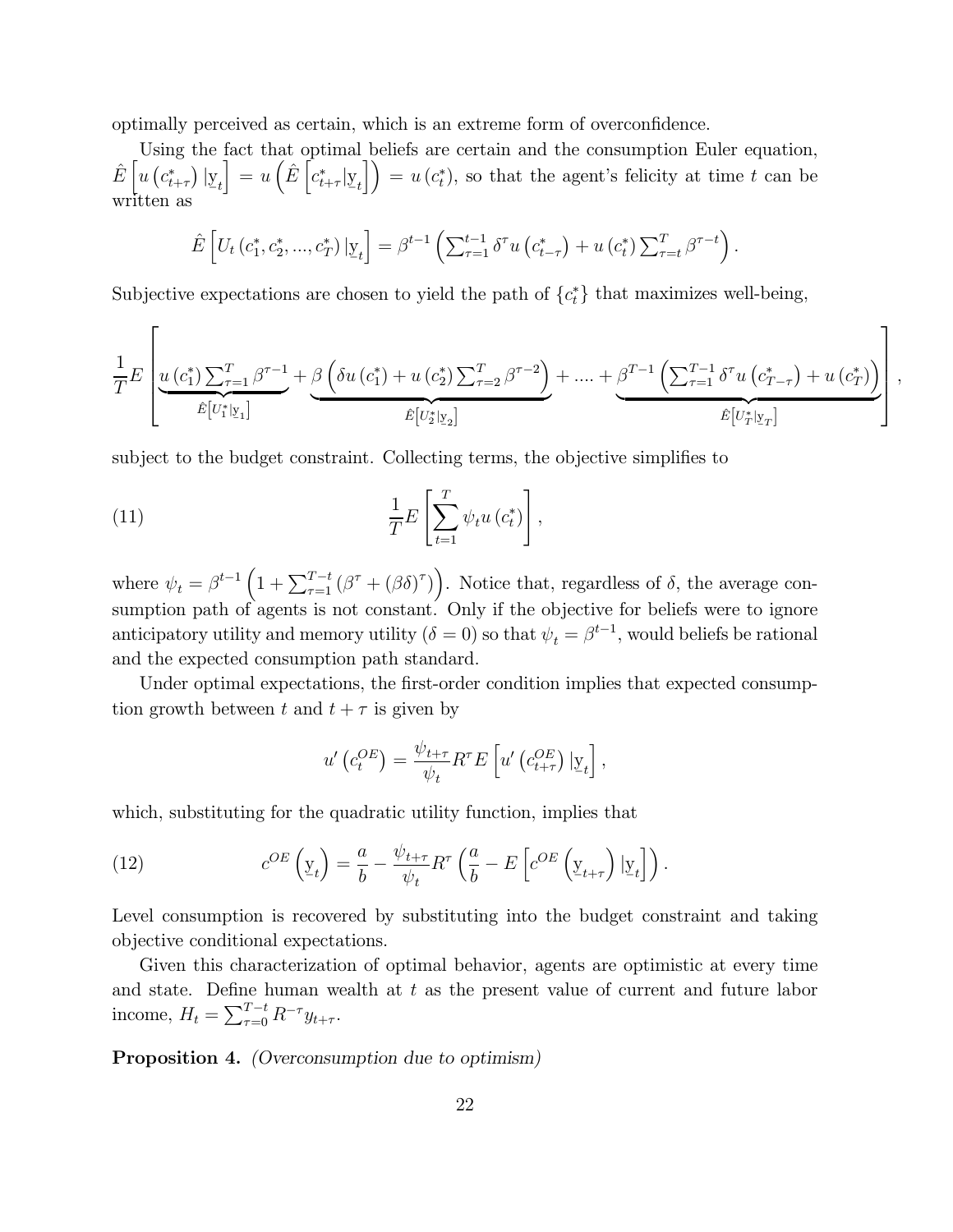For all  $t \in \{1, ..., T-1\}$ :

(i) on average, agents revise down their expectation of human wealth over time:  $\hat{E}^{OE}\left[H_{t+1}|\mathbf{y}_{t}\right]$  $\left[$   $\hat{E}^{OE}\left[H_{t+1}|\underline{y}_{t+1}\right]\left[\underline{y}_{t}\right]$ i ;

(ii) on average, consumption falls over time:  $c_t^{OE} > E\left[c_{t+1}^{OE} | \underline{y}_t\right]$ i ; (iii) agents are optimistic about their future consumption:  $\hat{E}^{OE}$   $\left[c_{t+1}^{OE}|_{\mathcal{Y}_{t}}\right]$  $\Big] > E \left[ c_{t+1}^{OE} | \underline{y}_t \right]$ i .

The first point of the proposition states that agents overestimate their present discounted value of labor income and on average revise their beliefs downward between t and  $t+1$ . The second point states that consumption on average falls between t and  $t+1$ . Because on average the agent revises down expected future income, on average consumption falls over time. The proof follows directly from the expected change in consumption given by equation (12) and noting that  $\frac{a}{b} - c_t^{OE}$  $\left(y\right)$  $rac{t}{t}$  $\left( \begin{array}{c} \text{and} \frac{\psi_{t+1}}{\psi_t} R < 1. \end{array} \right)$  Finally, the optimal subjective expectation of future consumption exceeds the rational expectation of future consumption. This is optimism. Part (iii) follows from part (ii) and equation (9). In sum, households are unrealistically optimistic, and, in each period, are on average surprised that their incomes are lower than they expected, and so, on average, household consumption declines over time.

Figure 2 summarizes these results. The agent starts life optimistic about future income. At each point in time the agent expects that on average consumption will remain at the same level. Over time, the agent observes on average that income is less than he expected, and consumption typically declines over his life. Note that the agent updates his beliefs according to  $\{\hat{\Pi}\}\$ , but does not learn over time that  $\{\hat{\Pi}\}\$ is incorrect because he does not know that his income is identically and independently distributed over time. The agent merely observes one realization of income at each age and (on average) believes that he was unlucky.

While quadratic utility makes this example quite tractable, the agent's overconfidence is extreme. Before each period the agent is certain about what his future income will be, and this belief is contradicted by the realization. But, as seen in equation (10), less extreme overconfidence would not alter consumption choices, only reduce the agent's felicity early in life.

This optimism matches survey evidence on desired and actual life-cycle consumption profiles. Robert Barsky et al. (1997) finds that households would choose upward sloping consumption profiles. But survey data on actual consumption reveal that households have downward sloping or flat consumption profiles (Pierre-Olivier Gourinchas and Parker (2002), Orazio Attanasio (1999)). In our model, households expect and plan to have constant marginal utility since  $\beta R - 1 = 0$ . However, on average marginal utility rises at the age-specific rate  $\frac{\psi_t}{\psi_{t+1}} - 1 > 0$ . Thus, in the model, the desired rate of increase of consumption exceeds the average rate of increase, as in the real world. In addition, the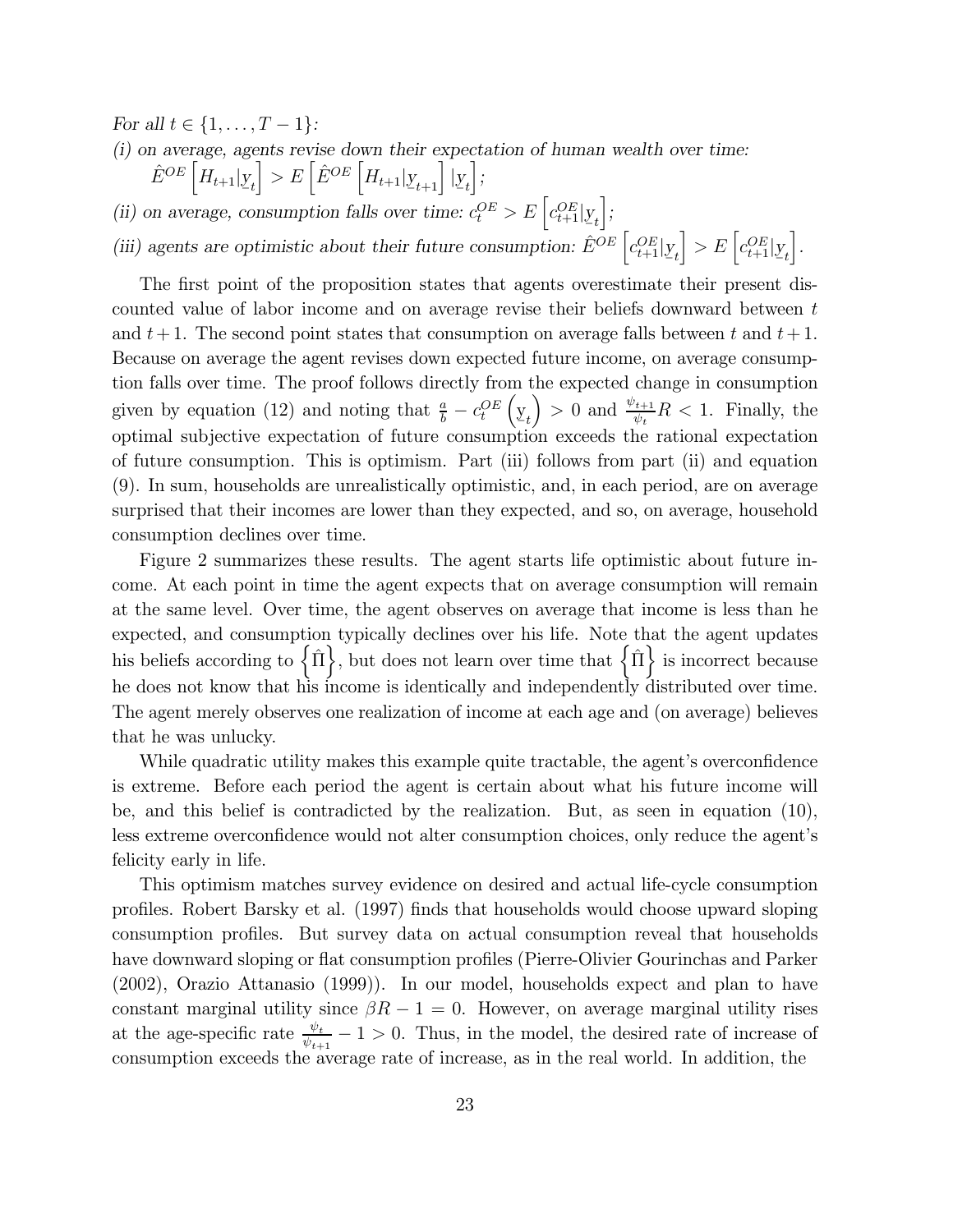

Figure 2. Average Life-cycle Consumption Profiles

model matches observed household consumption behavior in that average life-cycle consumption profiles are concave — consumption falls faster (or rises more slowly) later in life.

In general, in consumption-saving problems, the relative curvatures of utility and marginal utility determine what beliefs are optimal. Uncertainty about the future enters the objective for beliefs both through the expected future level of utility and through the agent's behavior, which depends on expected future marginal utility. For utility functions with decreasing absolute risk aversion, greater subjective uncertainty leads to greater precautionary saving through the curvature in marginal utility. This has some benefit in terms of less distortion of consumption. In such cases optimal beliefs may consist of a large positive bias for both expected income and its variance.

We conclude this section by using our consumption-saving problem to make four points about the dynamic choices of agents with optimal expectations.

First, given that in expectation the consumption of the agent is always declining, the costs of optimism early in life could be extreme for long-lived agents. But, illustrating a general point, optimal expectations depend on the horizon in a way that mitigates these possible costs. The behavior of an agent with a long horizon is close to that of an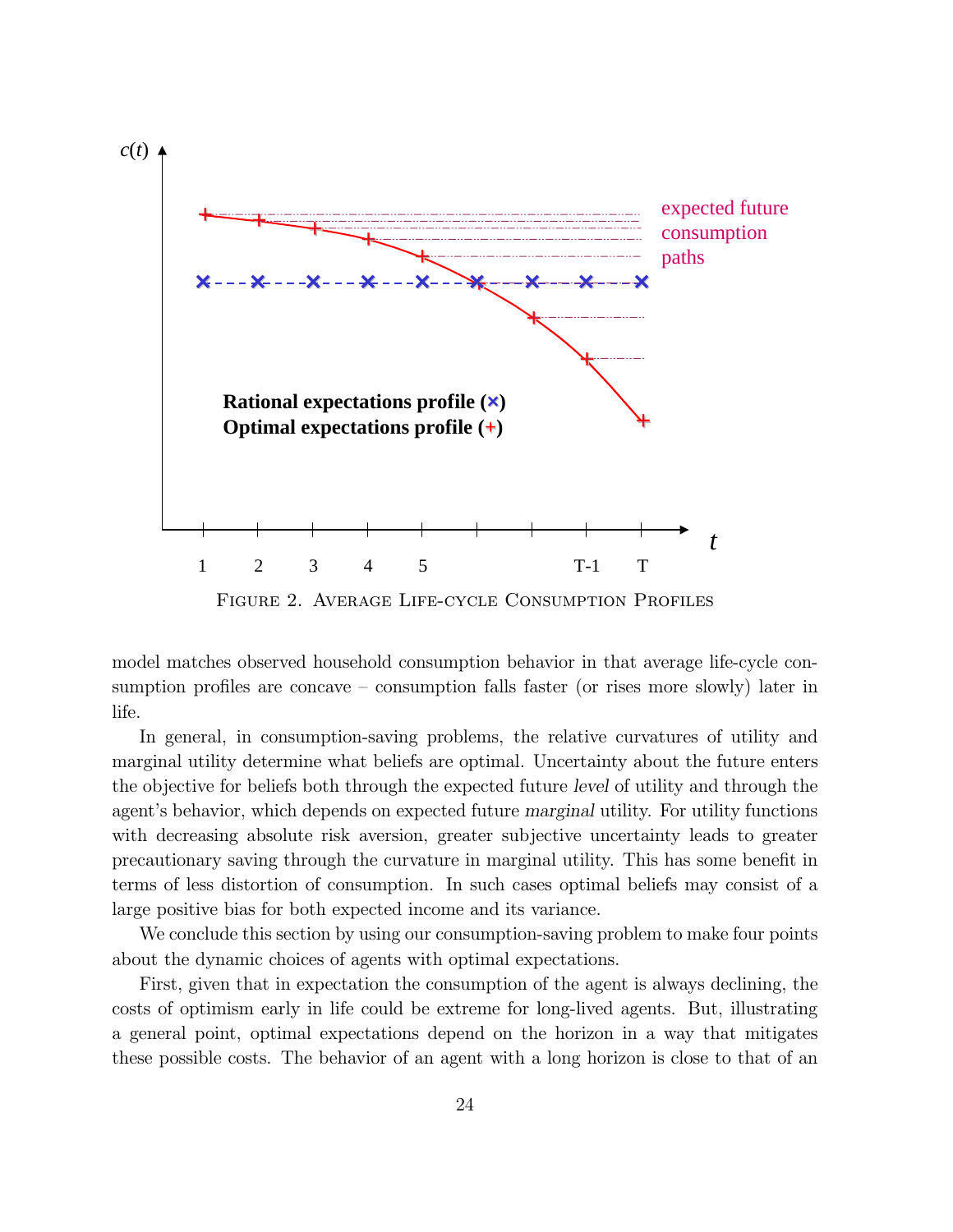agent with rational expectations. For large but finite  $T$ , an agent with optimal expectations consumes a small amount more for most his life, leading to a significant decline in consumption at the end of life. As the horizon becomes infinite, at any fixed age, the consumption choice of the agent with optimal beliefs converges to that of the agent with rational beliefs as the subjective expectation of human wealth converges to the rational expectation. As shown in the Appendix B.6, for any  $t$ , as  $T \to \infty$ ,  $c_t^{OE}$  $\left(\frac{1}{\alpha}\right)$  $\frac{J}{t}$  $\Big) \rightarrow c_t^{RE}$  $\left(y\right)$  $\frac{J}{t}$ ´ ,  $\hat{E}^{OE}\left[H_{t+1}|\underline{y}_{t}\right]$  $\left] \rightarrow E \left[ H_{t+1} | \underline{y}_t \right]$ , and  $c_t^{OE}$  $\left(y\right)$  $\frac{J}{t}$ )  $\rightarrow E\left[c_{t+1}^{OE}\left(\underline{y}_{t+1}\right)|\underline{y}_{t}\right]$ i . Beliefs become more rational as the stakes become larger.

Second, an agent with optimal expectations may choose not to insure future income when offered an objectively fair insurance contract. Formally, let the agent face an additional binary decision in period one: whether or not to exchange all current and future income for  $B = E\left[H_1|_{\mathcal{Y}_1}\right]$ . A rational agent would always take this contract, while the agent with optimal expectations may choose not to insure consumption. Interestingly, since beliefs affect whether the agent insures or not, the addition of the possibility of insurance may change what beliefs are optimal.

Optimal expectations are either the beliefs that maximize well-being conditional on inducing the agent to reject the insurance, or the beliefs that maximize well-being conditional on inducing the agent to accept the insurance. The former are the optimal expectations from Proposition 4. These beliefs are optimal for the problem without the constraint, and the agent rejects the insurance because both income streams are perceived as certain and  $\hat{E} \left[ H_1 | \underline{y}_1 \right]$  $\Big] > E \left[ H_1 | \underline{y}_1 \right]$  $\Big] = B$ . Well-being in this case is

$$
\frac{1}{T}\sum_{t=1}^{T}\psi_{t}E\left[u\left(c_{t}^{*}\right)\vert\underline{\mathbf{y}}_{1}\right]
$$

from equation (11). The latter, optimal beliefs conditional on accepting the insurance, are irrelevant for well-being, provided that the agent believes that  $\hat{E}\left[H_1|_{\underline{y}_1}\right]$  is small enough  $\frac{y_1}{x_2}$ and/or the process for  $\{y\}$  uncertain enough that he accepts the insurance.<sup>13</sup> Well-being in this case is

$$
\frac{1}{T} \sum_{t=1}^{T} \psi_t u\left(c^{FI}\left(\underline{y}_1\right)\right),\,
$$

where  $c^{FI}$   $\left(y\right)$  $\frac{J}{2}$ 1  $= \frac{R-1}{R-R^{1-T}} E \left[ \sum_{t=1}^{T} R^{1-t} y_t | \underline{y}_1 \right]$ i .

Risk determines which expectations are optimal. Well-being decreases in objective income risk when the agent rejects the insurance, while it is invariant to risk if he accepts

<sup>13</sup>While nothing formally requires this, it seems natural to assume that expectations are rational in this case.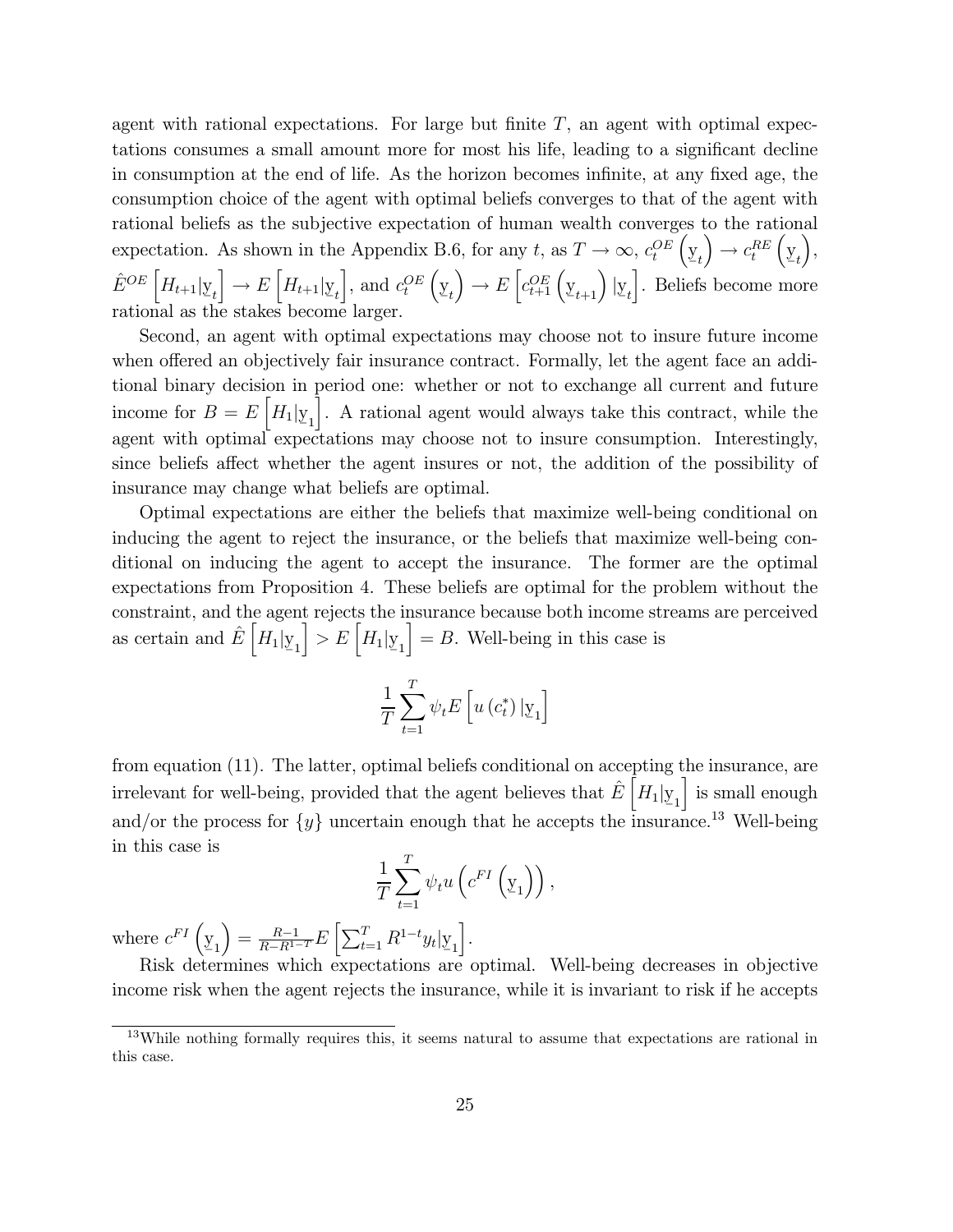the insurance. If objective income risk is small, then the cost of distorted beliefs — variable future consumption — is small, and optimal expectations are optimistic. If objective income risk is large, optimal expectations are more rational and induce the agent to insure his future income.

Third, at the start of life the agent facing the problem with the option to insure income may have a lower level of felicity than the agent facing the problem without this option. Informally, we might think of an agent approaching their life blithely optimistic about their future. Given no choice of insurance, this is indeed optimal. However, if placed in an environment with large amounts of income risk, an agent given the opportunity to insure considers his life more realistically, puts more weight on possible bad states of the world, and chooses insurance. Since  $c^{OE}$   $(y$  $\frac{J}{14}$  $\Big) > c^{FI} \left( y \right)$  $\frac{1}{2}$  $\int$ , the agent who has and accepts the option to insure is less happy initially.<sup>14</sup>

Finally, what if beliefs were chosen in each period to maximize well-being? Suppose that the agent in each period chooses his actions taking as given his own beliefs in the future, which are possibly different. The agent's felicity is the present discounted value of utility flows evaluated using his own subjective beliefs. This can be viewed as if the agent in each period is a different self that knows the conditional beliefs of his future selves. The well-being function for optimal beliefs at time  $t$  would then be  $\mathcal{W}^t := E\left[\frac{1}{T}\right]$  $\frac{1}{T} \sum_{\tau=1}^T \hat{E}^{\tau} \left[ U\left( c_1^*, c_2^*, ..., c_T^* \right) | \mathbf{s}_{\tau} \right] | \mathbf{s}_t$ where  $\hat{E}^{\tau} [\cdot | \underline{\mathbf{s}}_{\tau}]$  denotes the beliefs of the agent at time  $\tau$  under this alternative assumption.  $\hat{E}^t [\cdot | \mathbf{s}_\tau]$  maximizes  $\mathcal{W}^t$  given  $\left\{\hat{E}^{\tau}\left[\cdot|\mathbf{\underline{s}}_{\tau}\right]\right\}$ and the future decision rules that these beliefs induce.

Because the objective function changes through time, typically it is not the case that the agent updates probabilities according to Bayes' law. That is,  $\hat{E}^t[\cdot|_{\mathbf{\mathbb{S}}_{\tau}}]$  varies across an agent's selves in different periods  $t < \tau$ . However, in the application of this section, an agent's selves agree.

#### Proposition 5. (Time consistency of beliefs)

In this consumption-saving problem, optimal expectations are time consistent:  $\hat{E}^{OE,t}[\cdot|\mathbf{s}_{\tau}]$ is independent of t for all possible histories and  $\tau \geq t$ .

This result obtains here because of the extremity of overconfidence. Consider first the choice of beliefs at time t following an event at  $t + s$ , viewed subjectively as having zero probability. These beliefs do not influence either the actions or anticipatory utility of the agent at time t; they only influence the actions and anticipatory utility of the agent at time  $t + s$ . Thus, beliefs following realizations of income besides the expected one are chosen

<sup>14</sup>On average, the agent who has and accepts the option to insure has greater levels of felicity later in life. This is because lifetime well-being with the option to insure is greater than or equal to lifetime well-being without the option.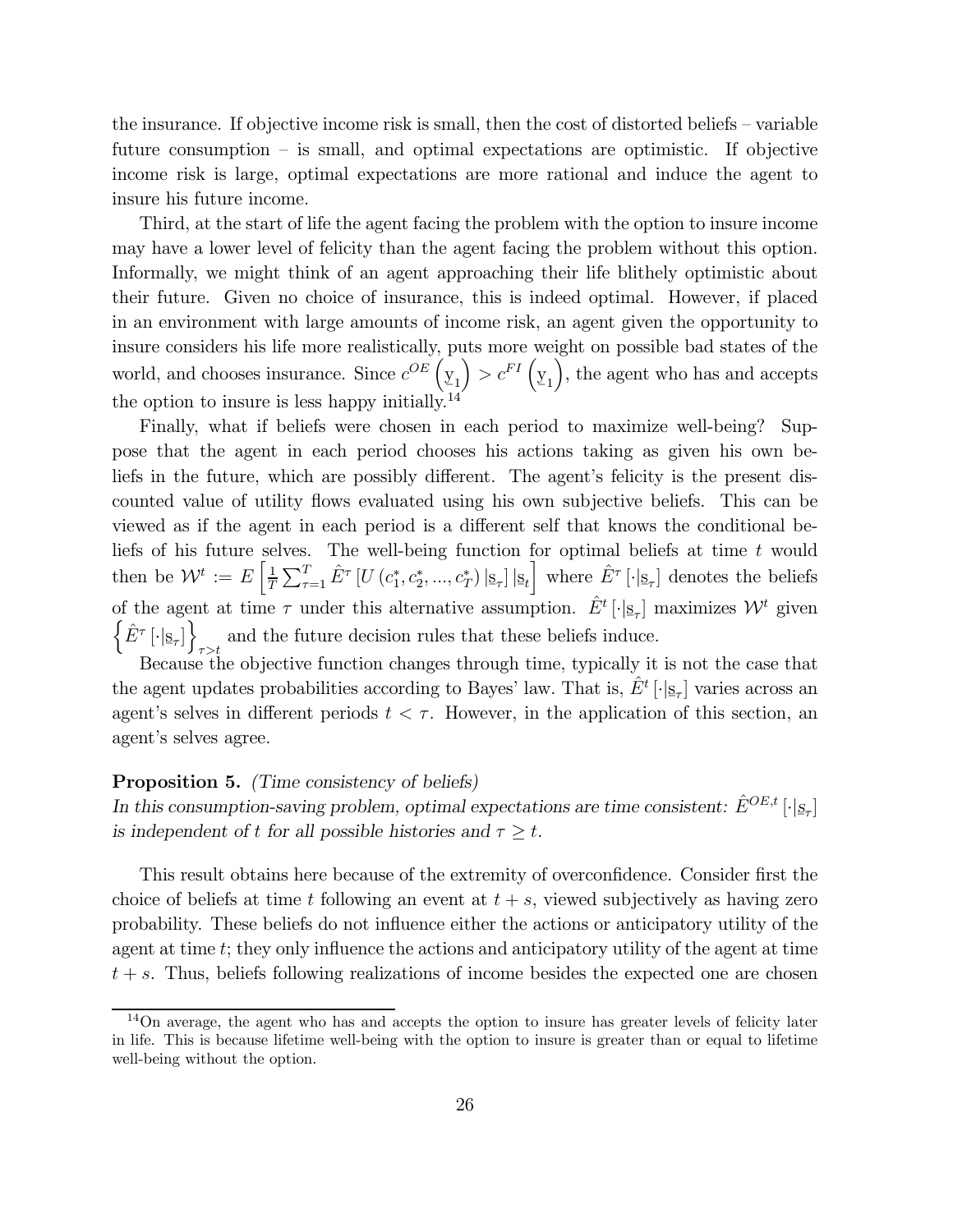simply to maximize the expected utility of that agent in that period. The perspective from which one chooses these optimal beliefs is irrelevant. If the income realization matches the expected level, then consumption remains constant, and the agent continues to hold the certain beliefs that they held in the previous period (by Bayes' law). Note that this argument pins down the profile of optimal income expectations,  $E[y_t]$ , which increases in a pattern opposite the average consumption profile,  $E[c_t]$ .

## V. Conclusion

This paper introduces a model of utility-serving biases in beliefs. While our applications highlight many of the implications of our theory, many remain to be explored.

First, the specification of possible events seems to be more important in a model with optimal expectations than it is in a model with rational expectations. For example, an optimal expectations equilibrium in a world with only certain outcomes is different from the equilibrium in the same world with an available sunspot or public randomization device. With the randomization device agents can gamble against one another.

Second, agents with optimal expectations can be optimistic about uncertain events, and therefore can be better off with the later resolution of uncertainty. For instance, you tell someone that they are going to receive gifts on their birthday but you do not tell them what those gifts are until their birthday.<sup>15</sup> More generally, because more information can change the ability to distort beliefs, agents can be better off not receiving information despite the benefits of better decision making. However, without relaxing the assumptions of expected utility theory and Bayesian updating, agents would not choose that uncertainty be resolved later because agents take their beliefs as given.

Third, we conjecture that the agent who faces the same problem again and again, and so faces the possibility of large losses from an incorrect specification of probabilities, will, in our framework, have a better assessment of probabilities. Thus, optimal expectations agents are not easy to turn into "money pumps," although they may exhibit behavior far from that generated by rational expectations in one-shot games.

Fourth, and closely related, to what extent do optimal beliefs give an evolutionary advantage or disadvantage relative to rational beliefs? On the one hand, agents with optimal expectations make poorer decisions. On the other hand, agents with optimal expectations may take on more risk, which can lead to an evolutionary advantage.

Finally, optimal expectations has promising applications in strategic environments. In a strategic setting, each agent's beliefs are set taking as given the reaction functions of other agents.

<sup>&</sup>lt;sup>15</sup>A surprise party for an agent raises the possibility in the agent's mind that he might get more surprise parties in the future and he enjoys looking forward to this possibility.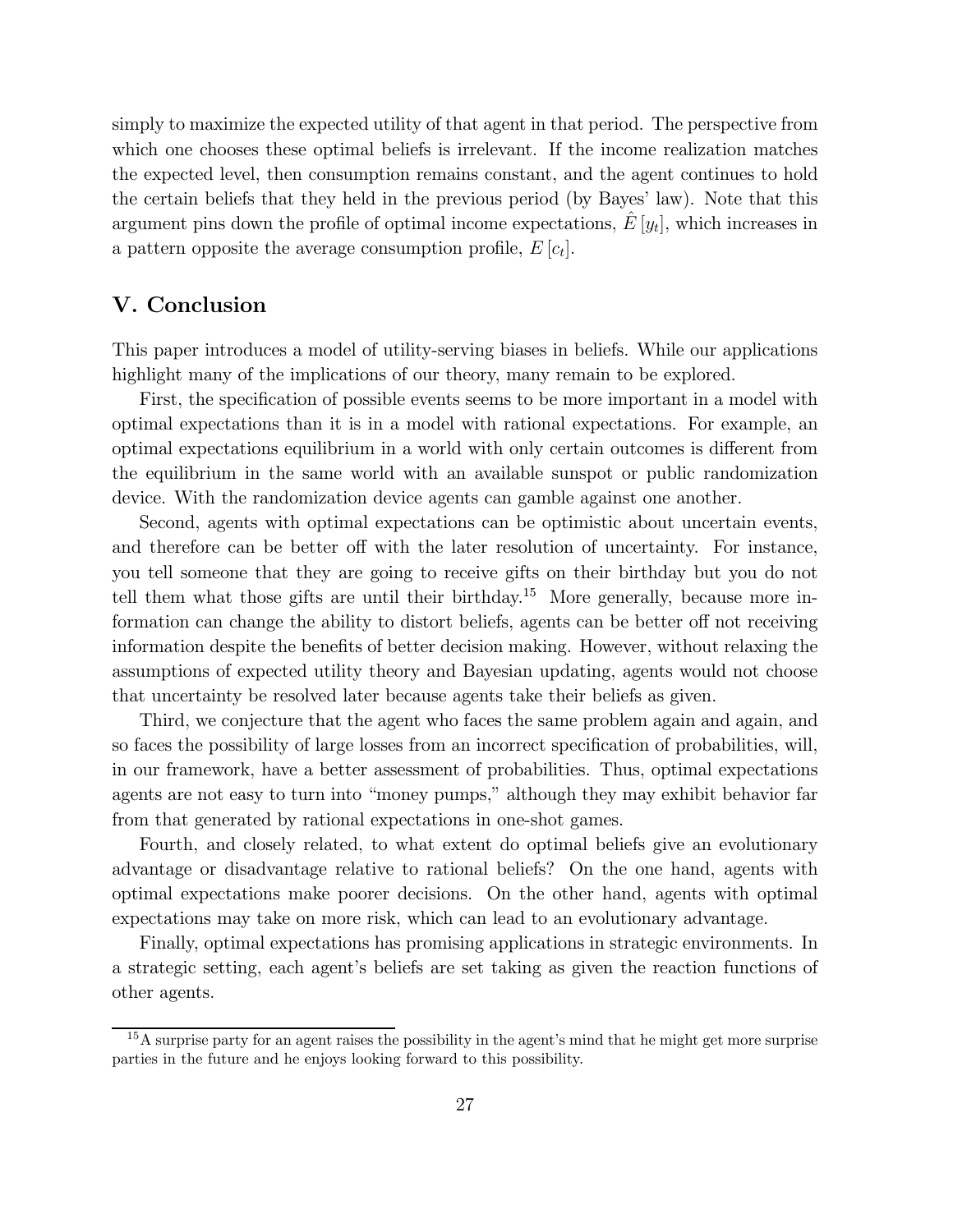## Appendixes

## A. Optimal expectations when the state space is continuous

In the main text, we define optimal expectations when the state space is finite and discrete. To consider random variables with continuous distributions, we extend our definitions. Let  $\{\mathbb{S}_T, \mathcal{F}, \Pi\}$  denote the state space,  $\sigma$ -algebra, and objective probability measure. Let  $F =$  $\{\mathcal{F}_0, ..., \mathcal{F}_T\}$  be a filtration. Let  $\{\hat{\Pi}\}\$ and  $\hat{E}$  denote the subjective probability measure and expectation respectively. First, agent optimization given continuously distributed random variables is standard. Second, it is mathematically simpler to state the restrictions on subjective beliefs in terms of subjective conditional expectations. Thus, one solves for optimal expectations by choosing  $E[A|\mathcal{F}_t]$  for any  $F_t$  in the filtration F and any event  $A \subseteq S_T$  to maximize the functional objective and Assumption 1 is replaced by

Assumption 1´ (Restrictions on probabilities for a continuous state space) For every  $F_t \in F$ (i)  $\hat{E}[\mathbf{S}_T|\mathcal{F}_t]=1$ <br>(ii)  $\hat{E}[\mathbf{f}|\mathcal{F}_t]>0$ (ii)  $\hat{E}[f|\mathcal{F}_t] \ge 0$  for any nonnegative function  $f : S_T \mapsto R$  which is  $F_t$ -measurable (iii)  $\hat{E}[A|\mathcal{F}_t] = \hat{E}[\hat{E}[A|\mathcal{F}_{t+\tau}]|\mathcal{F}_t]$  for any  $\tau \ge 0$  and any event A (iv)  $\Pi$  is a dominating measure of  $\Pi$ .

## B. Proofs of Propositions

#### B1. Proof of Proposition 1

(i) We prove the case for  $\alpha^{OE} > 0$ ; the case for  $\alpha^{OE} < 0$  is analogous. For  $\alpha^{OE} > \alpha^{RE}$ , when the asset pays off poorly, marginal utility is higher (lower) for the agent with the higher (lower) share invested in the risky asset:

(A1) 
$$
u' (R + \alpha^{OE} Z_s) \geq u' (R + \alpha^{RE} Z_s) \text{ for } s \text{ such that } Z_s \leq 0
$$

$$
u' (R + \alpha^{OE} Z_s) < u' (R + \alpha^{RE} Z_s) \text{ for } s \text{ such that } Z_s > 0
$$

Combining this with the first-order condition of the agent with rational expectations,

$$
\sum_{s \geq S_s \leq 0} \pi_s u' \left( R + \alpha^{RE} Z_s \right) Z_s + \sum_{s \geq S_s > 0} \pi_s u' \left( R + \alpha^{RE} Z_s \right) Z_s = 0,
$$

yields

$$
\sum_{s \ge Z_s \le 0} \pi_s u' \left( R + \alpha^{OE} Z_s \right) Z_s + \sum_{s \ge Z_s > 0} \pi_s u' \left( R + \alpha^{OE} Z_s \right) Z_s < 0.
$$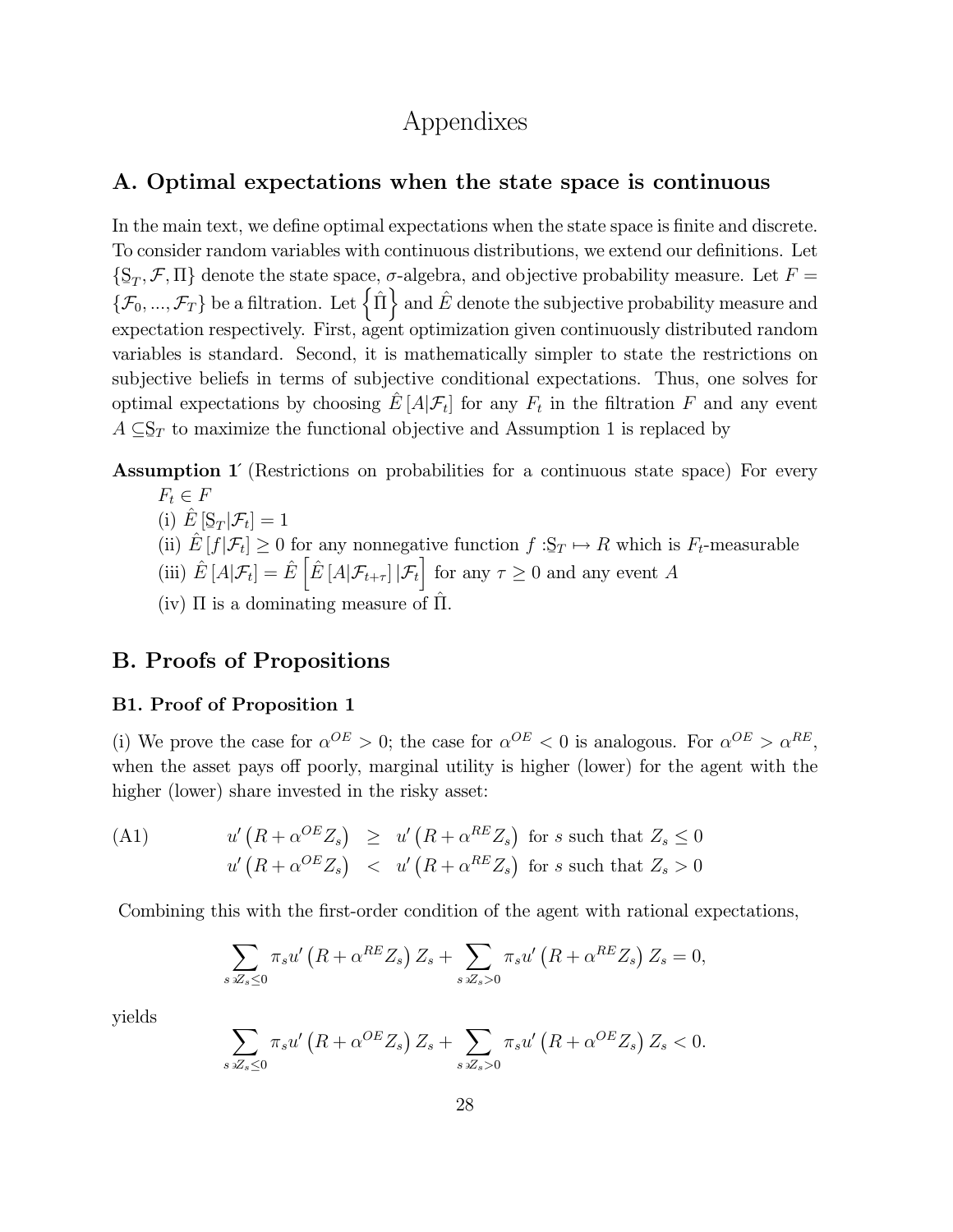Subtracting this from the first-order condition of the agent with optimal expectations gives the desired inequality

(A2) 
$$
\sum_{s=1}^{S} \left( \hat{\pi}_{s}^{OE} - \pi_{s} \right) u' \left( R + \alpha^{OE} Z_{s} \right) Z_{s} > 0
$$

Thus, if we can show that  $\alpha^{OE} > 0$  implies  $\alpha^{OE} > \alpha^{RE}$  the proof of (i) is complete. This follows from the second point of the proposition, which we now prove.

(ii) The proof of the sign of  $\alpha^{RE}$  in each case is standard and omitted. We first treat the case of  $E[Z] > 0$  and  $\alpha^{RE} > 0$ , the case of  $E[Z] < 0$  and  $\alpha^{RE} < 0$  is analogous, and we treat  $E[Z] = 0$  and  $\alpha^{RE} = 0$  subsequently.

We first show that an agent with arbitrary beliefs invests more in the risky asset (or shorts it less) as the subjective probability of a state  $s''$  with  $Z_{s''} > 0$  is increased relative to a state s' with  $Z_{s'} < 0$ . Examine the agent's first-order condition for  $\alpha^*$  and consider moving  $d\hat{\pi}$  from s' to s''

$$
0 = (u'(R + \alpha^* Z_{s''}) Z_{s''} - u'(R + \alpha^* Z_{s'}) Z_{s'}) d\hat{\pi} + \sum_{s=1}^S \hat{\pi}_s u'' (R + \alpha^* Z_s) Z_s^2 d\alpha^*
$$
  

$$
\frac{d\alpha^*}{d\hat{\pi}} = -\frac{u'(R + \alpha^* Z_{s''}) Z_{s''} - u'(R + \alpha^* Z_{s'}) Z_{s'}}{\sum_{s=1}^S \hat{\pi}_s u'' (R + \alpha^* Z_s) Z_s^2} > 0
$$

since the denominator is negative and  $Z_{s''} > 0 > Z_{s'}$ .

Suppose for purposes of contradiction, that  $0 < \alpha^{OE} \le \alpha^{RE}$ . As in the proof of part (i), we have

$$
u'\left(R + \alpha^{OE}Z_s\right) \leq u'\left(R + \alpha^{RE}Z_s\right) \text{ for } s \text{ } \mathfrak{I}Z_s \leq 0
$$
  

$$
u'\left(R + \alpha^{OE}Z_s\right) > u'\left(R + \alpha^{RE}Z_s\right) \text{ for } s \text{ } \mathfrak{I}Z_s > 0
$$

which implies from the first order condition of the agent with rational expectations,

(A3) 
$$
\sum_{s=1}^{S} \pi_s u' \left( R + \alpha^{OE} Z_s \right) Z_s > 0.
$$

Now to establish the contradiction, the first-order condition for beliefs, equation (7), implies

$$
\operatorname{sign}\left[\beta\left(u_{s''}-u_{s'}\right)\right]=\operatorname{sign}\left[-\sum_{s=1}^S\pi_s u'\left(R+\alpha^{OE}Z_s\right)Z_s\frac{d\alpha^*}{d\hat{\pi}}\right]
$$

From  $\frac{d\alpha^*}{d\hat{\pi}} > 0$  and equation (A3), the sign of the right hand side is strictly negative, while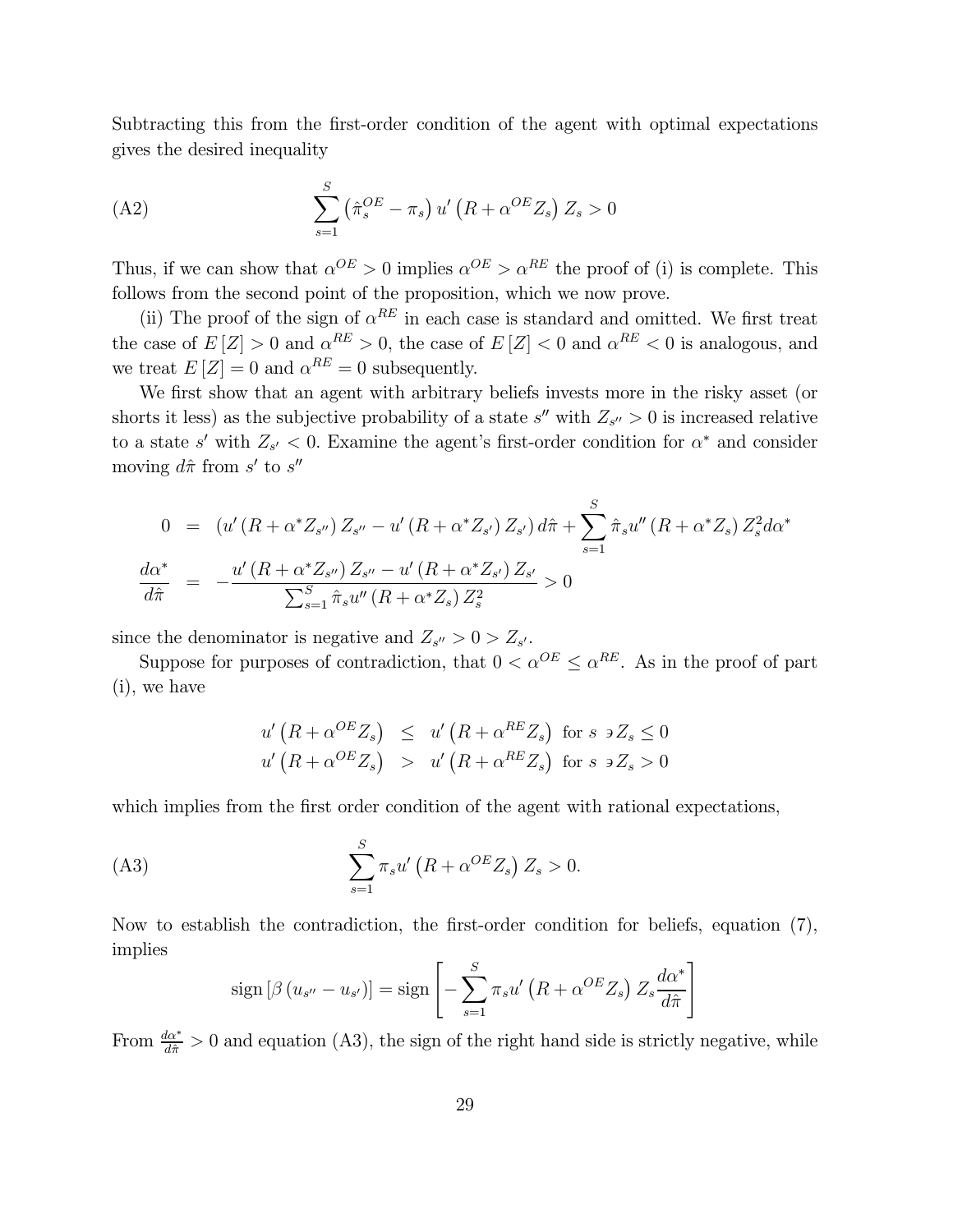the fact that we are assuming  $\alpha^{OE} > 0$  implies that  $u_{s''} > u_{s'}$  and the left hand side is strictly positive, a contradiction. Therefore either  $\alpha^{OE} > \alpha^{RE}$  or  $\alpha^{OE} \leq 0$ . The final step is to rule out  $\alpha^{OE} = 0$ . If  $\alpha^{OE} = 0$  then  $\beta (u_{s''} - u_{s'}) = 0$ , so that by the first-order condition for beliefs

(A4) 
$$
0 = \sum_{s=1}^{S} \pi_s u' \left( R + \alpha^{OE} Z_s \right) Z_s.
$$

But  $\alpha^{OE} = 0$  cannot solve equation (A4) because equation (A4) is the same as the firstorder condition for the optimal portfolio choice of the rational agent, and the objective of the rational agent is globally concave with a unique  $\alpha^{RE}$  satisfying equation (A4).

Finally, we prove that when  $E[Z] = 0$  and  $\alpha^{RE} = 0$ ,  $\alpha^{OE} \neq 0$ . Suppose that instead  $\{\hat{\pi}^{OE}\}\$  were such that  $\alpha^{OE} = 0$ , which occurs if and only if  $\hat{E}^{OE}[Z] = 0$ . These beliefs actually satisfy the first-order condition for optimal expectations because 1) there is no gain to the marginal belief distortion since  $u_{s''} = u_{s'}$  and 2) starting from  $\alpha^{RE}$  the firstorder cost of a small change in optimal portfolio choice is zero. We show however, that the second order condition is violated for some beliefs such that  $E[Z] = 0$ , which means that there is a deviation from this set of beliefs that increases well-being and therefore  $\alpha^{OE} \neq 0.$ 

The second order condition for the same  $d\hat{\pi}$  that moves an infinitesimal probability from s' to s'', where  $Z_{s''} > 0$ ,  $Z_{s'} < 0$ , and  $\hat{\pi}_{s'} > 0$  is

$$
\frac{d^2\mathcal{W}}{d\hat{\pi}d\hat{\pi}} = 2\frac{\partial^2 \mathcal{W}}{\partial \hat{\pi}\partial \alpha}\frac{d\alpha^*}{d\hat{\pi}} + \frac{\partial^2 \mathcal{W}}{\partial \hat{\pi}\partial \hat{\pi}} + \frac{\partial^2 \mathcal{W}}{\partial \alpha^2} \left(\frac{d\alpha^*}{d\hat{\pi}}\right)^2 + \frac{\partial \mathcal{W}}{\partial \alpha}\frac{d^2 \alpha^*}{d\hat{\pi}^2}
$$

Since W is linear in probabilities,  $\frac{d^2W}{d\hat{\pi}d\hat{\pi}} = 0$ . Now, omitting  $\frac{1}{2}\beta$  from all terms,

$$
\frac{\partial \mathcal{W}}{\partial \alpha} = \sum_{s=1}^{S} (\pi_s + \hat{\pi}_s) u_s' Z_s
$$

$$
\frac{\partial^2 \mathcal{W}}{\partial \alpha^2} = \sum_{s=1}^{S} (\pi_s + \hat{\pi}_s) u_s'' Z_s^2
$$

$$
\frac{\partial^2 \mathcal{W}}{\partial \hat{\pi} \partial \alpha} = u_{s''}' Z_{s''} - u_{s'}' Z_{s'}
$$

We evaluate this second order condition for  $\{\hat{\pi}\}\$  such that  $\hat{E}[Z] = 0$  so that  $\alpha^* = 0$  and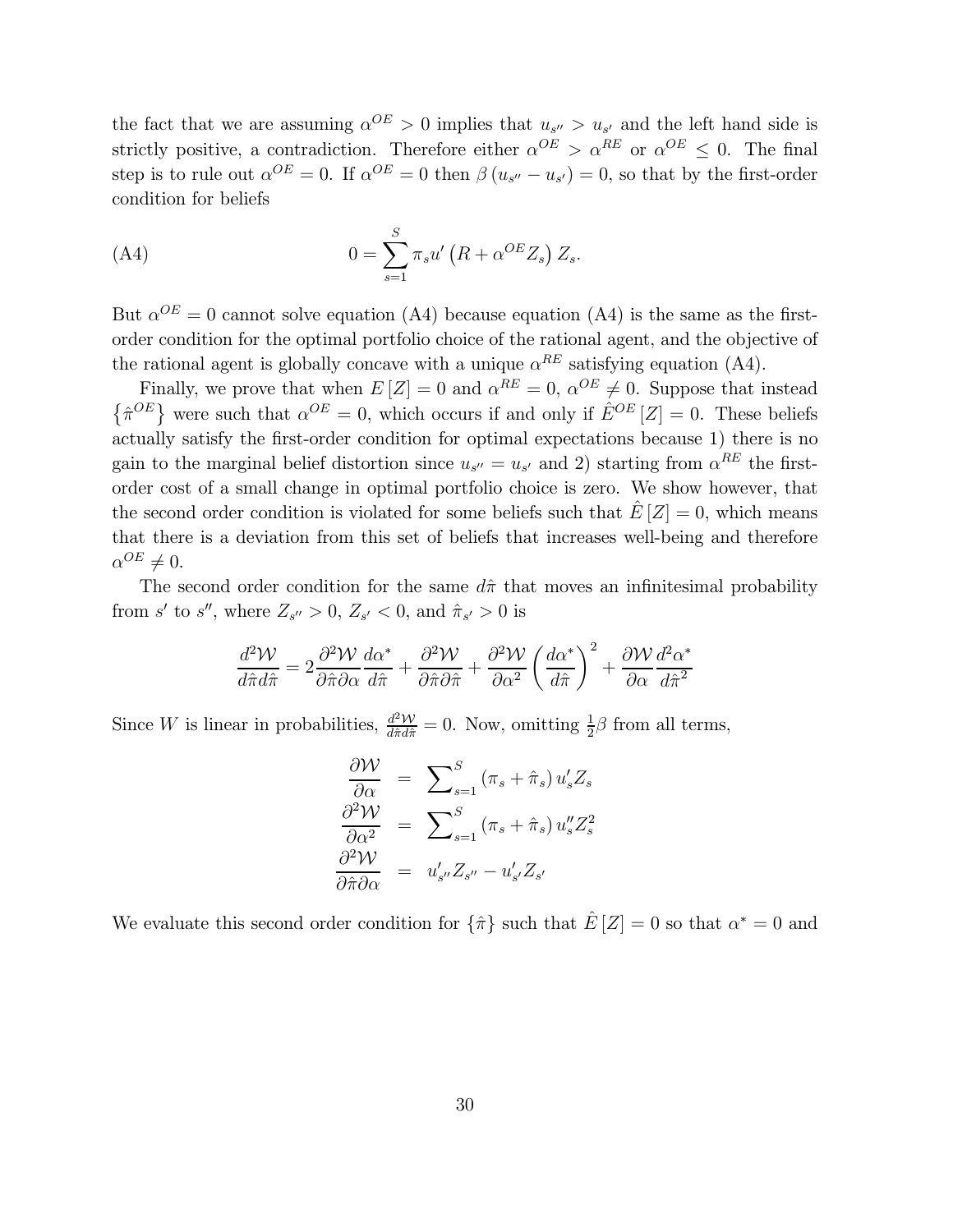$u'$  and  $u''$  are independent of s, yielding

$$
\frac{d^2\mathcal{W}}{d\hat{\pi}d\hat{\pi}} = \left\{ 2u' \left[ Z_{s''} - Z_{s'} \right] + u'' \left[ \sum_{s=1}^S \left( \pi_s + \hat{\pi}_s \right) Z_s^2 \right] \frac{u'}{u''} \frac{Z_{s'} - Z_{s''}}{\sum_{s=1}^S \hat{\pi}_s Z_s^2} \right\} \frac{d\alpha^*}{d\hat{\pi}} + u' \sum_{s=1}^S \left( \pi_s + \hat{\pi}_s \right) Z_s \frac{d^2 \alpha^*}{d\hat{\pi}^2} \n= \left\{ 2 - \frac{\sum_{s=1}^S \left( \pi_s + \hat{\pi}_s \right) Z_s^2}{\sum_{s=1}^S \hat{\pi}_s Z_s^2} \right\} \left[ Z_{s''} - Z_{s'} \right] u' \frac{d\alpha^*}{d\hat{\pi}} + u' \left\{ \sum_{s=1}^S \pi_s Z_s + \sum_{s=1}^S \hat{\pi}_s Z_s \right\} \frac{d^2 \alpha^*}{d\hat{\pi}^2} \n= \left\{ 1 - \frac{\sum_{s=1}^S \pi_s Z_s^2}{\sum_{s=1}^S \hat{\pi}_s Z_s^2} \right\} \left[ Z_{s''} - Z_{s'} \right] u' \frac{d\alpha^*}{d\hat{\pi}}
$$

where the third equality makes use of  $\sum \pi_s Z_s = 0$  and  $\sum \hat{\pi}_s Z_s = 0$ . Thus, any  $\{\hat{\pi}\}\$  such that  $\sum_{s=1}^{S} \pi_s Z_s^2 < \sum_{s=1}^{S} \hat{\pi}_s Z_s^2$  and  $\hat{E}[Z] = 0$  has  $\frac{d^2 \mathcal{W}}{d \hat{\pi} d \hat{\pi}} > 0$ , and so there exists a deviation that increases well-being, completing the proof. This final step requires  $S > 2$ ; for  $S = 2$ , the second order condition is necessarily zero and there are cases where  $\alpha^{OE} = \alpha^{RE}$ . We conjecture that  $\alpha^{OE} = \alpha^{RE}$  only occurs for  $S = 2$ ,  $Z_1 = -Z_2$ , and  $\pi_1 = \pi_2 = 1/2$ .

#### B2. Proof of Proposition 2

To avoid arbitrage we consider only  $\pi_1$  large enough such that  $Z_2 > 0$ . We show that as  $\pi_1 \rightarrow 1$ , well-being when investing in the asset is higher than when shorting the asset. We do this by constructing a lower bound for well-being when investing in the asset  $(\mathcal{W}^+(\pi_1))$  and an upper bound when shorting the asset  $(\overline{\mathcal{W}}^-(\pi_1))$  and showing that  $\lim_{\pi_1\to\infty}\underline{\mathcal{W}}^+(\pi_1) > \lim_{\pi_1\to\infty}\overline{\mathcal{W}}^-(\pi_1)$ . Define well-being as a function of subjective and objective beliefs, given optimal agent behavior, as

$$
W(\hat{\pi}_1; \pi_1) := \frac{1}{2}\beta(\pi_1 + \hat{\pi}_1) u (R + \alpha^* Z_1) + \frac{1}{2}\beta(2 - \pi_1 - \hat{\pi}_1) u (R + \alpha^* Z_2)
$$

where  $Z_s = Z_s(\pi_1)$ , and  $\alpha^* = \alpha^* (\hat{\pi}_1; Z_1(\pi_1), Z_2(\pi_1)).$ 

Step 1:  $\lim_{\pi_1 \to 1} W(\cdot) = \infty$  for  $\alpha > 0$ .

Consider an optimistic belief,  $\hat{\pi}'_1$ ,  $0 < \hat{\pi}'_1 < \pi_1$ , such that the agent invests in the asset,  $\alpha' > 0$ . Since  $\hat{\pi}'$  may be suboptimal, well-being with this belief is a lower bound for the well-being of the agent conditional on  $\alpha > 0$ . Define  $\underline{\mathcal{W}}^+(\pi_1) := W(\hat{\pi}'_1; \pi_1) \le$  $W\left(\hat{\pi}_1^{OE}\left(\pi_1\right),\pi_1\right)$ . Taking the limit as skewness goes to infinity

$$
\lim_{\pi_1 \to 1} \underline{\mathcal{W}}^+(\pi_1) = \frac{1}{2}\beta (1 + \hat{\pi}'_1) \lim_{\pi_1 \to 1} u (R + \alpha' Z_1) + \frac{1}{2}\beta (1 - \hat{\pi}'_1) \lim_{\pi_1 \to 1} u (R + \alpha' Z_2)
$$
  
\n
$$
= \frac{1}{2}\beta (1 + \hat{\pi}'_1) u (R + \alpha' \mu_Z) + \frac{1}{2}\beta (1 - \hat{\pi}'_1) \lim_{\pi_1 \to 1} u (R + \alpha' Z_2)
$$
  
\n
$$
= \infty
$$

since  $Z_1 \to \mu_Z$ ,  $Z_2 \to \infty$  and  $\lim_{c \to \infty} u(c) = \infty$ .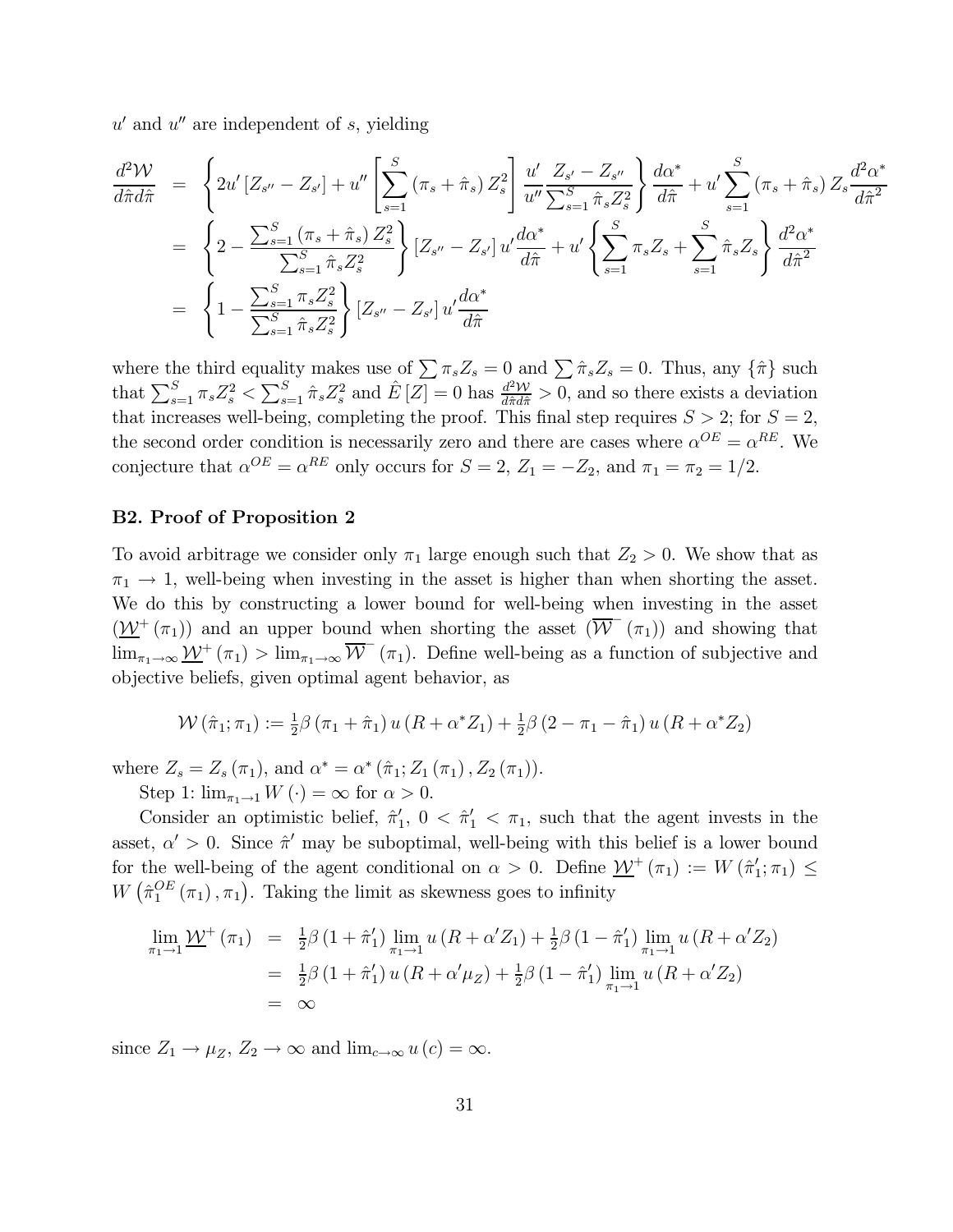Step 2:  $\lim_{\pi_1 \to 1} W(\cdot) < \infty$  for  $\alpha < 0$ .

Define an upper bound for well-being by choosing the portfolio and subjective beliefs subject only to the conditions that the agent shorts the asset, that the agent is pessimistic about the payout, and that the portfolio is feasible:

$$
\overline{\mathcal{W}}^-(\pi_1) := \frac{1}{2}\beta \sup_{\alpha,\hat{\pi}_1} [(\pi_1 + \hat{\pi}_1) u (R + \alpha Z_1) + (2 - \pi_1 - \hat{\pi}_1) u (R + \alpha Z_2)]
$$
  
s.t.  $\alpha < 0$   
 $\hat{\pi}_1 > \pi_1$   
 $R + \alpha Z_2 \ge 0$ 

 $\overline{W}^-(\pi_1)$  is an upper bound since we do not restrict  $\alpha$  to be the optimal agent's choice given  $\hat{\pi}_1$ . The optimal  $\hat{\pi}_1 = 1$ , and the first and third constraints become  $-\frac{R}{Z_2} \le \alpha \le 0$ (which is not the null set since  $Z_2 > 0$ ), so that this can be re-written as

$$
\lim_{\pi_1 \to 1} \overline{\mathcal{W}}^-(\pi_1) = \frac{1}{2}\beta \lim_{\pi_1 \to 1} \sup_{-\frac{R}{Z_2} \le \alpha \le 0} [(1 + \pi_1) u (R + \alpha Z_1) + (1 - \pi_1) u (R + \alpha Z_2)]
$$
  

$$
< \frac{1}{2}\beta \lim_{\pi_1 \to 1} [(1 + \pi_1) u (R + (-\frac{R}{Z_2}) Z_1) + (1 - \pi_1) u (R)] = \beta u (R)
$$

where the second line follows from substituting the best portfolio choice in each state separately and  $\lim_{\pi_1 \to 1} \frac{Z_1}{Z_2} = 0.$ 

The proof follows from  $\lim_{\pi_1 \to 1} \underline{\mathcal{W}}^+(\pi_1) > \lim_{\pi_1 \to 1} \overline{\mathcal{W}}^-(\pi_1)$  and Proposition 1.

#### B3. Proof of Proposition 3

(i) Write the well-being of an agent as a function of subjective beliefs and the price given  $\{\pi\}$  and optimal agent behavior:

$$
W(\{\hat{\pi}\}, P) = \frac{1}{2}\beta \sum_{s=1}^{S} \hat{\pi}_{s} u (1 + \alpha^{*} Z_{s}) + \frac{1}{2}\beta \sum_{s=1}^{S} \pi_{s} u (1 + \alpha^{*} Z_{s})
$$

This function is well-defined for the set of prices and beliefs such that the agent chooses positive consumption in every state. Denote this set M. In M the function  $W$  is continuous in prices and subjective probabilities because  $\alpha^*$  is continuous in subjective probabilities and prices. M is not closed, but we now show that  $P^{OE}$  and all  $\{\hat{\pi}^{OE}\}\$ do not lie outside M or in the set  $\{Closure(\mathcal{M})\setminus\mathcal{M}\}.$  First, consider prices such that  $Z_1 \geq 0$ or  $Z_s \leq 0$ . In this case, all agents would have an identical arbitrage opportunity for any possible subjective beliefs, except possibly for  $\hat{\pi}_1 = 1$  or  $\hat{\pi}_S = 1$ . Hence, this cannot constitute an equilibrium because agents would all choose to buy or all choose to short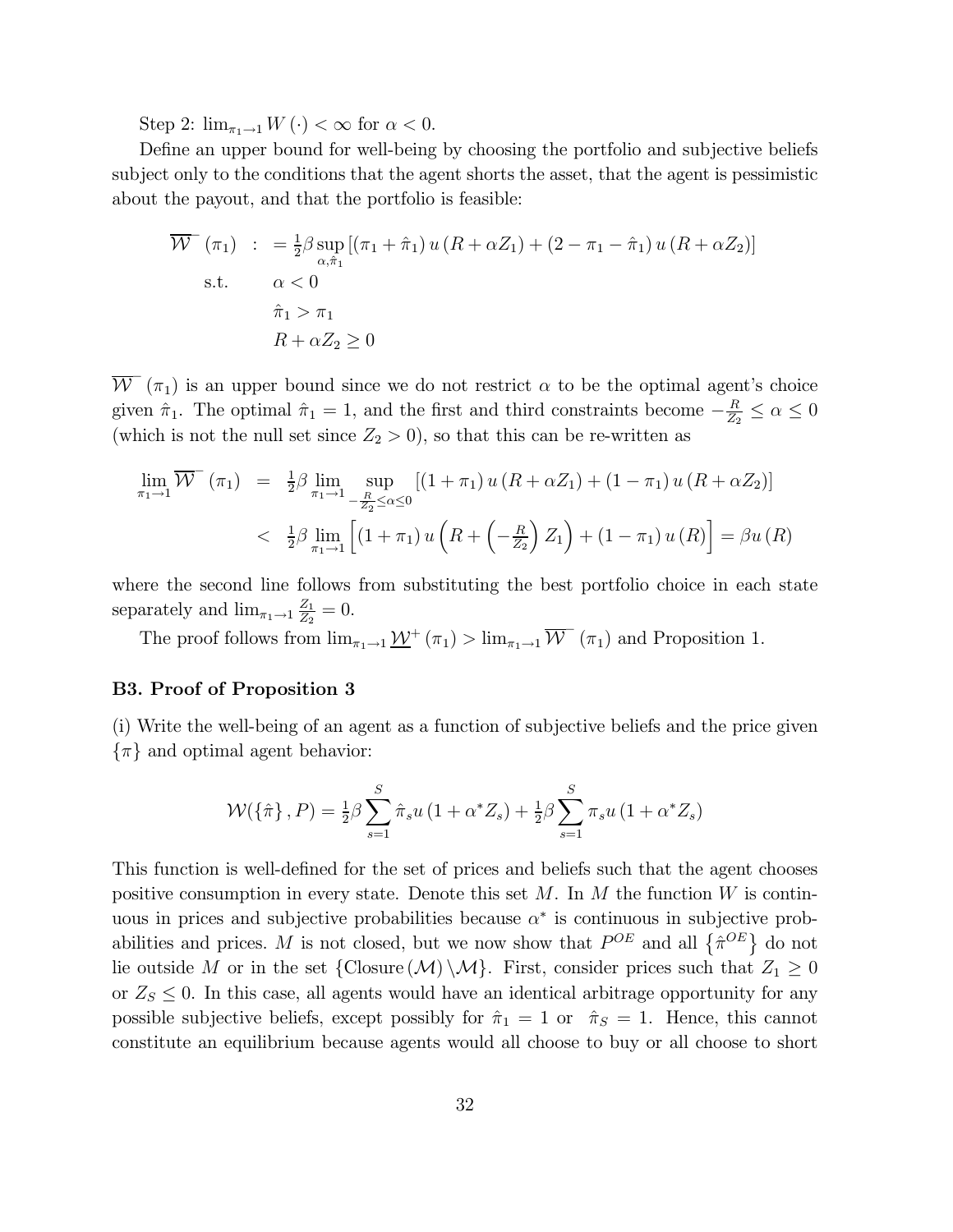the risky asset, and so the market for the risky asset would not clear. Thus, the equilibrium price must lie on the interior of the set  $P \in (1 + \varepsilon_1, 1 + \varepsilon_S)$ . Second, consider beliefs such that an agent chooses  $c_s = 0$  for some s. Because  $u'(0) = \infty$  in some state, a marginal increase in  $\hat{\pi}_1$  or  $\hat{\pi}_S$  leads to  $c_s > 0$  for all s, and results in an infinite increase in well-being.

We will argue that at a low enough price,  $W(\{\hat{\pi}\},P)$  is maximized by beliefs such that  $E[Z] > 0$  and  $\alpha^* > 0$ , and at a high enough price,  $W(\{\hat{\pi}\}, P)$  is maximized by beliefs such that  $E[Z] < 0$  and  $\alpha^* < 0$ . Then, by continuity of  $W(\{\hat{\pi}\},P)$ , either at some intermediate price there are multiple global maxima, some with  $E[Z] > 0$  and some with  $E|Z| < 0$ , or at some intermediate price there is a unique global maximum with  $\hat{E}[Z] = 0$  and  $\alpha^* = 0$ . By Proposition 1, this second alternative cannot occur for  $S > 2$ . Thus, for  $S > 2$ , the unique equilibrium in which markets clear has a fraction of agents believing  $E[\overline{Z}]$  < 0 and shorting the asset and a fraction of agents believing  $E[\overline{Z}] > 0$ and buying the asset. The fractions are such that the aggregate demand for the asset is zero.

We now show that there exists a low enough price such that optimal beliefs always induce the agent to buy the asset. We do this by showing that, for a low enough price, an upper bound on the well-being of an agent that shorts the asset is lower than the well-being of an agent with rational beliefs, who buys the asset. Consider an agent that shorts the asset and consider lower and lower prices for the asset. Since the agent shorts, he must believe  $\hat{E}[Z] \leq 0$ . As  $P \setminus 1 + \varepsilon_1$ ,  $\hat{E}[Z] \leq 0$  implies  $\hat{\pi}_1 \nearrow 1$  and  $Z_1 \nearrow 0$ , so that

$$
\lim_{P \searrow 1 + \varepsilon_1} \mathcal{W}(\{\hat{\pi}\}, P) = \lim_{P \searrow 1 + \varepsilon_1} \left\{ \frac{1}{2} \beta \sum_{s=1}^S \hat{\pi}_s u (1 + \alpha^* Z_s) + \frac{1}{2} \beta \sum_{s=1}^S \pi_s u (1 + \alpha^* Z_s) \right\}
$$
  
\n
$$
= \frac{1}{2} \beta u (1) + \frac{1}{2} \beta \lim_{P \searrow 1 + \varepsilon_1} \sum_{s=1}^S \pi_s u (1 + \alpha^* Z_s)
$$
  
\n
$$
\leq \frac{1}{2} \beta u (1) + \frac{1}{2} \beta u (1) = \beta u (1)
$$

where the inequality follows from the fact that in the limit the risky asset becomes dominated by the risk-free asset. For  $P < \sum_{s=1}^{S} \pi_s (1 + \varepsilon_s)$ , we have  $E[Z] > 0$ , and so, for an agent with rational beliefs, well-being is

$$
W(\lbrace \pi \rbrace, P) = \beta \sum_{s=1}^{S} \pi_s u (1 + \alpha^* Z_s)
$$

where  $\alpha^* > 0$ . Since the rational agent chooses  $\alpha$  to maximize his objective,  $\alpha^*$  yields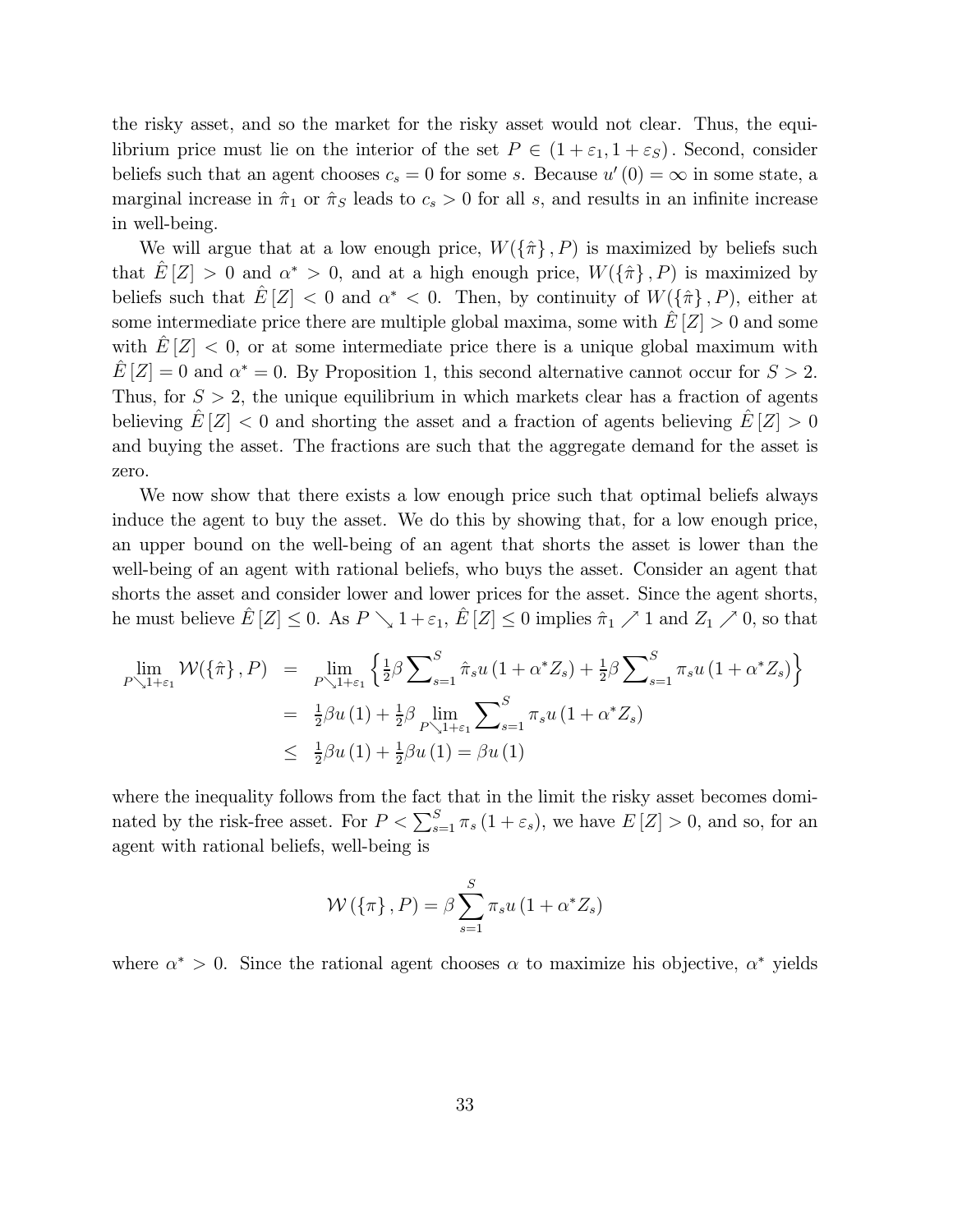higher utility than  $\alpha = 0$ , so

$$
\beta \sum_{s=1}^{S} \pi_s u \left( 1 + \alpha^* Z_s \right) > \beta u \left( 1 \right)
$$

Thus, there is a low enough price such that the beliefs that maximize the well-being function have  $E[Z] > 0$  and  $\alpha^* > 0$ . The problem is symmetric, so that there is a completely analogous argument that in the limit as  $P \nearrow 1 + \varepsilon_S$ , optimal expectations have  $E[Z] < 0$  and  $\alpha^* < 0$ .

(ii) The proof for the rational expectations equilibrium is standard and omitted.

For  $E\left[Z^{OE}\right] = 0$ , Proposition 1 directly implies  $\alpha^{OE,i} \neq \alpha^{RE} = 0$ , because in this case  $\alpha^{RE} = \alpha^{\overline{RE}}(P^{\overline{O}E}) = \alpha^{RE}(\sum_{s=1}^{S} \pi_s(1+\varepsilon_s)) = 0$  where  $\alpha^{RE}(P^{OE})$  denotes the portfolio choice of an agent who has beliefs equal to the objective probabilities and faces the optimal expectations equilibrium price of equity. By market clearing and since agents either short or hold the asset, some agents must be shorting and some agents must be holding the asset, which implies the result. Again by Proposition 1, for  $E[Z^{OE}] > 0$ , each price-taking agent has  $\alpha^{OE,i} > \alpha^{RE}(P^{OE}) > 0$  or  $\alpha^{OE,i} < 0$ , so  $\alpha^{OE,i} \neq 0$ , and since  $\alpha^{OE,i} \neq \alpha^{RE}(P^{OE}), \{\hat{\pi}^{OE,i}\} \neq {\pi}$ . Again, by market clearing and since agents either short or hold the asset, some agents must be shorting and some agents must be holding the asset, which implies the result. The case of  $E[Z^{OE}] > 0$  is analogous.

#### B4. Proof of Proposition 4

Part (ii): Subtract  $E\left[c_{t+1}^{OE}|\mathbf{y}_t\right]$ from each side of equation (12) with  $\tau = 1$ 

$$
c_t^{OE} - E\left[c_{t+1}^{OE}|\mathbf{y}_t\right] = \frac{a}{b} - \frac{\psi_{t+1}}{\psi_t} R\left(\frac{a}{b} - E\left[c_{t+1}^{OE}|\mathbf{y}_t\right]\right) - E\left[c_{t+1}^{OE}|\mathbf{y}_t\right]
$$

$$
= \left(1 - \frac{\psi_{t+1}}{\psi_t} R\right) \left(\frac{a}{b} - E\left[c_{t+1}^{OE}|\mathbf{y}_t\right]\right)
$$

Since the support of the income process does not admit a plan such that  $E\left[c_{t+\tau}^{OE}|y_t\right]$  $\Big] > \frac{a}{b}$ for any  $\tau$ , the second term is positive. The following demonstrates that the first term is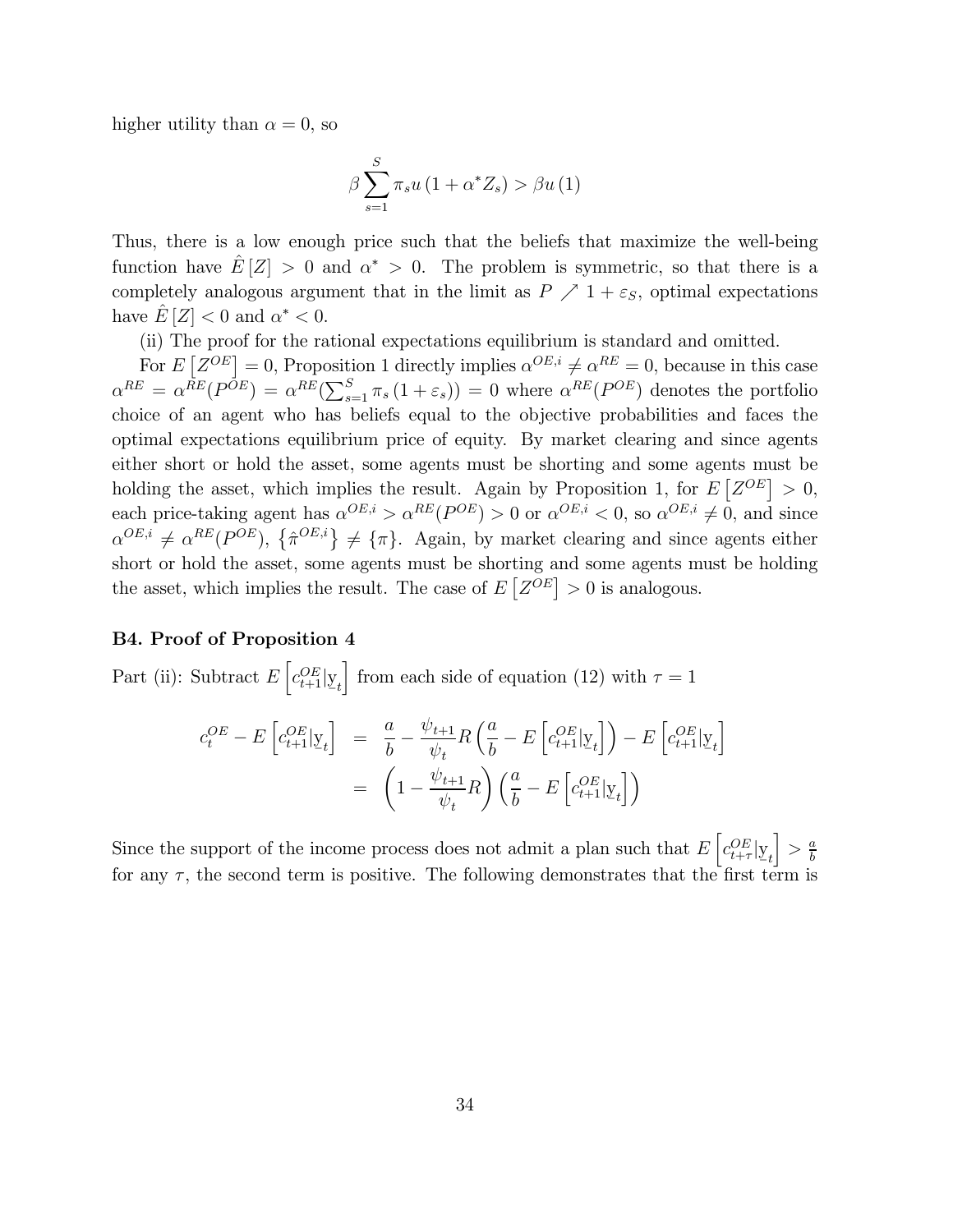positive.

$$
\frac{\psi_{t+1}}{\psi_t}R = \frac{\beta^t}{\beta^{t-1}} R \frac{1 + \sum_{\tau=1}^{T-t-1} (\beta^{\tau} + (\beta \delta)^{\tau})}{1 + \sum_{\tau=1}^{T-t} (\beta^{\tau} + (\beta \delta)^{\tau})}
$$
  
<  $\beta R \frac{1 + \sum_{\tau=1}^{T-t-1} (\beta^{\tau} + (\beta \delta)^{\tau})}{1 + \sum_{\tau=1}^{T-t-1} (\beta^{\tau} + (\beta \delta)^{\tau}) + (\beta^{T-t} + (\beta \delta)^{T-t})}$   
< 1

therefore

$$
c_t^{OE} - E\left[c_{t+1}^{OE}|\mathbf{y}_t\right] > 0
$$

and we have the result.

Part (iii): From the agent's consumption Euler equation

$$
\hat{E}\left[c_{t+1}^{OE}|\underline{\mathbf{y}}_t\right] = c_t^{OE} > E\left[c_{t+1}^{OE}|\underline{\mathbf{y}}_t\right]
$$

where the inequality follows from part (ii).

Part (i): the consumption rule at  $t + 1$  is

$$
c_{t+1}^{OE} = \frac{1 - R^{-1}}{1 - R^{- (T - t)}} \left( A_{t+1} + \hat{E} \left[ H_{t+1} | \underline{y}_{t+1} \right] \right)
$$

where  $H_{t+1} = \sum_{\tau=0}^{T-t-1} R^{-\tau} y_{t+\tau+1}$ . From part (iii) we have

$$
\hat{E}\left[c_{t+1}^{OE}|\mathbf{y}_{t}\right] > E\left[c_{t+1}^{OE}|\mathbf{y}_{t}\right]
$$
\n
$$
\hat{E}\left[\frac{1-R^{-1}}{1-R^{-(T-t)}}\left(A_{t+1} + \hat{E}\left[H_{t+1}|\mathbf{y}_{t+1}\right]\right)|\mathbf{y}_{t}\right] > E\left[\frac{1-R^{-1}}{1-R^{-(T-t)}}\left(A_{t+1} + \hat{E}\left[H_{t+1}|\mathbf{y}_{t+1}\right]\right)|\mathbf{y}_{t}\right]
$$

and by the law of iterated expectations

$$
\hat{E}\left[H_{t+1}|\underline{y}_t\right] > E\left[\hat{E}\left[H_{t+1}|\underline{y}_{t+1}\right]|\underline{y}_t\right].
$$

#### B5. Proof of Proposition 5

This result obtains because  $\frac{\psi_{t+1}}{\psi_t}$  depends only on the number of periods until T, T – t:

$$
\frac{\psi_{t+1}}{\psi_t} = \beta \frac{1 + \sum_{\tau=1}^{T-t-1} (\beta^{\tau} + (\beta \delta)^{\tau})}{1 + \sum_{\tau=1}^{T-t} (\beta^{\tau} + (\beta \delta)^{\tau})}
$$

Thus, optimal beliefs from the perspective of any time period imply the same rationally expected percent change in the profile of marginal utility between any two periods. Since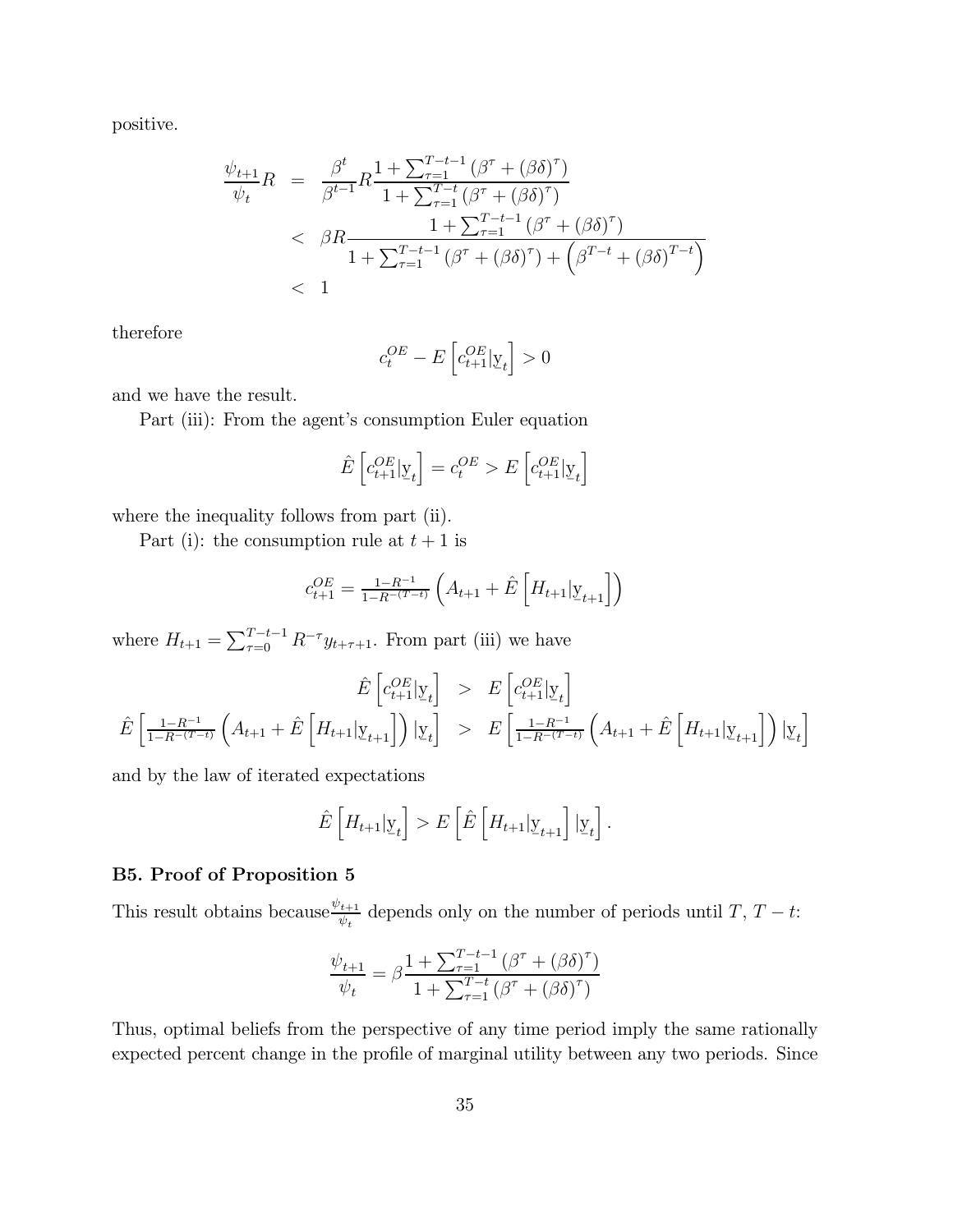the budget constraint determines the level of the profile and all plans exhaust the resources, the levels are necessarily the same. Since income is perceived as certain, if that income actually occurs, beliefs are bound by Bayes' rule. In this case, there is no change in beliefs about future incomes, and the subjective expectation of consumption coincides with actual consumption.

## B6. Proof of consumption behavior as  $T \to \infty$

It can be seen that  $c_1^{OE} \rightarrow c_1^{RE}$  by taking conditional expectations of the budget constraint and repeatedly substituting  $E\left[c_{t+\tau}^{OE}|\mathbf{y}_t\right]$ , for all  $\tau$ , from the Euler equation (12) to solve for  $c_1^{OE}$ , and noting that  $\frac{\psi_{t+\tau}}{\psi_t}R^{\tau} \to 1$  as  $T \to \infty$  and  $\frac{\psi_t}{\psi_{t+\tau}}R^{-\tau} < \psi_t$  for  $\tau, T \to \infty$ . This together with equation (10) imply that  $\hat{E}^{OE}$   $\left[H_2|_{\underline{y}_1}\right]$  $\Big] \rightarrow E \Big[ H_2 |_{\underline{Y}_1}$ . Again using the fact that  $\frac{\psi_{t+\tau}}{\psi_t}R^{\tau} \to 1$  as  $T \to \infty$ , equation (12) implies that for finite t,  $c_t^{OE} \to c_t^{RE}$ , so that the first two results also hold for any finite t (not just  $t = 1$ ).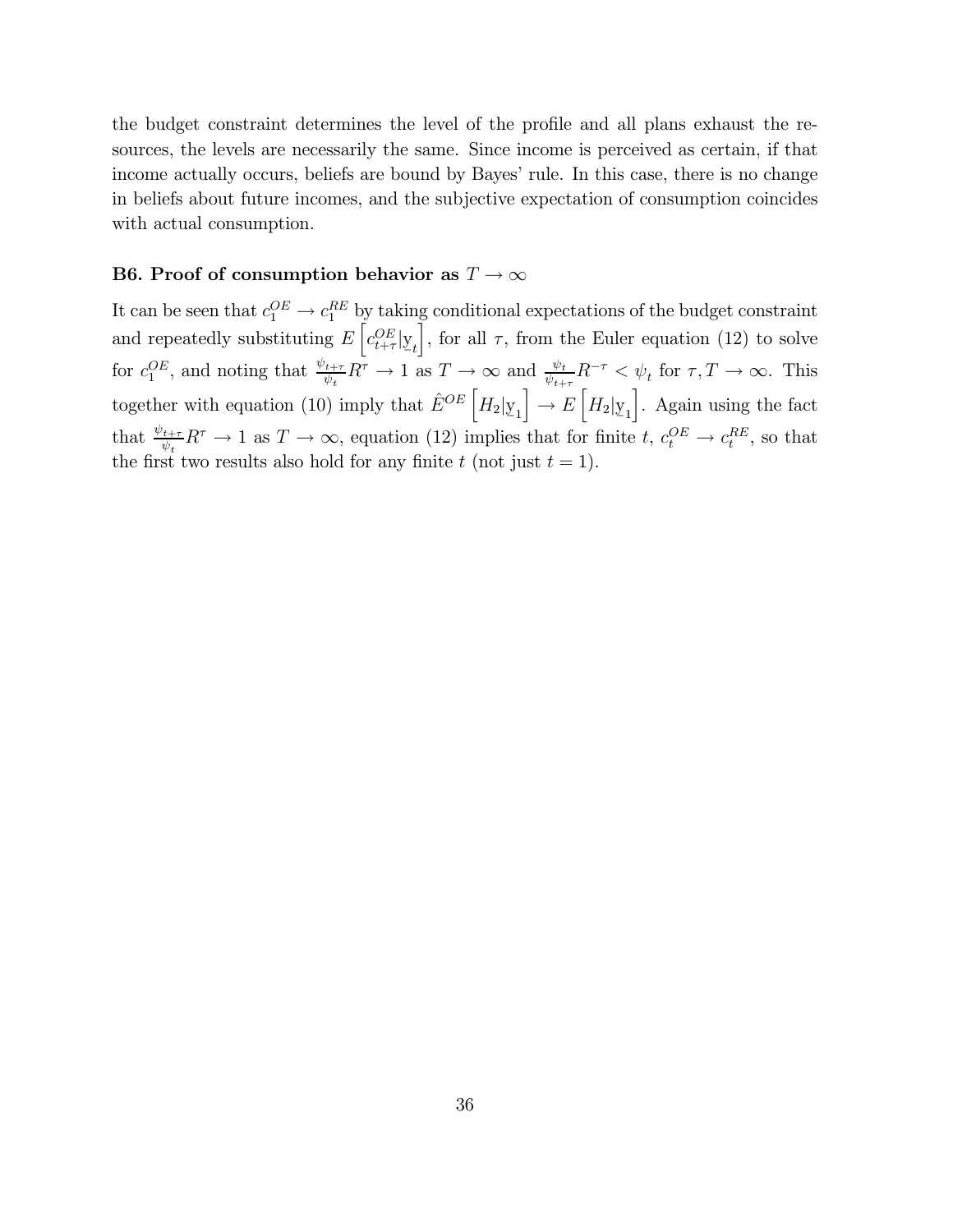## References

- Akerlof, George and William T. Dickens, "The Economic Consequences of Cognitive Dissonance," American Economic Review, June 1982, 72 (3), 307—319.
- Alpert, Marc and Howard Raiffa, "A Progress Report on the Training of Probability Assessors," in Daniel Kahneman, Paul Slovic, and Amos Tversky, eds., Judgement Under Uncertainty: Heuristics and Biases, Cambridge: Cambridge University Press, 1982, pp. 294—305.
- Attanasio, Orazio, "Consumption," in John B. Taylor and Michael Woodford, eds., Handbook of Macroeconomics, Vol. 1, Amsterdam: Elsevier Press, 1999, chapter 11, pp. 741—812.
- Aumann, Robert J., "Agreeing to Disagree," Annals of Statistics, 1976, 4 (6), 1236—1239.
- Barberis, Nicholas C. and Ming Huang, "Stocks as Lotteries: The Implications of Probability Weighting for Security Prices," Mimeo, Yale University, March 2005.
- Bargh, John A. and Tanya L. Chartrand, "The Unbearable Automaticity of Being," American Psychologist, May 1999, 54 (7), 462—479.
- Barsky, Robert, Thomas Juster, Miles Kimball, and Matthew Shapiro, "Preference Parameters and Behavioral Heterogeneity: An Experimental Approach in the Health and Retirement Survey," Quarterly Journal of Economics, May 1997, 112 (2), 537—580.
- Bénabou, Roland and Jean Tirole, "Self-confidence and Personal Motivation," Quarterly Journal of Economics, 2002, 117 (3), 871—915.
- and -, "Willpower and Personal Rules," *Journal of Political Economy*, August 2004, 112 (4), 848—86.
- Bernheim, B. Douglas and Raphael Thomadsen, "Memory and Anticipation," Economic Journal, April 2005, 117 (3), 271—304.
- Brav, Alon and James B. Heaton, "Explaining the Underperformance of Initial Public Offerings: A Cumulative Prospect Utility Approach," Mimeo, Duke University, March 1996.
- Brunnermeier, Markus K. and Jonathan A. Parker, "Optimal Expectations," Woodrow Wilson School Discussion Papers in Economics, 2002, 221.
- Buehler, Roger, Dale Griffin, and Michael Ross, "Exploring the "Planning Fallacy": Why People Underestimate Their Task Completion Times," *Journal of* Personality and Social Psychology, 1994, 67 (3), 366—381.
- Caplin, Andrew J. and John Leahy, "The Social Discount Rate," NBER Working Paper, 2000, 7983.
- and -, "Psychological Expected Utility Theory and Anticipatory Feelings," Quarterly Journal of Economics, 2001, 106 (1), 55—80.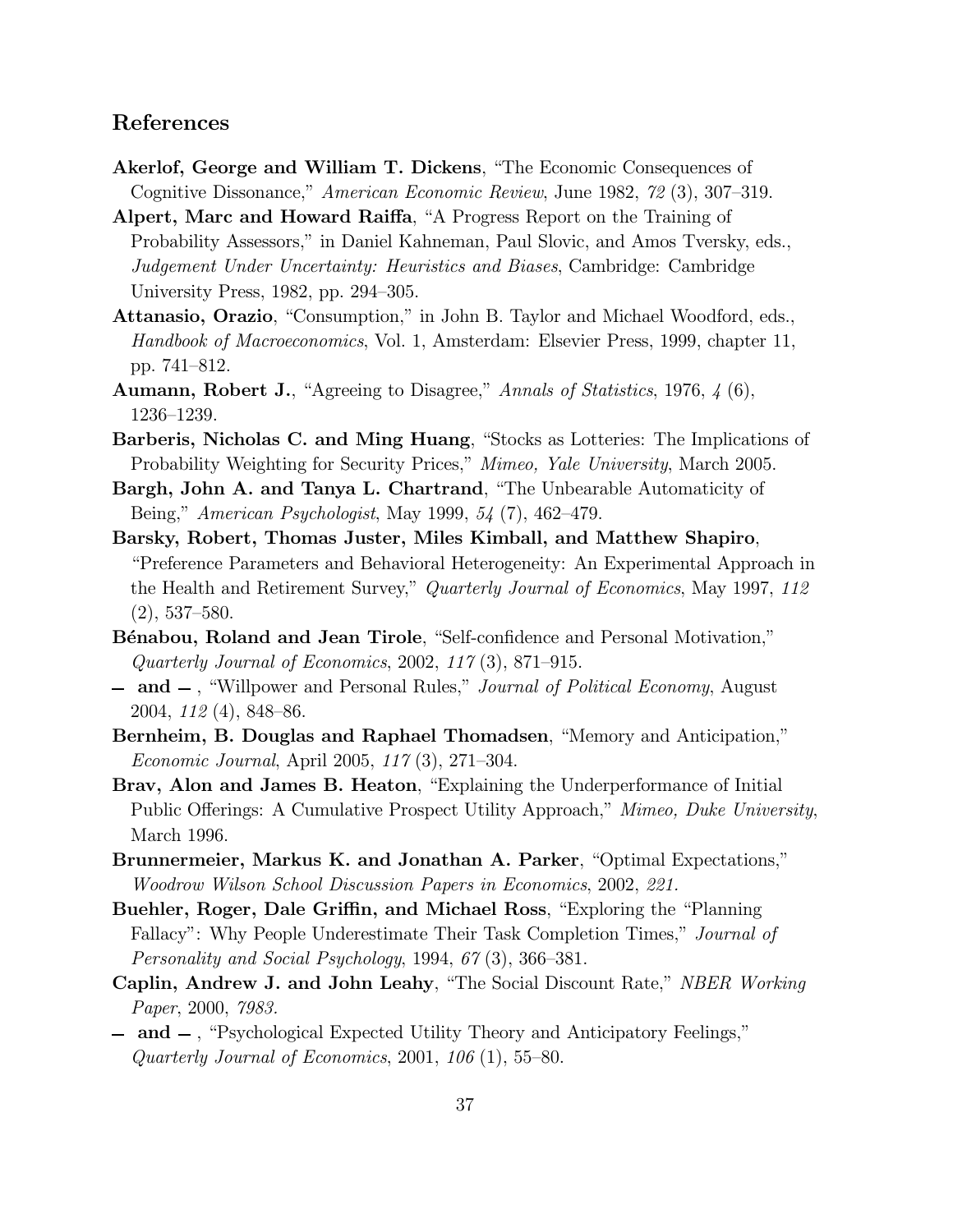- and -, "The Supply of Information by a Concerned Expert," *Economic Journal*, July 2004, 114 (497), 487—505.
- Carrillo, Juan D. and Thomas Mariotti, "Strategic Ignorance as a Self-Disciplining Device," Review of Economic Studies, 2000, 67 (3), 529—544.
- Chen, Joseph, Harrison Hong, and Jeremy C. Stein, "Forecasting Crashes: Trading Volume, Past Returns and Conditional Skewness in Stock Prices," Journal of Financial Economics, 2001, 61 (3), 345—381.
- Cohen, Sheldon, William J. Doyle, Ronald B. Turner, Cuneyt M. Alper, and David P. Skoner, "Emotional Style and Susceptibility to the Common Cold," Psychosomatic Medicine, 2003, 65 (4), 652—657.
- DeLong, J. Bradford, Andrei Shleifer, Lawrence H. Summers, and R. J. Waldmann, "Noise Trader Risk in Financial Markets," Journal of Political Economy, 1990, 98 (4), 703—738.
- Eliaz, Kfir and Ran Spiegler, "Anticipatory Feelings and Choices of Information Sources," Mimeo, New York University, 2003.
- Eyster, Erik, "Rationalizing the Past: A Taste for Consistency," Mimeo, Oxford University, 2002.
- Geanakoplos, John, David Pearce, and Ennio Stacchetti, "Psychological Games and Sequential Rationality," Games and Economic Behavior, 1989, 1 (1), 60—79.
- Golec, Joseph and Maurry Tamarkin, "Gamblers Love Skewness, Not Risk, at the Horse Track," Journal of Political Economy, 1998, 106 (1), 205—255.
- Gollier, Christian, "Optimal Illusions and Decision under Risk," *Mimeo, University of* Toulouse, 2005.
- Gourinchas, Pierre-Olivier and Jonathan A. Parker, "Consumption Over the Lifecycle," Econometrica, Jan 2002, 70 (1), 47—89.
- Harbaugh, Richmond, "Skill Reputation, Prospect Theory, and Regret Theory," Mimeo, Claremont Colleges, 2002.
- Kahneman, Daniel, "Experienced Utility and Objective Happiness: A Moment-Based Approach," in Daniel Kahneman and Amos Tversky, eds., Choices, Values and Frames, New York: Cambridge University Press, 2000, pp. 637—692.
- and Amos Tversky, "Prospect Theory: An Analysis of Decision Under Risk," Econometrica, 1979, 47 (2), 263—291.
- , Peter P. Wakker, and Rakesh Sarin, "Back To Bentham? Explorations of Experienced Utility," Quarterly Journal of Economics, 1997, 112 (2), 375—405.
- Kiecolt-Glaser, Janice K., Lynanne McGuire, Theodore F. Robles, and Ronald Glaser, "Psychoneuroimmunology and Psychosomatic Medicine: Back to the Future," *Psychosomatic Medicine*, 2002,  $64$  (1), 15–28.
- Landier, Augustin, "Wishful Thinking: A Model of Optimal Reality Denial," *Mimeo*,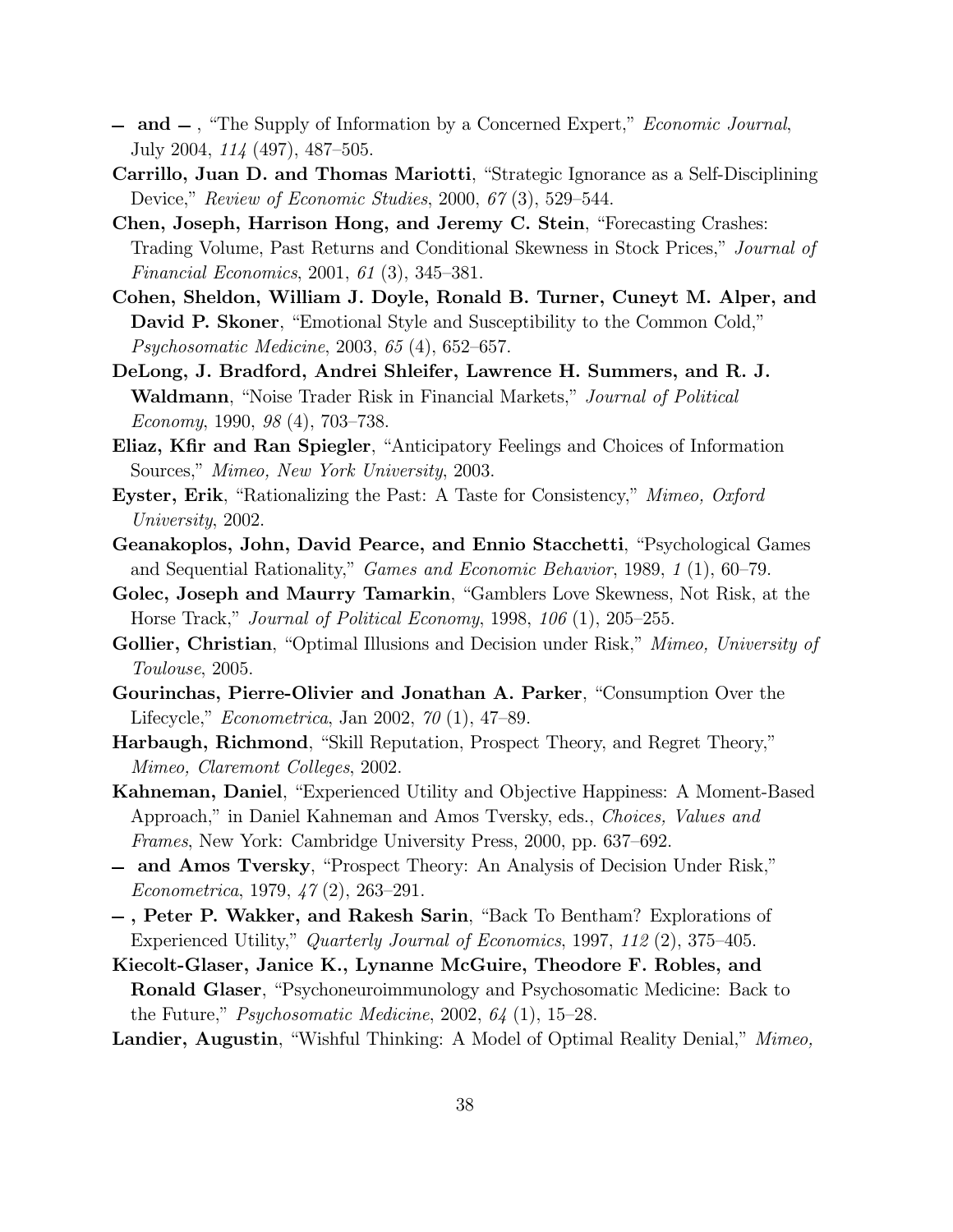MIT, June 2000.

- Lewis, Karen K., "Trying to Explain Home Bias in Equity and Consumption," Journal of Economic Literature, 1999, 37 (2), 571—608.
- Lichtenstein, Sarah, Baruch Fischhoff, and Lawrence D. Phillips, "Calibration of Probabilities: The State of the Art to 1980," in Daniel Kahneman, Paul Slovic, and Amos Tversky, eds., Judgement Under Uncertainty: Heuristics and Biases, Cambridge: Cambridge University Press, 1982, pp. 306—334.
- Loewenstein, George, "Anticipation and the Valuation of Delayed Consumption," Economic Journal, September 1987, 47 (387), 666—684.
- Lucas, Robert E. Jr., "Econometric Policy Evaluation: A Critique," in Karl Brunner and Allan H. Meltzer, eds., The Phillips Curve and Labor Markets, Vol. 1 of Carnegie Rochester Conference Series on Public Policy, Amsterdam: North-Holland, 1976, pp. 19—46.
- Mullainathan, Sendhil, "A Memory-Based Model of Bounded Rationality," Quarterly Journal of Economics, 2002, 117 (3), 735—774.
- Muth, John F., "Optimal Properties of Exponentially Weighted Forecasts," Journal of the American Statistical Association, 1960, 55 (290), 229—305.
- , "Rational Expectations and the Theory of Price Movements," Econometrica, July 1961, 29 (3), 315—335.
- Myerson, Roger B., "Axiomatic Foundations of Bayesian Decision Theory," Northwestern University, MEDS Discussion Paper No. 671, 1986.
- Nerlove, M., "Adaptive Expectations and Cobweb Phenomena," Quarterly Journal of Economics, 1958, 72 (2), 227—240.
- Piccione, Michele and Ariel Rubinstein, "On the Interpretation of Decision Problems with Imperfect Recall," Games and Economic Behavior, 1997, 20 (1), 3—24.
- Poterba, James M., "Employer Stock and 401(k) Plans," American Economic Review (Papers and Proceedings), 2003, 93 (2), 398—404.
- Rabin, Matthew and Joel L. Schrag, "First Impressions Matter: A Model of Confirmatory Bias," Quarterly Journal of Economics, 1999, 114 (1), 37—82.
- Ritter, Jay, "The Long-Run Performance of Initial Public Offerings," Journal of Finance, March 1991, 46 (1), 3—27.
- Savage, Leonard J., The Foundation of Statistics, New York: Wiley, 1954.
- Tversky, Amos and Daniel Kahneman, "Advances in Prospect Theory: Cumulative Representation of Uncertainty," Journal of Risk and Uncertainty, 1992, 5, 297—323.
- Weinstein, Neil D., "Unrealistic Optimism About Future Life Events," Journal of Personality and Social Psychology, 1980, 39 (5), 806—820.
- Yariv, Leeat, "Believe and Let Believe: Axiomatic Foundations for Belief Dependent Utility," Yale University, Cowles Foundation Discussion Paper, 2001, 1344.